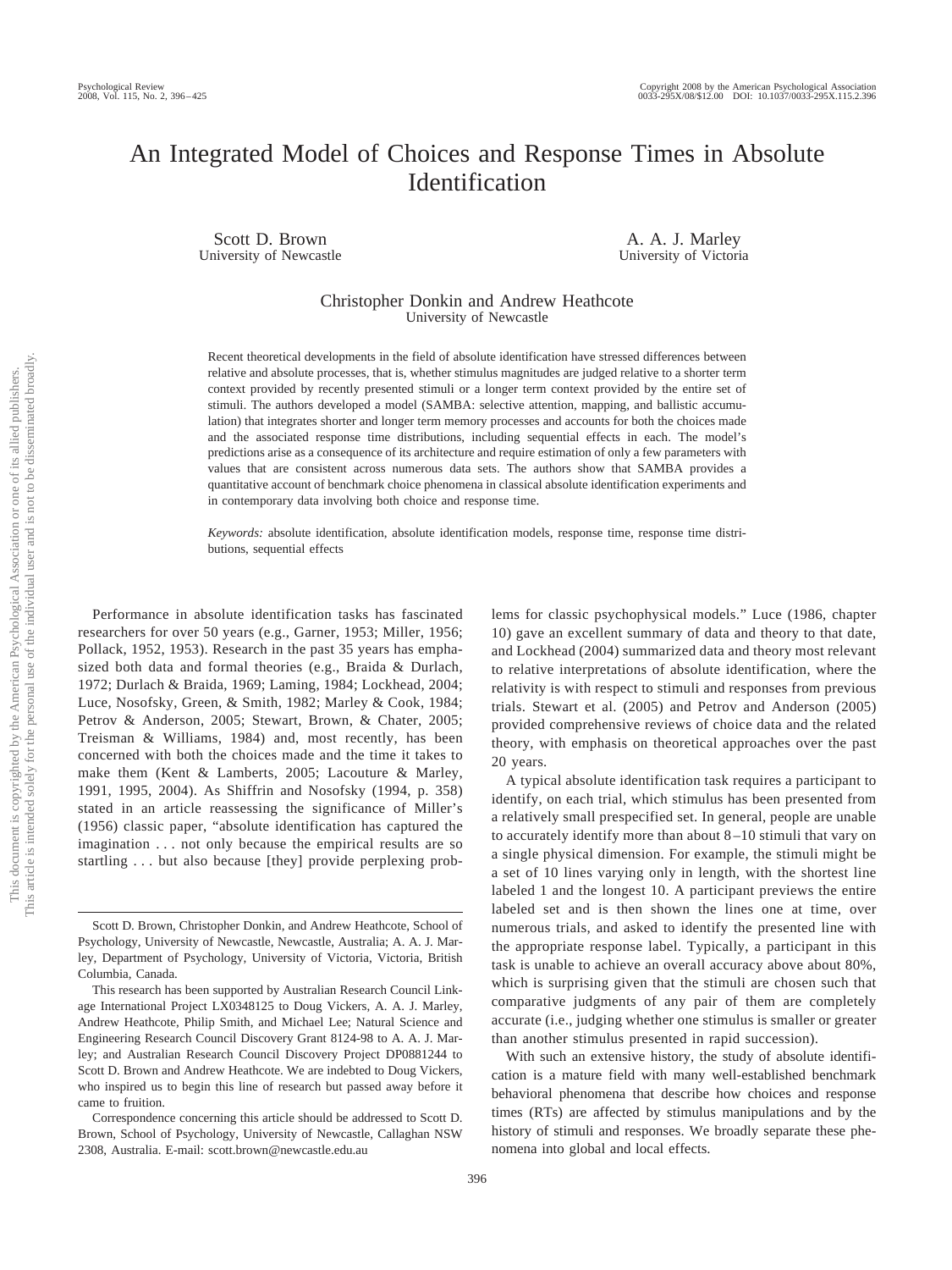- 1. *Global effects: Stimulus range and set size.* For a fixed set size (*N*) of stimulus–response pairs, performance measured by the amount of information transmitted increases quickly to an asymptotic level of 2–3 bits as the range of stimuli on the physical dimension increases (Braida & Durlach, 1972). Similarly, as set size increases, the amount of information transmitted increases rapidly at first but then asymptotes at 2–3 bits (e.g., Garner, 1953; Pollack, 1952, 1953). Responses to the largest and smallest stimuli in a set are faster and more accurate than responses to the middle stimuli—the bow effect. Both accuracy and RTs worsen for any given stimulus as other stimuli are introduced to the set (Kent & Lamberts, 2005; Lacouture & Marley, 1995). As shown by Luce et al.'s (1982)  $d'$  analysis,<sup>1</sup> bow effects in accuracy are due partly to bow effects in sensitivity and partly to response bias produced by the constraints on available responses for stimuli near the ends of the range. Ward (1987) showed that scaling methods that require either relative or absolute judgments reveal profound effects of stimulus–response mappings over days.
- 2. *Local effects: Sequential effect on accuracy and errors.* Previous stimuli and responses can affect the response to the current stimulus (e.g., Lacouture, 1997; Ward & Lockhead, 1970, 1971). When an incorrect response is given, it tends to be toward, rather than away from, the stimulus from the previous trial (assimilation). The opposite pattern occurs for longer lags (contrast): Errors tend to be away from, rather than toward, stimuli from two or more trials previously.<sup>2</sup> Accuracy is improved when stimuli are constrained to be similar on successive trials (e.g., Luce et al., 1982). In particular, the difference in magnitudes between the stimuli presented on the current and previous trials influences response accuracy (e.g., Petrov & Anderson, 2005; Rouder, Morey, Cowan, & Pfaltz, 2004; Stewart et al., 2005).

Previous theoretical accounts of absolute identification have attempted to show that some or all of these phenomena could be accounted for using only relative processes or only absolute processes. A model that uses only absolute processes is one where decisions are made about stimulus magnitudes on the basis of comparisons with some longer term referents (e.g., the context-coding component of Braida et al., 1984; Lacouture & Marley, 1995, 2004) or a longer-term frame of reference (e.g., Marley & Cook, 1984). On the other hand, a model that uses only relative processes (e.g., Laming, 1984; Lockhead, 2004; Stewart et al., 2005) posits that decisions are made using only comparisons with recent stimuli and responses. Range and set size effects have most often been attributed to absolute processes (e.g., Braida et al., 1984; Marley & Cook, 1984). Sequential effects, particularly assimilation and contrast, have been frequently explained by shorter term relative judgment processes. Other than the model developed in this article, there is no model, either relative or absolute, that accounts for all of the global and local benchmark phenomena described above.

Stewart et al. (2005) presented a league table (their Table 2) comparing absolute identification models on their ability to account for nine benchmark phenomena, along with associated classical data sets, under three broad headings: limited information transmission, bow (set size) effects, and sequential effects. The most comprehensive relative theory, Stewart et al.'s relative judgment model (RJM<sup>3</sup>), performs well on choice-related phenomena but does not address RTs. The most comprehensive absolute theory, Lacouture and Marley's (1995, 2004) mapping model, performs well on global phenomena for both choice and RT but does not address sequential effects. Stewart et al. counted RT as one benchmark phenomenon, even though a wide range of benchmark RT phenomena have been identified (Lacouture, 1997; Lacouture & Marley, 1995, 2004), some paralleling those found in choices, including set size effects, stimulus magnitude effects, and sequential effects, and some specific to RT, such as distribution shapes for correct and error responses for each stimulus.

We propose a model of both choice and RT in absolute identification in which sequential effects, including assimilation and contrast, result from short-term memory effects in an absolute judgment process. Our model further develops key concepts from several previous models. Reflecting this cumulative history, the acronym for the model, SAMBA, highlights the three core elements: selective attention (Marley & Cook, 1984), mapping (Lacouture & Marley, 1995, 2004), and ballistic accumulation (Brown & Heathcote, 2005). Stewart et al. (2005), in their league table, showed that the separate components of SAMBA are, by themselves, inadequate. This gives motivation for SAMBA, which integrates and extends these components, to account for assimilation, contrast, asymmetries in bow effects, and local judgment effects. SAMBA provides a unified account of choice phenomena as well as the associated RT phenomena, as we demonstrate by fitting SAMBA to Lacouture's (1997) full range of choice and RT data, which is averaged over participants, and to Kent and Lamberts's (2005) and Lacouture and Marley's (2004) individual subject data. While SAMBA is the first model of absolute identification to provide a comprehensive account of RTs and response choices that includes sequential effects, of course we do not claim that other such models cannot be developed. For example, both Lacouture and Marley's (2004) and Kent and Lamberts's models provide a good account of RTs and most choice phenomena but do not explain sequential effects, but these models may be further developed to cover such effects. Similarly, models that cover response choices but not RTs (such as Stewart et al.'s, 2005, RJM or Petrov & Anderson's, 2005, ANCHOR) may be developed further to include an RT mechanism. We note, however, that an account of RT added to a choice model is not guaranteed success—see, for example, Karpiuk, Lacouture, and Marley (1997).

Recently, Brown, Marley, and Lacouture (2007) highlighted the theoretical importance of sequential effects in accuracy (see also Petrov & Anderson, 2005; Rouder et al., 2004; Stewart et al., 2005), thus going beyond just assimilation and contrast, which describe sequential effects in errors. Brown et al. focused on Rouder et al.'s (2004) analysis of accuracy as a function of the

<sup>&</sup>lt;sup>1</sup> Throughout this article, we use Luce et al.'s (1982) method of calculating  $d'$  to quantify sensitivity.

<sup>2</sup> Since stimuli and correct responses are correlated, care must taken in interpreting these as solely stimulus (or response) effects.

<sup>3</sup> The term *relative judgment model* was earlier used by DeCarlo and Cross (1990) for their model of magnitude scaling—their Equation 16.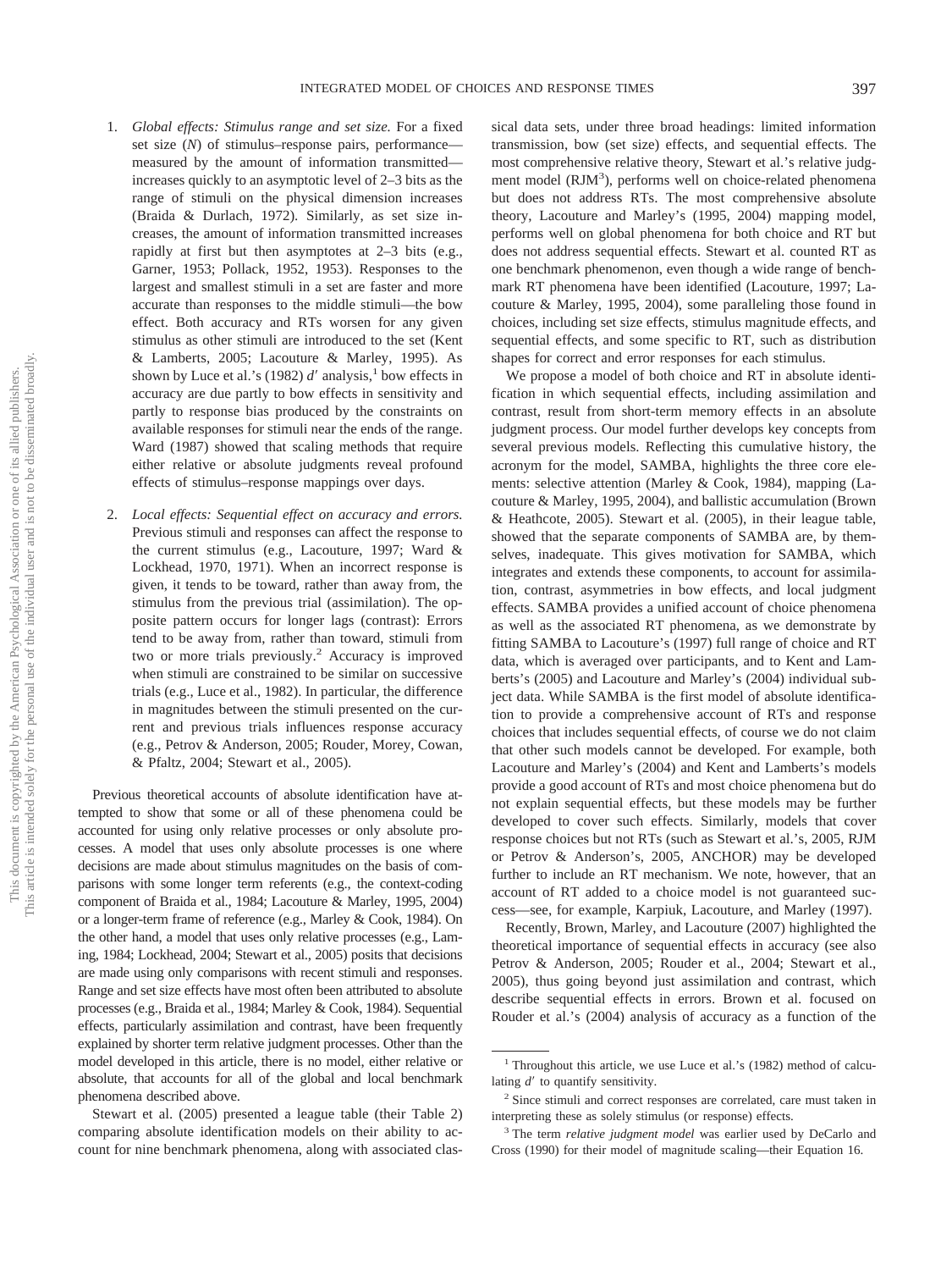difference between the current and previous stimuli. Analyzing data from Lacouture's (1997) line length task, they observed improved accuracy for a stimulus similar to the one before and also for a stimulus very different from the one before. Subsequently, Stewart (2007) noted the same pattern in three other data sets (Kent & Lamberts, 2005; Neath & Brown, 2006; Stewart et al., 2005). Brown et al. attributed higher accuracy when successive stimuli are similar to a comparison of the present stimulus with the prior stimulus and higher accuracy when successive stimuli are very different to comparison with an end stimulus. Stewart explained the pattern by modifying the RJM to include a memory for the stimulus two trials back that on some trials is used instead of the memory for the stimulus one trial back as the basis for relative judgment. Other experiments by DeCarlo and Cross (1990) and DeCarlo (1994) demonstrated that instructions significantly impact whether magnitude judgments are made relative to short- or longterm referent stimuli and responses. These findings present problems for models that rely solely on absolute or solely on relative mechanisms, requiring suitable extensions of the relative approach, as shown by Stewart, and a suitable extension of the absolute approach, as we show for SAMBA.

SAMBA is an integrative model not only because it accounts for choice and RT data but also because it includes relative as well as absolute processes. We show that SAMBA is able to model the complex effects shown in Brown et al.'s (2007) analysis by replacing one of the end anchors used by Marley and Cook's (1984) selective attention process with the estimated magnitude of the previous stimulus. However, this relative judgment process is not required for SAMBA's account of classic absolute identification phenomena, including assimilation and contrast, so we omit it in our fits to benchmark data sets exemplifying these phenomena. Only Lacouture's (1997) and Stewart et al.'s (2005) data show effects that are strong enough to require explicit modeling by the relative judgment process in SAMBA.

In the following sections, we first provide details of SAMBA, then describe a set of benchmark empirical phenomena and associated classic data sets. Along with these descriptions, we show that SAMBA accurately fits each of these classic benchmark data sets. The benchmark sets presented here were chosen to provide insight into the workings of SAMBA and to illustrate its account for phenomena beyond the scope of any of the models from which it was derived, with a particular emphasis on sequential effects. Note that SAMBA also accounts for many other benchmark phenomena that we do not have space to illustrate here, such as the effects of set size on RT. Finally, we present comprehensive fits of SAMBA to two data sets: Lacouture (1997) and Stewart et al.'s (2005) Experiment 1. We used Lacouture's data to test SAMBA's ability to simultaneously account for all of the choice and RT phenomena in a complex data set using a single set of parameter values. Although Stewart et al. did not collect RTs, their data are important because of experimental manipulations that allow for a strong test of SAMBA and for comparison of its fits with those of the RJM.

## The Theoretical Challenge

The paradox of absolute identification is that the task is superficially very simple yet the performance of participants is both inaccurate and surprisingly complex. Our approach to this challenge is similar to that taken by Ratcliff's (1981) theory of perceptual matching: We explicitly model an integrated architecture for perceptual, memory, and decision processes in sufficient detail to obtain predictions for the broadest possible range of observed behavior. However, our approach differs from Ratcliff's and many other theories of absolute identification, which assume that repeated presentations of any given stimulus result in a distribution of internal magnitude estimates and that certain parameters of the distribution, often the variance, must be estimated for each experimental context in which the stimulus appears. Such approaches are analogous to signal detection theory, providing a successful description of the data without addressing the deeper question of how these magnitude estimates arise. As well as being less intellectually satisfying, models that begin with parameterized distributions also fail to provide constrained accounts of some of the most fundamental benchmark phenomena. For example, there are powerful effects caused by very simple stimulus factors such as set size (*N*), stimulus spacing, and stimulus rank order. In a framework similar to Ratcliff's, these effects are modeled by changes in parameter estimates, but this approach fails to provide an explanation of how the changes arise.

With SAMBA, we adopt a less flexible approach that provides strict constraints and reduces the number of parameters required. We directly model the process by which an observer produces a magnitude estimate when confronted with a stimulus (see also Kent & Lamberts, 2005). We model this process using an extended version of Marley and Cook's (1984) selective attention theory. This theory explains how an observer can attach a numerical magnitude estimate to a stimulus and how these magnitude estimates are distributed across repeated trials. This establishes a mechanism for producing the distributions and for describing how those distributions change under experimental manipulations without requiring arbitrary parameter changes. The remaining parts of the SAMBA architecture provide a similarly constrained explanation of the process by which a response is chosen in light of the magnitude estimate.

An even deeper philosophical question arises when considering the theoretical completeness of the simple parametric approach to stimulus representations. The participant's task in absolute identification is to attach a response label, such as 1, 2 and so on, to a stimulus, with the physical stimulus measured in, for example, decibels, hertz, or meters. A theoretical account is incomplete if it begins by assuming that numbers are attached to stimuli and that these are simply transformed into response labels. Lacouture and Marley's (1995, 2004) and Stewart et al.'s (2005) models suffer from this weakness. Put another way, the central task of absolute identification is to associate a numeral with a stimulus magnitude, so it is dissatisfying to consider a theory that begins by assuming that stimulus magnitude estimates are available with no explanation of how they arise.

SAMBA differs from the simple distributional approach in a second way that greatly reduces the number of parameters that must be estimated in fits to data. Like signal detection theory, simple distributional models typically make decisions using a set of cutpoint or referent parameters. The disadvantage of this approach is that the number of referent parameters grows linearly with the number of response alternatives, and usually, no explanation is provided of how participants choose appropriate values. SAMBA adopts a framework similar to that of Petrov and Ander-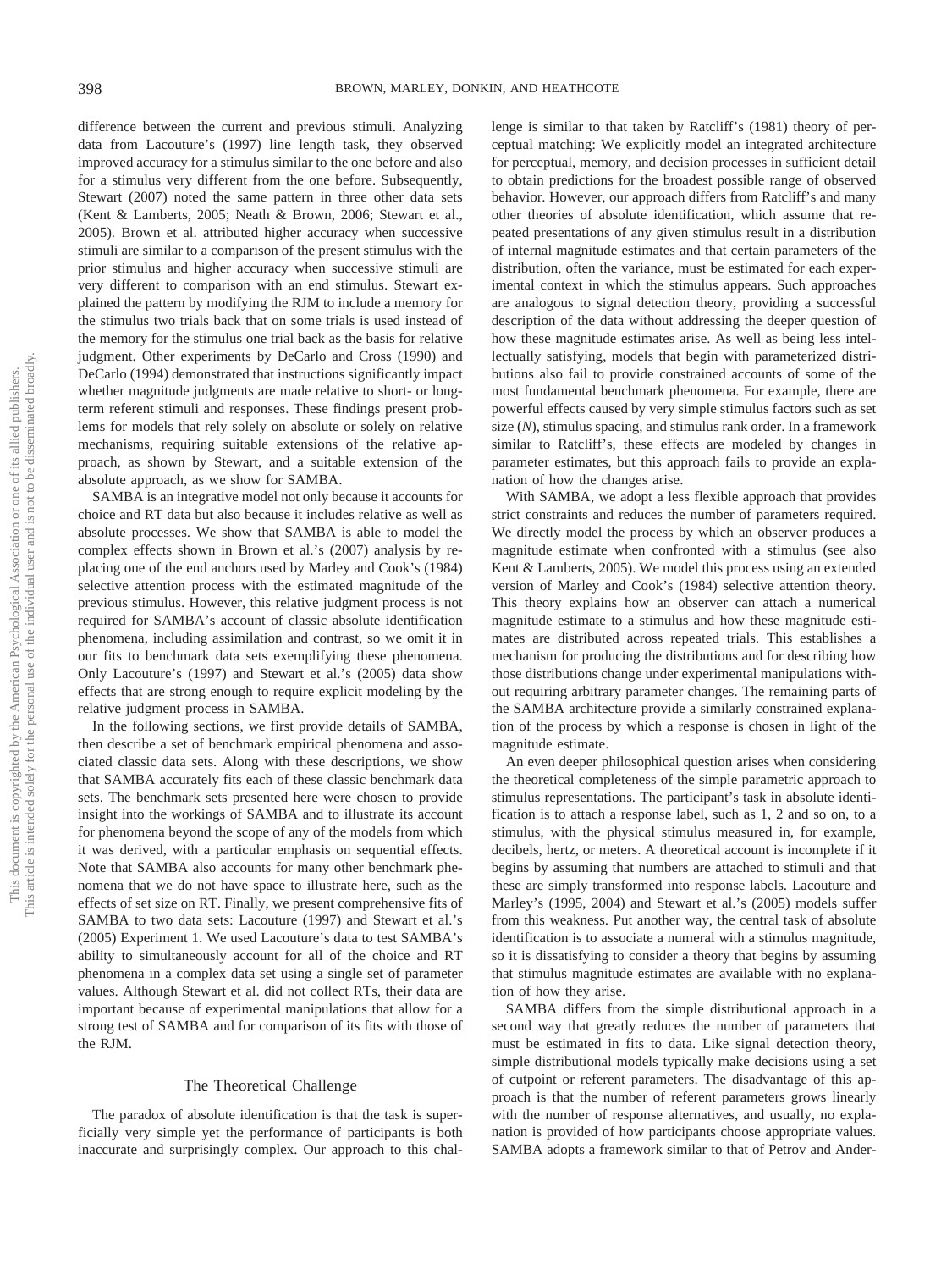son's (2005) ANCHOR model: We assume that participants learn average magnitude estimates corresponding to each response and that these magnitudes act as referents. As this learning is assumed to be accurate, at least when feedback is correct, the referent values are entirely determined by the experimental design, and hence, in model fitting, they do not have to be estimated. Consequently, SAMBA's flexibility in fitting data is greatly curtailed. Lacouture and Marley's (1995) parameter-free mapping model is used to transform referent estimates to what are, effectively, a set of tuning curves that provide input to SAMBA's decision stage. Hence, we meet the theoretical and practical challenge posed by the potentially large number of responses in absolute identification, as the number of parameters required to fit SAMBA does not change with the number of responses.

## Model Overview

SAMBA integrates three successful elements from previous models. It uses the time-dependent (i.e., not the asymptotic) version of Marley and Cook's (1984) selective attention model of stimulus representation and Brown and Heathcote's (2005) ballistic accumulator model of response selection.<sup>4</sup> These model elements do not constitute a complete account because the selective attention component produces a single magnitude estimate while the ballistic accumulator component requires *N* numerical inputs, one for each possible response. We link the two components with Lacouture and Marley's (1995) mapping process. The vertical integration of model components is an important feature of SAMBA. Often, in cognitive psychology, different levels of processing are considered separately, and models are developed independently for each. Greater model constraint and explanatory power can be achieved by integrating models to span several levels of explanation, from stimulus representation to response selection (see Ratcliff, 1981, for a similar approach to perceptual matching). The three elements we borrow from prior models successfully explain some aspects of absolute identification behavior, but not others, making each incomplete. Some of these problems are naturally fixed by integration within SAMBA, but others are not. We address these remaining issues by modeling the selective attention and ballistic accumulator processes at the level of the duration of the trial; the model can be specified in real time as more temporally fine-grained data become available (see the General Discussion).

Figure 1A illustrates the three stages of the model. SAMBA's first stage is a modified version of Marley and Cook's (1984) selective attention theory. The selective attention (*SA*MBA) stage maintains a representation for the context of the experiment and uses this context to produce estimates of sensory magnitude. The context representation is maintained by activation of a range of units that are in one-to-one correspondence with stimulus magnitudes, such as line lengths or intensity of tones of the same frequency. Input to the selective attention stage comes from a relatively accurate psychophysical representation of each stimulus. We assume that the stimuli are represented topographically at the psychophysical level and that psychophysical input causes selection of a corresponding unit. Importantly, neither the psychophysical representation nor the selected unit directly provides a numerical estimate of the stimulus magnitude. In this, we agree with Krantz's (1972, p. 175) view that "I do not see how sensations

could be paired directly with numbers at all." Instead, stimulus magnitudes are estimated by the summation of activity between the unit selected by the psychophysical input and the ends of the active context.

This magnitude estimate is transformed into *N* response strengths<sup>5</sup>—one for each of the *N* possible responses—by Lacouture and Marley's (1995) mapping. The transformation works using a long-term memory for each stimulus, given by the average of its magnitude estimates on previous trials. The final stage of SAMBA is an elaborated version of Brown and Heathcote's (2005) ballistic accumulator. This stage takes the *N* response strengths produced by the mapping and assigns each one to a separate decision accumulator. The activations of these accumulators increase at rates determined in part by the response strengths' output from the mapping and in part by the dynamics of the accumulators, including mutual inhibition. A response is made as soon as any accumulator's activation exceeds a response threshold. RT is modeled as the time taken for that accumulator to reach threshold plus a constant amount of time taken for nondecision processes. We now describe each stage in more detail.

As input to SAMBA, we assume a simple spatial psychophysical stimulus representation corresponding to topological projections in the sensory areas of the brain, such as retinatopic or tonotopic maps (e.g., Romani, Williamson, & Kaufman, 1982; Wiemer & von Seelen, 2002). The physical magnitudes of stimuli are mapped quite accurately onto this psychophysical dimension, with only a small amount of variability. Most absolute identification experiments involve stimuli that are sufficiently separated so that psychophysical variability does not cause errors. Hence, variability in the psychophysical stage is neglected in the fits of SAMBA that we report, except in two cases where stimuli are closely spaced.

The selective attention stage produces a magnitude estimate from the ordinal psychophysical representation. This process, with the addition of decision cutpoints, has had considerable success in fitting classic choice data in absolute identification (Marley & Cook, 1984) and also magnitude estimation data (Marley & Cook, 1986). The selective attention model has been successful because it provides a stimulus representation that dynamically adapts to changes in the experimental design, such as stimulus spacing and choice set size. Although motivated differently, this stage performs similarly to the successful theory of sensory trace and context coding (see, e.g., Berliner, 1973; Berliner, Durlach, & Braida, 1977; Braida et al., 1984) and to the attention band proposals of Weber, Green, and Luce (1977), Luce et al. (1982), and Nosofsky (1983).

Selective attention gives SAMBA a mechanism by which to attach context- and time-dependent numerical representations to stimuli and stimulus differences, without making arbitrary assignments. For example, suppose an experiment uses pure tone stimuli, all of the same frequency but of different intensities. Over preex-

<sup>4</sup> Software to implement the model is available from http://scienceit.newcastle.edu.au/~sdb231/software/samba/

<sup>5</sup> We use *response strengths* instead of *mapping outputs* or *drift rates* simply as a mnemonic convenience. We hope the reader will be reminded by this terminology that these (unobserved) quantities drive the ballistic accumulators toward making an overt response.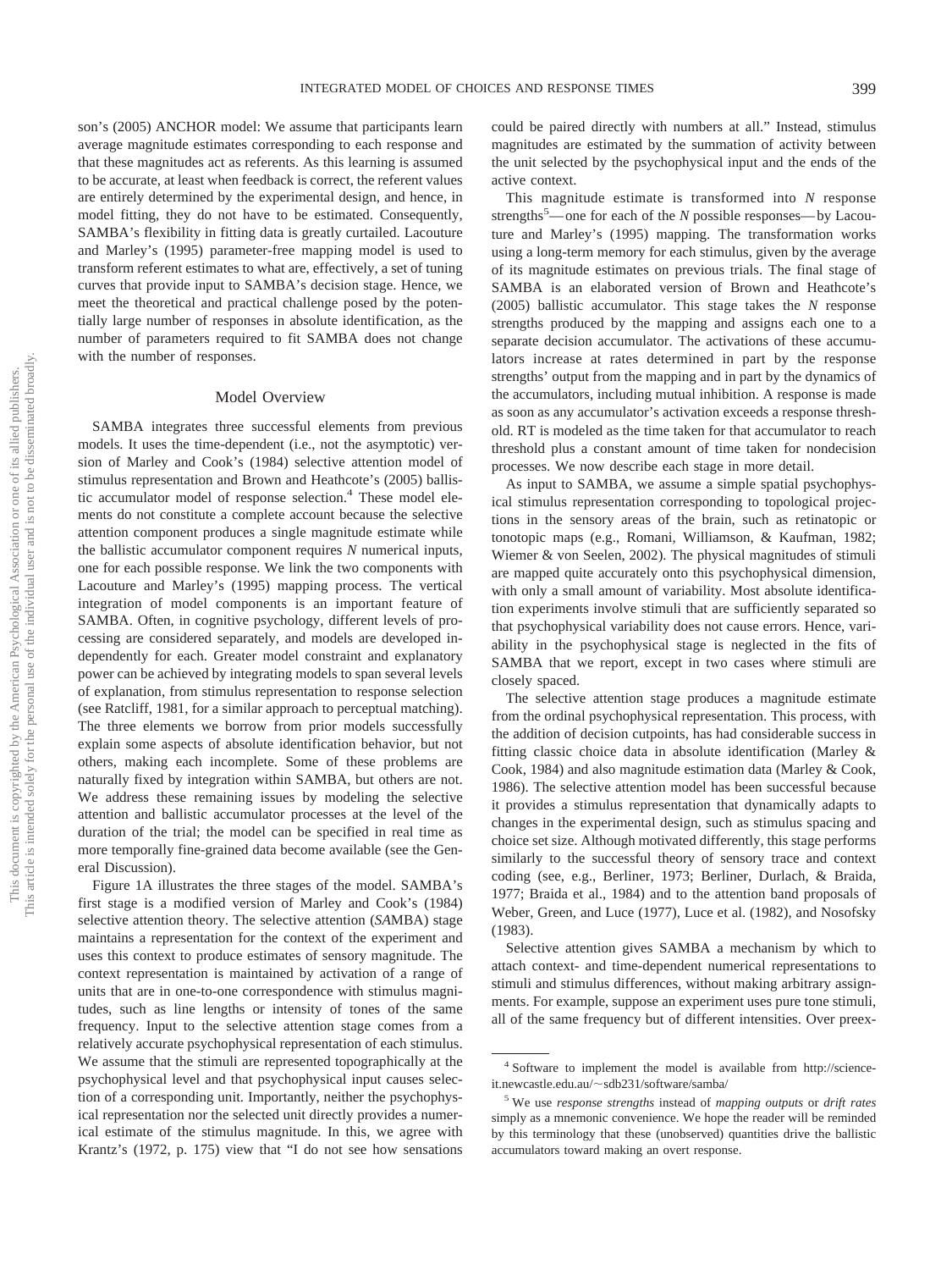

*Figure 1.* The SAMBA model. Panel A illustrates the model at a general level, to be read from bottom to top. Panel B shows how the magnitude estimate produced by the selective attention stage varies over trials. Summed activities from the stimulus location to the lower (L) and upper (U) anchors are combined to make a magnitude estimate in the interval [0, 1], and this varies with changes in the activity of the Poisson accumulators. Panel C shows how the magnitude estimate is transformed into *N* response strengths by the mapping process. In the example, a magnitude estimate of 0.25 (corresponding to Stimulus 2) is transformed into  $N = 6$  response strengths, shown by the heights of the six lines above  $x = .25$ . Panel D shows how the ballistic accumulator stage makes a response decision. The response strengths from the mapping stage drive ballistic accumulators, with the first one to reach a threshold determining the choice. Between trials, the activity in the ballistic accumulators decreases by passive leakage.

perimental training and initial trials, the participant might estimate that the stimuli range is between 50 dB and 70 dB, and so the context becomes the range between these values. Importantly, the selective attention stage does not assume that the psychophysical representations are addressable—that is, there are no numbers associated with the psychophysical locations. Instead, we explicitly model the process by which participants estimate stimulus magnitudes without having access to numerical tags. A finite set of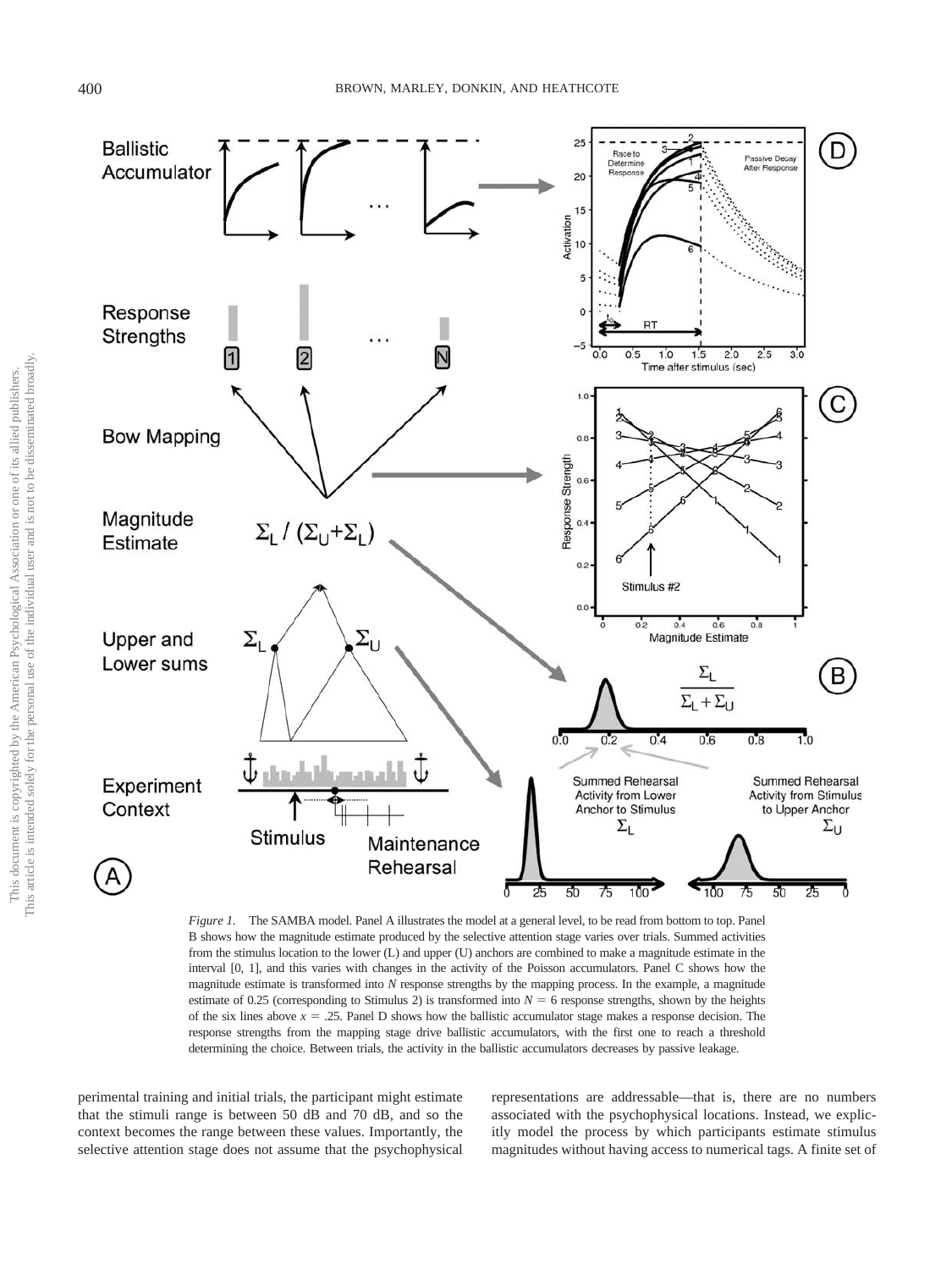leaky accumulators is put in a one-to-one ordered correspondence with the psychophysical dimension. Presentation of a test stimulus results in two effects. First, a corresponding location on the topographic psychophysical representation becomes active (i.e., is selected). Second, the accumulator that corresponds to the psychophysical representation of the stimulus is selected. The selection of this accumulator allows the participant to identify its ordered location within the array of units. That is, the observer can identify which accumulators are below, or above, the one selected by the presented stimulus.

To aid in understanding how the selective attention process helps to determine magnitude information from an ordered set of accumulators, consider an analogy. Imagine a very long row of lamps on the wall of a room. A contiguous range of the lamps are lit green but with flickering intensities. The lit lamps represent the range of stimuli in an experiment, and the intensity of each lamp corresponds to the current level of activation of each accumulator. Now, suppose that the only method an observer has of measuring the activity of the lamps is to gauge the total intensity of portions of the array but not the absolute position of any single lamp. Further suppose that, if any particular lamp changes to red, an observer can select it and use this location to partition the array into those lamps above and those below. With only these abilities, the observer is able to estimate (relative) magnitudes using the total intensity of the green lamps below the selected red lamp and the total intensity of the green lamps above the selected red lamp. Each of these sums will be large or small depending upon the position of the currently lit red lamp, so they carry relative magnitude information. Finally, as with a flashlight shining on a surface, the average total intensity of the lit lamps is fixed, independent of the range of lit lamps.

Suppose, for example, that presentation of a Number 2 stimulus (a 52-dB tone in a set of range 50–70 dB) corresponds to a lamp near the lower end of the green range turning red. The separation between the lower end of the row of green lamps and the red lamp is small, so the sum of the intensity of the lamps between the two will also be small. However, the estimate of magnitude is noisy because the lamps are flickering, and so, the sums of their intensity will also vary. Other measurements are also possible—for example, if two lamps were to change color, the sum of the intensity of the lamps between them could be estimated in a similar way.

We call the first and last active accumulators on the attention dimension *anchors*; they correspond to stimulus magnitudes that span the range used in the experiment. The anchor positions are assumed to be under the direct control of the participant. The entire range of accumulators between the anchors is kept active by continual attention during an experiment, analogous to the process that keeps the lamps flickering. Activation is modeled as a Poisson process of mean rate  $\lambda$  events per trial, and so we sometimes refer to the accumulators as *Poisson accumulators.* Without loss of generality, we assume each Poisson event increases the activity of a randomly selected accumulator by a unit amount. This activation is combined with a passive decay process: In the absence of attention, each accumulator's activity decreases by a factor of  $\alpha$ over the course of a trial.<sup>6</sup> The combination of Poisson activation and passive decay results in each accumulator having an activation value that varies from trial to trial (Marley & Cook, 1984). The average total activity in all accumulators is set by the balance between the attention and decay rates, namely,  $\eta = \lambda/(1 - \alpha)$ .

This average total activity is the major determinant of the overall accuracy of responses in SAMBA.

Stimulus magnitudes are estimated by summing activity in subranges of accumulators, in particular, the total activity from the upper anchor (U) and from the lower anchor (L) to the current stimulus. Taking the sums between the current stimulus and each of the anchors produces two estimates of stimulus magnitude, one relative to the lower anchor  $(\Sigma_L)$  and one relative to the upper anchor  $(\Sigma_{\text{U}})$ . These are combined into a single magnitude estimate by the ratio  $\Sigma_{\text{L}}/(\Sigma_{\text{L}} + \Sigma_{\text{U}})$ , which is naturally constrained to be between zero and one. As shown in Figure 1B, this magnitude estimate varies from trial to trial, even if exactly the same stimulus is repeated, because the activities in the Poisson accumulators vary as a result of the attention process. Importantly for absolute identification, the variability of the magnitude estimate is largest in the center of the range, causing SAMBA to predict a bow effect in response accuracy and sensitivity. This projection of psychophysical stimulus representations for all stimulus modalities onto a common bounded interval is supported by research on magnitude estimation and cross-modality matching by Krantz (1972), Teghtsoonian (1973), and Teghtsoonian and Teghtsoonian (1978, 1997).

The observer accumulates magnitude estimates  $\Sigma_{\rm L}/(\Sigma_{\rm L} + \Sigma_{\rm U})$ from each trial and stores an average magnitude estimate for each stimulus in a long-term memory. We assume that this long-term memory becomes stable relatively quickly, particularly when accurate feedback is provided. Since we aggregate data over many trials, we approximate the learning and memory process by the assumption that a participant has available an accurate memory for the average magnitude estimate corresponding to each stimulus. These memories, combined with the end anchors, constitute the set of referents stored in long-term memory that underpin SAMBA's absolute process, similar to the anchor values in Petrov and Anderson's (2005) ANCHOR model or the cutpoints in Stewart et al.'s (2005) RJM. The learning of referents is an important issue (see, e.g., Petrov & Anderson, 2005) and is an area where SAMBA could be extended in future. When discussing a false-feedback experiment below, we explore a simple beginning to a referentlearning mechanism in SAMBA.

The magnitude estimate produced by the selective attention stage must be transformed into *N* response strengths to provide inputs for the ballistic accumulator stage. The transformation is made by Lacouture and Marley's (1995, 2004) mapping process, illustrated in Figure 1C and presented in more detail below. The mapping is error free relative to its referents: For example, if the estimate of stimulus magnitude is closest to the referent for Stimulus 2, then the mapping will provide a response strength that is largest for Response 2 (strengths for Responses 1 and 3 will be next, and so on).

On each trial, the outputs of the mapping stage are analogous to a tuning curve over the possible responses, with the response strengths contingent on how well the current input matches the long-term referent for each stimulus. In contrast to the multiple

<sup>&</sup>lt;sup>6</sup> The parameters  $\lambda$ ,  $\alpha$ , and  $\eta$  are similar to Marley and Cook's (1984) parameters of the same names but differ because we use discrete time (trials) and they used continuous time. If *T* is the duration of a trial, then our λ corresponds to their λT, our α corresponds to their  $e^{-\alpha T}$ , and our η is the reciprocal of theirs.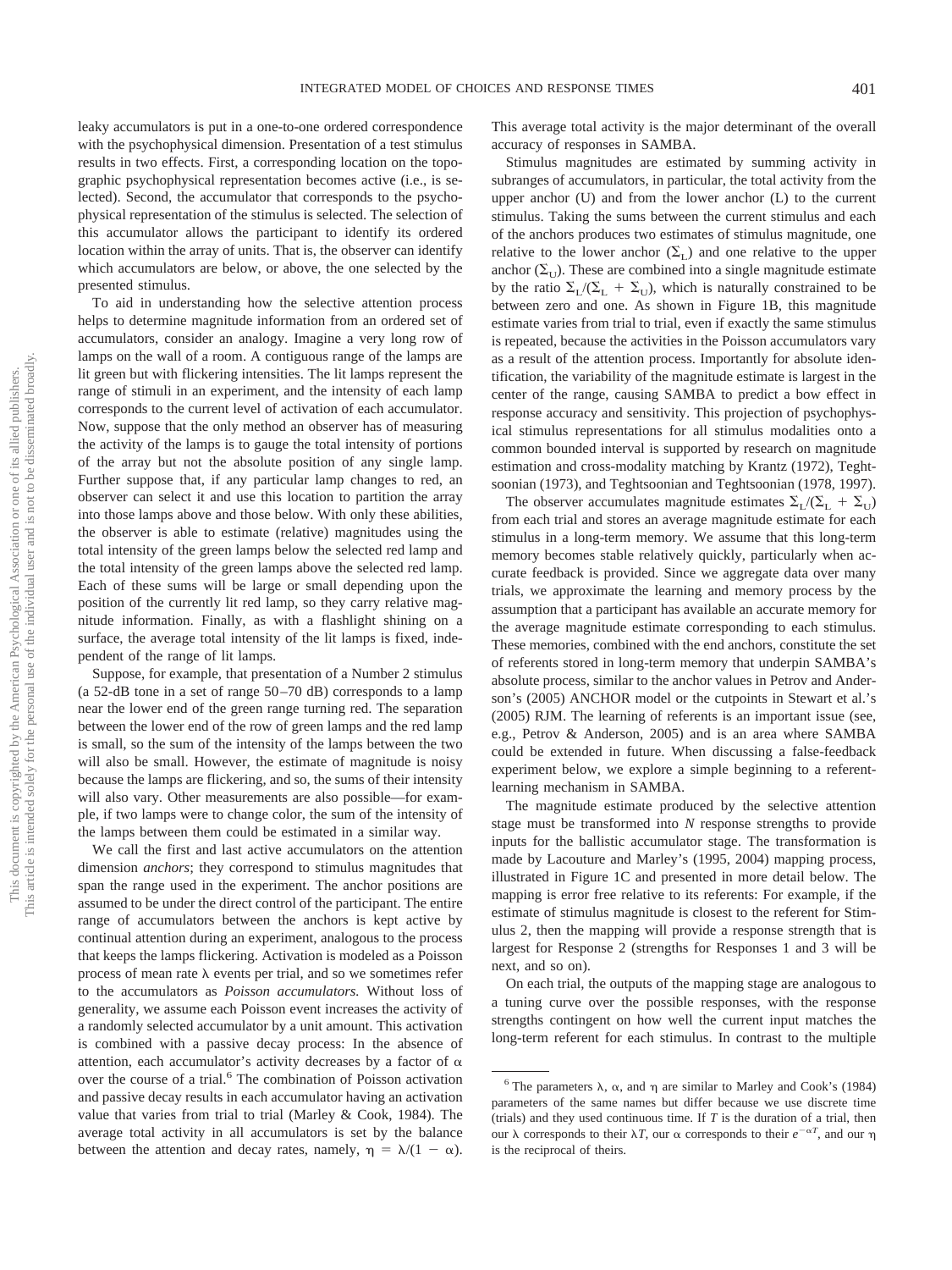parameters of other tuning curve models, the positions, widths, and shapes of the tuning curves produced by the mapping stage are determined entirely by the values of the referents held in long-term memory. The fixed form of Lacouture and Marley's (1995, 2004) mapping provides significant constraint, greatly limiting SAM-BA's flexibility for fitting choice and RT data. For instance, an alternative approach, explored by Karpiuk et al. (1997), links the output of the selective attention stage with the input to the decision stage via parameterized tuning curves, given by Link's (1992) wave theory. This framework has great flexibility to adjust decision cutpoints, whereas the mapping solution has a limited ability to adjust such cutpoints. Our position is that, until clearly required to fit data, the more constrained model is preferable.

To illustrate how the mapping operates and also how it naturally handles unevenly spaced stimuli, consider an experiment from Lockhead and Hinson (1986). In one part of this experiment, the stimuli were tones of intensity 58 dB, 60 dB, and 66 dB. Suppose that a participant placed the lower anchor 2 dB below the lowest stimulus (i.e., at  $L = 56$  dB) and 4 dB above the highest (i.e., at  $U = 70$  dB). With this setup, regardless of any parameter settings, the selective attention stage would produce stimulus magnitude estimates for the three stimuli with average values of {1/7, 2/7, 5/7}. Note that these magnitude estimates naturally reflect the unequal spacing of the stimuli—3 times the spacing between the upper two stimuli than between the lower two stimuli—and this property holds regardless of the locations that the observer selects for the anchor values (L and U), provided the stimulus locations lie between them.

Continuing this example, the mapping transforms a magnitude estimate into three response strengths, one for each of the three possible responses (1, 2, or 3). The computations of the mapping stage are specified entirely by the long-term average stimulus magnitude estimates. A magnitude estimate, say, *z,* is linearly transformed into a response strength for each and every response  $j = 1 \ldots N$  according to  $(2Y_j - 1)z - Y_j^2 \pm 1$ , where  $Y_j$  is the average magnitude estimate for the *j*th stimulus.7 For the Lockhead and Hinson (1986) example, suppose the 60-dB stimulus was presented. On this particular trial, the selective attention stage might produce a magnitude estimate of .3, which is quite close to the long-term average value of 2/7 for this stimulus. The mapping stage transforms this value into three response strengths: the strength for Response 1 is  $(2 \times \frac{1}{7} - 1) \times 0.3 - (1/7)^2 + 1 =$ 0.765; for Response 2, it is  $(2 \times \frac{2}{7} - 1) \times 0.3 - (2/7)^2 + 1 =$ 0.790; and for Response 3, it is  $(2 \times \frac{5}{7} - 1) \times 0.3 - (5/7)^2 + 1 =$ 0.618. Notice that the strength is greatest for the correct response (Response 2).

Figure 1C illustrates the mapping solution for a more standard experiment, with six evenly spaced stimuli and six lines corresponding to the response strengths for the six possible responses. In the example, Stimulus 2 is presented so the selective attention stage will—on average—produce a magnitude estimate of .25, shown by the vertical arrow in Figure 1C. From this magnitude estimate, the mapping produces six response strengths, shown by the heights of the six lines immediately above the arrow. As required for a correct response, the strength corresponding to Response 2 is greatest, with Responses 1 and 3 next, Response 4 after that, and so on.

The mapping stage brings many useful properties to SAMBA. First, it provides a powerful way to simplify the model and greatly reduce the number of free parameters required to produce RT predictions. Models of RT distributions for *N* alternative tasks generally have some multiple of  $N^2$  parameters (e.g., see Busemeyer & Townsend, 1992, 1993). These parameters specify response strengths or drift rates for each response, contingent on each stimulus. Lacouture and Marley's (1995, 2004) mapping replaces this entire set of  $O(N^2)$  parameters with a process for producing drift rates given a stimulus magnitude estimate as input.

The outputs of the mapping component provide the input to the final response selection or decision stage of SAMBA, which is based on Brown and Heathcote's (2005) ballistic accumulation model. The ballistic accumulator model brings three important properties to the modeling absolute of identification data. First, the use of an accumulator process allows SAMBA to make very detailed predictions about RT. Second, the process of passive leakage in ballistic accumulator activities provides a natural explanation of very short-term sequential effects without the need to posit extra processes. Third, the ballistic accumulator includes competition—also called lateral inhibition—between accumulators, and this naturally means that responses become slower as the number of alternatives (set size, *N*) increases.

The decision stage associates each of the *N* responses with a competitive ballistic accumulator (Brown & Heathcote, 2005; see also Usher & McClelland, 2001). The inputs to the decision accumulators are the outputs of the mapping stage, with a common (single) sample of zero-mean Gaussian noise added to every response strength, with the standard deviation  $(\sigma_M)$  estimated from the data. The noise is analogous to the drift variance included in almost all models of choice RT, as first introduced by Ratcliff (1978; his parameter  $\eta$ ). In our applications, the estimated standard deviation of the noise  $(\sigma_M)$  was sufficiently small so that at least one decision unit always received a positive input. As the same sample is added to all inputs,  $\sigma<sub>M</sub>$  models stimulus-independent variability due to global factors such as fluctuations in arousal. The value of  $\sigma_M$  has little influence on accuracy because it does not alter differences between inputs. Hence,  $\sigma_M$  has a selective influence on variability in RT, which is also determined by sequential effects in the decision stage discussed in detail later.<sup>8</sup>

Figure 1D illustrates an example decision process. Each of the *N* response accumulators begins the decision stage with a starting activation level determined by previous inputs. The starting levels are different for each accumulator, and the activation levels increase deterministically at rates dictated by the response strengths from the mapping stage and competition among accumulators. Activation  $x_i$  in accumulator  $j = 1 \ldots N$  changes according to a linear, first-order system of differential equations:  $x_j'(t) = I_j$ 

<sup>7</sup> Lacouture and Marley (1995) motivated this parameter-free solution by requiring a solution that (a) makes use of all of the bounded input and bounded output range in every experiment and (b) has cutpoints that are midway between the mean activities for adjacent stimuli.

 $8$  A reviewer questioned whether the  $\sigma_M$  parameter might be replaced by within-trial variability in the decision stage or perhaps another source of variability in the magnitude estimates. Other sources of variability affect error rates, which  $\sigma_M$  does not, and would thus increase model flexibility by providing another mechanism for modeling error responses. Our decision not to include this extra flexibility is based on parsimony, as the data we examined did not seem to require it. However, we have no grounds to rule out other types of variability.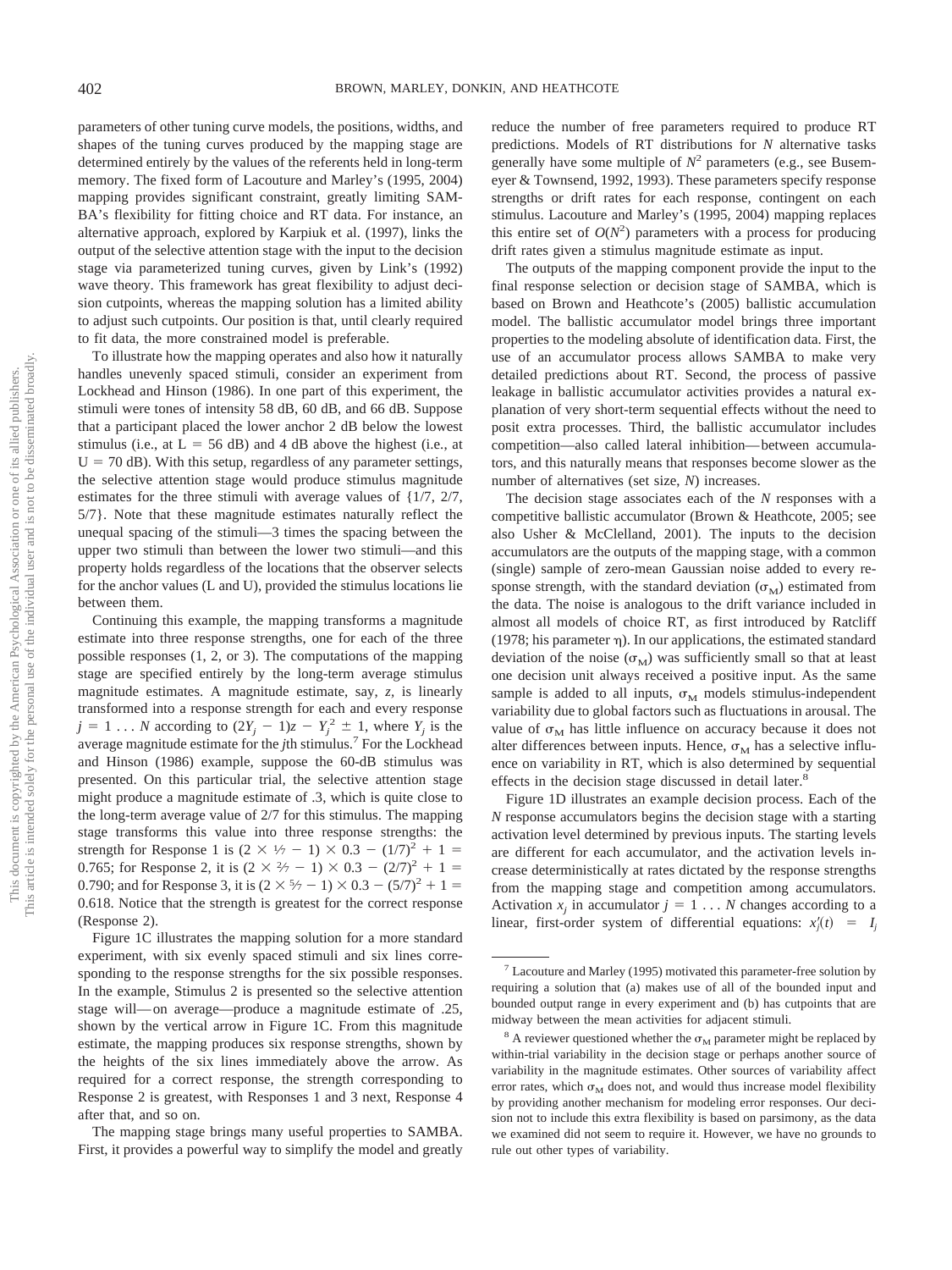$- \beta \sum_{n \neq i} x_p(t)$ . Here, *I<sub>j</sub>* represents the response strength from the *j*th unit of the mapping stage plus the Gaussian noise sample with standard deviation  $\sigma_M$ . The parameter  $\beta > 0$  represents lateral inhibition and causes the increase in the activation to be nonlinear. The system of coupled differential equations describing accumulation during the decision stage can be solved analytically by matrix algebra for any response set size *N* (see Brown & Heathcote, 2007).

A response is chosen corresponding to the first accumulator to reach a threshold (*C,* the same value for all accumulators), and the RT is given by the time taken to reach that criterion plus a constant time for nondecision processes,  $t_0$ . This system of accumulators ensures that a finite response threshold will always be reached in a finite time. This occurs because at least one input is positive and because we use a simplified version of the ballistic accumulator model with no passive leakage within a trial (see Brown & Heathcote, 2005, for further details). The example activation trajectories in Figure 1D correspond to the mapping example illustrated in Figure 1C. The trajectory corresponding to the correct response (Response 2) increases fastest and reaches the threshold first, so a correct response would be made in this example with an RT of just over 1.5 s. If the response threshold were set lower, say at  $C = 20$ instead of  $C = 25$ , the RT would be faster, around 0.9 s, but an error would be made: The model would give Response 3 instead of the correct response (Response 2). The error occurs because the ballistic accumulator for Response 3 begins the decision stage with an advantage over the accumulator for Response 2, and it takes some time for this advantage to be overcome.

The decision stage of SAMBA is more constrained than Brown and Heathcote's (2005) ballistic accumulator model and most other models of two-choice RT (see Ratcliff & Smith, 2004, for a recent summary) in its assumptions about the starting points of the evidence accumulation processes. These models assume that accumulation for each response unit starts from a random value. In SAMBA, the accumulator start points are completely determined by passive decay from their values at the end of the previous trial (also see Laming, 1968). This mechanism not only specifies previously unspecified details of the genesis of start point variability in theories of choice RT but also enables the model to explain short-term sequential phenomena in absolute identification, including assimilation and response repetition effects. For typical parameter values, about one quarter of incipient choices generated by the selective attention and mapping stages of SAMBA are changed by the ballistic accumulators, due to differences in the starting points of the evidence accumulation processes left over from the previous trial.

Brown and Heathcote's (2005) ballistic accumulator model, used in SAMBA's decision stage, has been simplified further by Brown and Heathcote (in press) by omitting the lateral inhibition term (i.e., by setting  $\beta = 0$ ), making a linear ballistic accumulator (LBA) model. The LBA model has computational and analytic advantages over the ballistic accumulator model, but nevertheless, we choose not to use it in SAMBA. The lateral inhibition element in the ballistic accumulator makes SAMBA predict increased RT with increased set size (*N*), without the need for any parameter changes with set size. As discussed by Brown and Heathcote (in press), if LBA were used in SAMBA, then an extra assumption would be required to fit the increase in RT with set size. For example, the LBA would predict increased RT with set size if the outputs of the bow mapping stage decreased with increased set size (e.g., by fixing the sum of the response strengths across set size).

#### *An Absolute Account of Sequential Effects on Errors*

SAMBA makes strong predictions about sequential effects in errors and RT because it unambiguously attributes contrast effects to processes producing a context-dependent stimulus representation, as well as repetition and assimilation effects to the processes producing a response. As in other models of choice RT, Brown and Heathcote (2005) assumed that the start points for the ballistic accumulators  $(x_0)$  were independent random samples from a common uniform distribution. SAMBA replaces this assumption with a deterministic mechanism based on passive leakage. This passive leakage is illustrated in Figure 1D, where dotted lines show how accumulated evidence decays during nondecision and betweentrial times. Computationally, after each decision is completed, the lateral inhibition and stimulus input processes  $(I_j - \beta \sum x_i)$  are replaced by a passive decay process. Decay returns each accumulator's activation exponentially back toward zero at a constant rate:  $x'_j(t) = -\gamma x_j(t)$ . Therefore, after a constant intertrial interval (ITI), each accumulator begins the next decision process with activation *Dz,* where *z* was the activation level for that accumulator when the previous response was made and *D* is given by  $exp(-\gamma ITI)$ . In our model fits, we make the approximation that ITI is constant throughout the experiment, and estimate only the value *D*. At the beginning of each decision process, the accumulators corresponding to the previous response and those for nearby responses have an advantage, as illustrated in Figure 1D. This results in response assimilation and in RT and accuracy advantages for repeated stimuli.

Contrast effects arise through reallocation of activity in the selective attention stage. In particular, we assume that the participant has some control over the Poisson process and that this control is used to preferentially attend to locations selected by recently presented stimuli. Reallocation is modeled by a probability (*M*) that, each time an accumulator is to be incremented by the Poisson process, the increment is directed to the accumulator selected by the most recently presented stimulus. Consequently, the activity of accumulators selected by recently presented stimuli is increased, which in turn makes magnitude estimates near those values larger. These locally larger values cause a contrast effect that decreases with time as activity in the accumulators decays.

To keep the model as simple as possible, we made the default assumption that participants redirect activity only toward the accumulator selected by the most recently presented stimulus. This assumption causes contrast to have its greatest magnitude at lag 2, after the (stronger) assimilation effect has passed. This pattern matches most absolute identification data, but for data from Lacouture (1997), we observed the peak contrast effect later, at  $\log$  = 3 or 4. We modeled those data by assuming that the observer persists in redirecting activity for *K* trials. As before, each Poisson event has a probability *M* of being redirected, but the redirection is to one of the locations selected by the *K* most recently viewed stimuli.

#### *Integrating Absolute and Relative Judgment*

Research into absolute identification has become focused on the distinction between absolute versus relative interpretations, for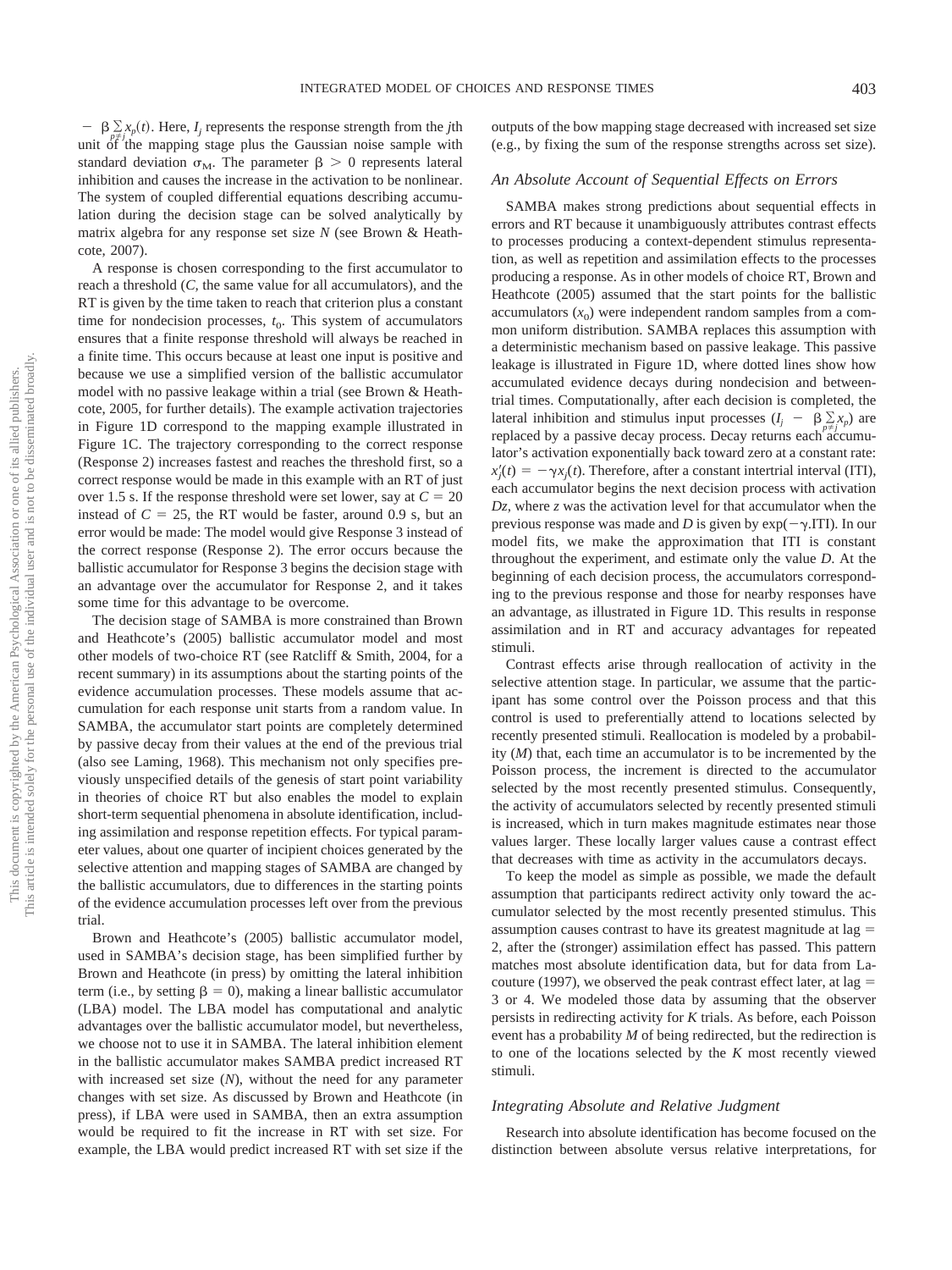both empirical phenomena and theoretical accounts. We think this distinction is not as useful nor as clear cut as others believe. Even the most relative models (such as Stewart et al.'s, 2005, RJM) employ absolute knowledge about the global nature of the experiment: For example, when the RJM is used to model unequally spaced stimuli, such as in Lockhead and Hinson (1986), the (global, absolute) scaled magnitudes of the stimulus differences must be taken into account in setting the spacing of cutpoints, ensuring that the global stimulus setup is captured in the model.

Our description of SAMBA has, so far, been entirely in terms of absolute processes in the sense that the present stimulus magnitude is evaluated against long-term referents such as the anchors. However, Rouder et al. (2004) observed an accuracy bonus for repeated stimuli and for stimuli that are very similar to the preceding stimulus that cannot be accommodated within SAMBA without including a partially relative process. Below, we extend Rouder et al.'s analysis and demonstrate that the accuracy bonus also translates to an RT bonus. The absolute version of SAMBA we have outlined so far accommodates this phenomenon in a qualitative sense; it predicts that responses to repeated stimuli are faster and more accurate. However, it fails to quantitatively fit these data, as the predicted accuracy and RT bonuses are smaller than observed.

The RJM also matches the accuracy effects qualitatively but fails quantitatively by predicting too large an accuracy bonus for several data sets (see Brown et al., 2007). Stewart (2007) showed how the RJM could provide a better quantitative fit when modified to be slightly more absolute, by extending the model's memory so that the stimulus two trials back is, on certain theoretically specified trials, used as the basis for judgments in place of the memory for the stimulus one trial back. Similarly, we have found that SAMBA can provide a better quantitative fit when modified to be slightly more relative—confirming that Rouder et al.'s (2004) analysis and our extension suggest the need for both absolute and relative processes in models such as RJM and SAMBA.

Working from the assumption that absolute identification must include both relative and absolute processes, we have developed SAMBA to provide the first theoretical account to integrate these processes in a consistent manner. The key to the integration is the use of anchors in SAMBA. In the absolute version of SAMBA, the anchors bracket the smallest and largest stimuli that are important in the experimental context, and incoming stimuli are judged against these anchors via the ratio  $\Sigma_{\text{L}}/(\Sigma_{\text{L}} + \Sigma_{\text{L}})$ . This ratio estimates the magnitude of the current stimulus within the range defined by the two anchors, [L, U]. On the other hand, in the relative version of SAMBA, a stimulus is judged within a smaller interval, with one of the anchors replaced by the Poisson accumulator selected by the previous stimulus. If the previous stimulus is larger than the current one, the current stimulus is judged relative to the interval between the lower anchor and the previous stimulus; if the previous stimulus is smaller, the current stimulus is judged relative to the interval from the previous stimulus to the upper anchor. These assumptions are similar to assumptions made by RJM's relative judgment process, although there are also important differences (e.g., the RJM uses a separate mechanism when successive stimuli are judged to be equal).

To illustrate SAMBA's relative process, consider an example. Suppose Stimulus 4 was presented on the previous trial. If Stimulus 7 is presented next, it would be judged in the interval [4, U], where 4' indicates the Poisson accumulator associated with the previous presentation of Stimulus 4. After being restricted to these subintervals, SAMBA works as before.<sup>9</sup> That is, the current stimulus magnitude is estimated by summing up the activation between the current stimulus and each end of the subinterval, that is, 4' and U, and these two sums are combined into the ratio of the form  $\Sigma_{4}/(\Sigma_{4'} + \Sigma_{U})$ . Then, the mapping stage operates in the usual manner to transform the magnitude estimate into a set of response strengths, except that the mapping is restricted to the responses commensurate with the subinterval. In particular, zero strengths are given to responses that are smaller than the previous response if the current stimulus is larger than the previous stimulus, and vice versa. Finally, the ballistic accumulator stage proceeds as normal to select a response, with an associated RT.

This mechanism is partially relative because it uses a memory of the previous stimulus, and it is partially absolute because it still requires one of the anchors from long-term memory and employs the mapping solution, which is based on long-term memories for stimulus magnitude estimates. In SAMBA, the relative judgment process is under strategic control, so that a participant must choose to use relative judgment. In fitting data from the comprehensive data set of Lacouture (1997), we obtain the best fit by assuming partial use of the relative mapping process. We model this with a parameter *P* indicating the proportion of trials and/or participants that use the relative process—there were insufficient data at the individual subject level to separate these interpretations. Only the analysis developed by Rouder et al. (2004) provides clear evidence for the use of the relative process through accuracy and RT bonuses for repeat and near-repeat stimuli (where a near-repeat stimulus is one that is close, in the rank order of the stimuli, to the stimulus presented on the previous trial). We model the data from Stewart et al.'s (2005) Experiment 1 with the simpler assumption that all participants used a relative process on all trials. All other analyses, including our fits to assimilation and contrast phenomena, do not depend on the relative process.

#### *Parameters of the Model*

Table 1 shows SAMBA's 13 parameters, along with the data characteristics that they affect. A key feature of SAMBA is that the parameters' effects are defined by the architecture of the model and can be interpreted in terms of psychological processes. This provides strong predictions and allows for tests of selective influence—certain parameters must only be altered by particular experimental manipulations, and those manipulations must affect only the parameters in question. In this section, we outline some of these parameter constraints. The first stage of SAMBA, our simple psychophysical stimulus representation, has just one parameter  $(\sigma_{\rm p})$ . Each of the remaining stages is affected by two or more parameters, with one extra parameter  $(t_0)$  to account for the sum of the times taken to complete processing in nondecision stages and to make a response after the decision is made.

<sup>&</sup>lt;sup>9</sup> We have not directly modeled the process by which the observer decides whether the current magnitude estimate is smaller or larger than the previous one, but it would be trivial to do so. Since the numerical sizes of these magnitude estimates are available to the observer, a simple accumulator mechanism could instantiate our assumption of very fast and accurate larger versus smaller decisions.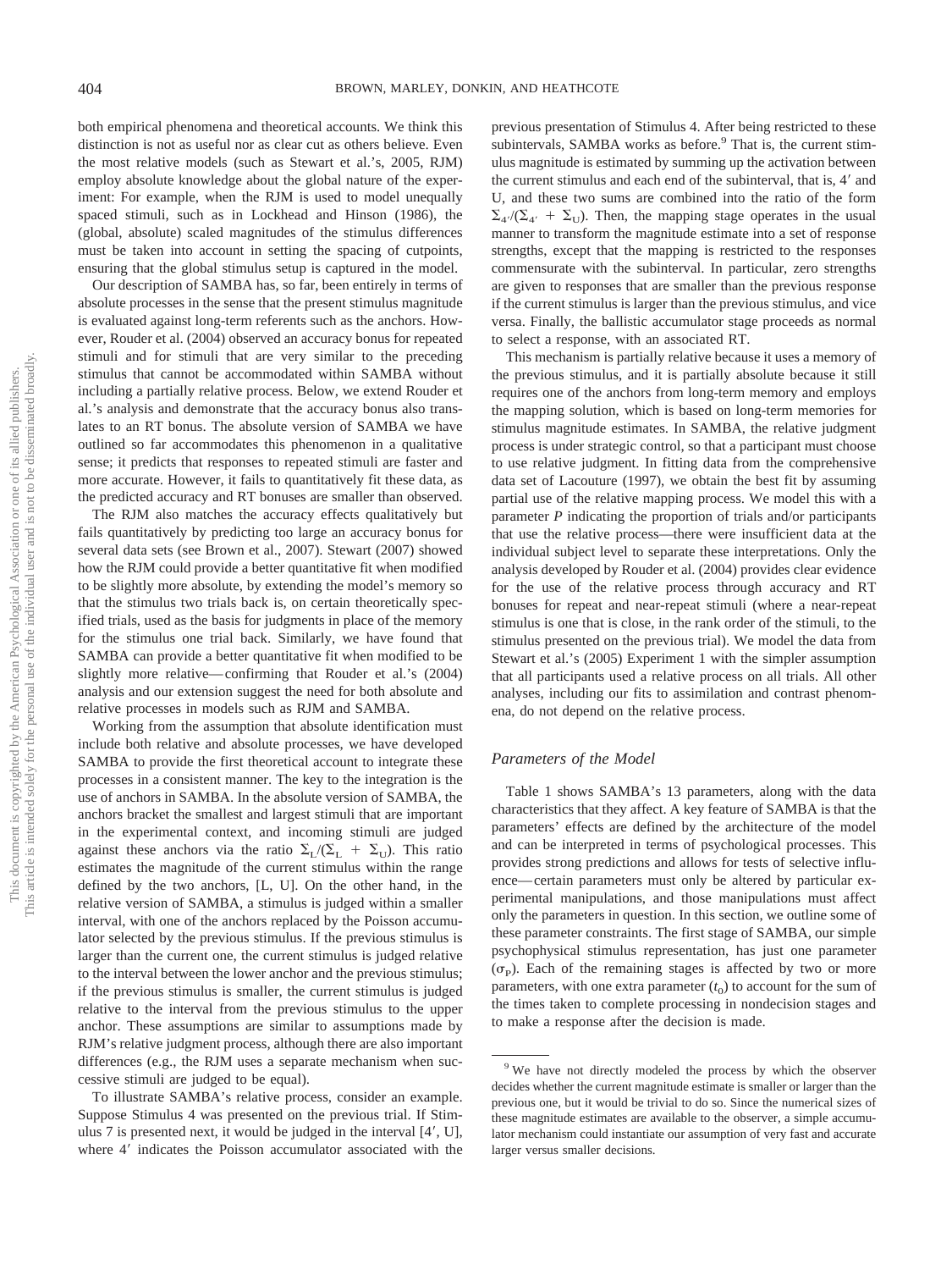Table 1 *Model Elements*

| Stage affected                     | Symbol                                          | Description                                                                                                                                                                               | Principal effect                             |  |  |  |
|------------------------------------|-------------------------------------------------|-------------------------------------------------------------------------------------------------------------------------------------------------------------------------------------------|----------------------------------------------|--|--|--|
| Psychophysical                     | $\sigma_{\rm p}$                                | Overall accuracy for small stimulus<br>range                                                                                                                                              |                                              |  |  |  |
| Selective attention                | $\eta = \lambda/(1 - \alpha)$                   | Accumulator update equation: $x_{n+1} = \alpha x_n + \text{Poisson}(\lambda)$<br>Ratio of the mean number of pulses in the Poisson process to<br>the accumulator decay rate               | Overall accuracy and bow in accuracy         |  |  |  |
|                                    | $\alpha$                                        | Rate of decay for accumulators                                                                                                                                                            | Overall accuracy and contrast time<br>course |  |  |  |
|                                    | M, K                                            | Mean proportion $(M)$ and duration $(K)$ of activity directed to<br>prior stimulus location                                                                                               | Contrast                                     |  |  |  |
|                                    | L, U<br>Position of the lower and upper anchors |                                                                                                                                                                                           | Size and symmetry of bow effects             |  |  |  |
| Selective attention and<br>mapping | P                                               | Probability of using relative process                                                                                                                                                     | Sequential effects on accuracy and RT        |  |  |  |
| Mapping                            | $\sigma_{\rm M}$                                | Output for response j given magnitude estimate z: $(2Y - 1)z - Y_i^2 + 1 + N(0, \sigma_M)$<br>Standard deviation of noise added to outputs of the mapping Variability of RT distributions |                                              |  |  |  |
| Decision                           |                                                 | predecision<br>Activation change $x'_j(t) = \begin{cases} I_j - \beta \sum_{p \neq j} x_p(t) \\ -\gamma x_i(t) \end{cases}$<br>postdecision                                               |                                              |  |  |  |
|                                    | β                                               | Rate of lateral inhibition                                                                                                                                                                | Size of bow and set size effects in RT       |  |  |  |
|                                    | $\mathcal{C}$                                   | Decision criterion                                                                                                                                                                        | Overall RT and accuracy                      |  |  |  |
|                                    | D                                               | Rate of decay of decision unit activation during intertrial<br>time $D = \exp(-\gamma \cdot \text{ITI})$                                                                                  | Assimilation and shape of bow effect         |  |  |  |
| Nondecision                        | $t_{0}$                                         | Nondecision component of reaction times                                                                                                                                                   | Overall RT                                   |  |  |  |

*Note.* ITI = intertrial interval;  $RT$  = response time.

The first parameter  $(\sigma_{\rm p})$  determines the standard deviation of noise in the psychophysical stimulus representation. It only has an appreciable effect on SAMBA's predictions when stimuli are close enough in magnitude to cause errors in comparative judgment (i.e., judgments about stimuli presented simultaneously or in a rapid sequence). With few exceptions, the experiments we model use adjacent stimuli that are sufficiently widely spaced so that we can fix  $\sigma_{\rm P}$  at zero. Four of the next six selective attention stage parameters determine the distribution of Poisson activity in that stage, namely, the mean number of pulses in the Poisson process over one trial ( $\lambda$ ), the rate of decay of each accumulator ( $\alpha$ ), the proportion (*M*) of activity directed toward the unit selected by the previous stimulus (or stimuli), and the duration in trial units (*K*) of that direction. Activity is otherwise assumed to be distributed with equal probability across locations. The remaining two selective attention stage parameters, the positions of each end anchor (L and U), determine the range of the accumulators and allow SAMBA to accommodate asymmetries in data (i.e., more accurate and slower responses to larger than smaller stimuli, or vice versa).

One parameter—the probability (*P*) of using the relative judgment process—affects both the selective attention and mapping stages because the relative process replaces one of the anchor values and scales the output of the mapping stage. Another parameter—the standard deviation of noise ( $\sigma_{\rm M}$ ) added to mapping outputs—affects only the mapping stage. Finally, there are three decision stage parameters that have the same value for all decision units: the evidence accumulation threshold (*C*), the strength of competition between the decision units  $(\beta)$ , and the decay rate  $(D)$ of decision unit activation.

## Benchmark Phenomena

There are a plethora of benchmark phenomena in absolute identification concerned both with the choices made by participants and with the distribution of the times (RTs) to make such choices. The parameters we use for the benchmark phenomena are based on the parameter values estimated from Lacouture's comprehensive data set (see Table 2). Only one or two parameters needed to be adjusted from this baseline to fit each benchmark experiment. The  $\sigma_{\rm p}$  (psychophysical noise) parameter was fixed at zero for all fits, except those for Braida and Durlach's (1972) study and Stewart et al.'s (2005) Experiment 1, since each of those designs contained some conditions with closely spaced stimuli. Where sequential effects were not at issue, the local judgment process was not used (i.e.,  $P = 0$ ), and only one parameter was estimated for the Poisson process in the selective attention stage: the ratio  $\eta$ , which largely determines overall accuracy. In those cases, effectively only eight parameters were required to fit the data, and where only choices (not RT) were considered, this number dropped to six (without  $t_0$  and  $\sigma_M$ ). Hence, the model fits are parsimonious and use parameter values that are consistent across several data sets from different paradigms.

Stewart et al. (2005) provided a comprehensive review of benchmark phenomena concerning choices, but not RT, and demonstrated that their RJM accommodates the former. SAMBA accommodates all of the benchmark phenomena listed by Stewart et al., and others related to RT, as illustrated by our fits to comprehensive data sets below. Absolute models, from which SAMBA derives, have often been unable to account for sequential phenom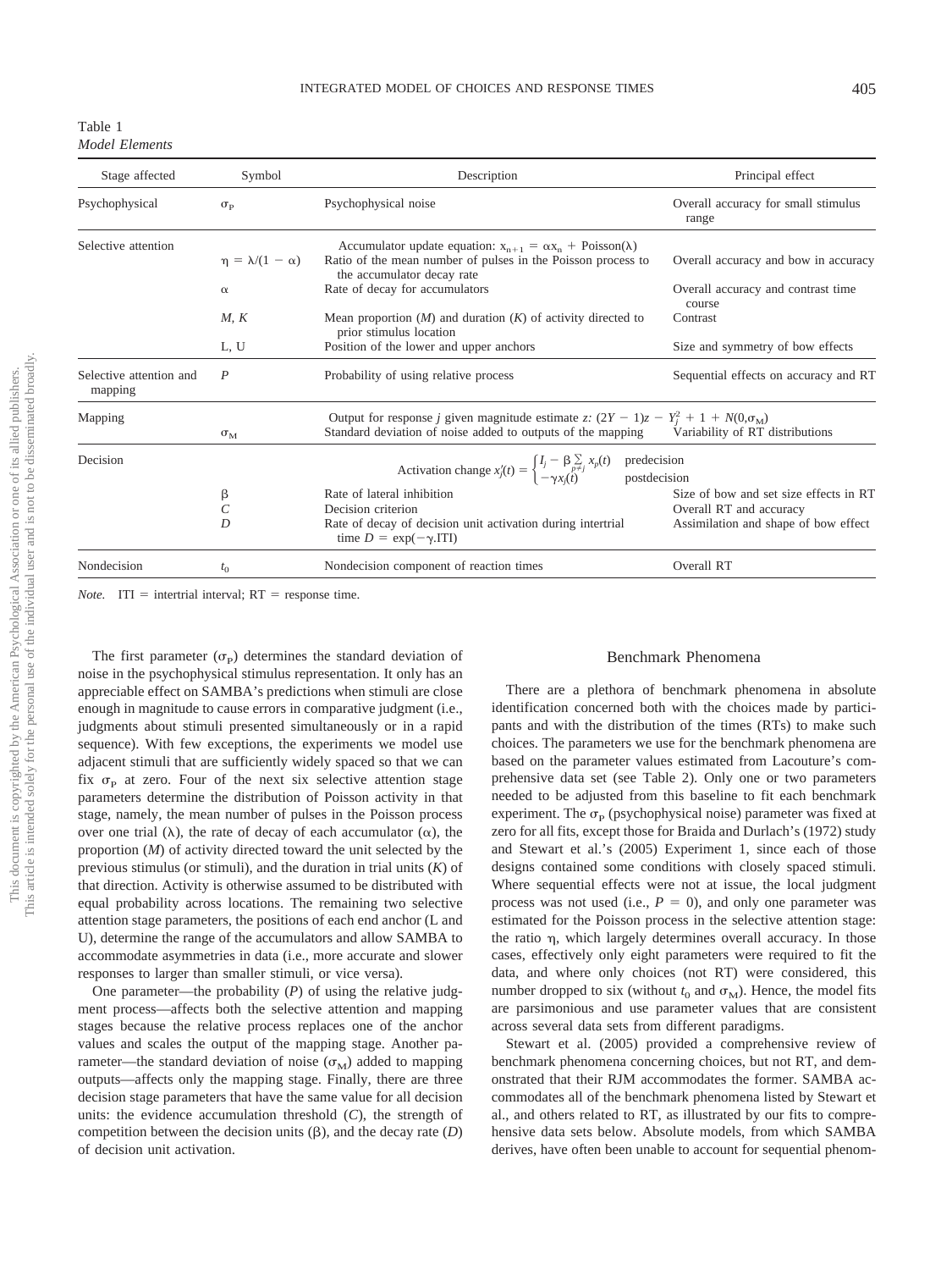Table 2

|        | Parameter Estimates for Lacouture (1997), Experiment 1 From Stewart, Brown, and Chater (2005), and Lacouture and Marley |  |  |  |  |  |  |  |
|--------|-------------------------------------------------------------------------------------------------------------------------|--|--|--|--|--|--|--|
| (2004) |                                                                                                                         |  |  |  |  |  |  |  |

|                                        |                  | Selective attention |                      |     |   |                 | Mapping         |                                |                  |                  | Decision |     |                    |  |
|----------------------------------------|------------------|---------------------|----------------------|-----|---|-----------------|-----------------|--------------------------------|------------------|------------------|----------|-----|--------------------|--|
| Data set                               | $\sigma_{\rm p}$ | $\alpha$            | $\lambda^{\rm b}$    | M   | K | L               | U               | $\boldsymbol{P}$               | $\sigma_{\rm M}$ | β                | D        | C   | $t_0$ <sup>f</sup> |  |
| Lacouture (1997)                       |                  | .75                 | 6<br>$(\eta = 24)$   | .14 | 4 | $91^{\circ}$    | $520^\circ$     | .525                           | .22              | $.0307^{\circ}$  | .07      | 878 | .265               |  |
| Stewart, Brown, and<br>Chater $(2005)$ | 1.9 <sup>a</sup> | .92                 | 0.87<br>$(\eta = 7)$ | .36 | 3 |                 | 10 <sup>d</sup> | (1)                            |                  |                  | .11      |     |                    |  |
| Lacouture and<br>Marley $(2004)$       |                  | .80                 | 19<br>$(\eta = 95)$  | .06 | 3 | 86 <sup>c</sup> | $384^\circ$     | $\overbrace{\hspace{25mm}}^{}$ | .10              | .08 <sup>e</sup> | .02      | 535 | .223               |  |

*Note.* Dashes indicate parameters that were not estimated.<br><sup>a</sup> Percentage of stimulus frequency. <sup>b</sup> Events per trial. <sup>c</sup> Pixels. <sup>d</sup> Percentage of stimulus range. <sup>e</sup> Per second. <sup>f</sup> Seconds.

ena, such as assimilation and contrast, so SAMBA's accounts of those phenomena are covered in detail below. The following section on critical tests addresses data patterns that have previously been thought to rule out absolute models.

## *Stimulus Spacing Effects*

We fit SAMBA to two data sets showing stimulus spacing effects, Braida and Durlach (1972) and Lockhead and Hinson (1986). SAMBA accommodates the effects of unequal spacing as a natural consequence of its architecture, with the physical values of the unequal stimulus spacings providing direct, parameter-free constraints on the psychophysical front end. Braida and Durlach examined the effect of changing the physical range of the stimuli. They performed eight absolute identification experiments, each with 10 pure tones equally spaced in intensity (dB), with a different stimulus range and, hence, spacing, in each experiment. The first experiment used a very small range, with the smallest and largest tones differing by only 2.3 dB, so adjacent stimuli were sufficiently closely spaced to bring psychophysical noise into play. The remaining experiments steadily increased the range up to 54 dB (see Figure 2). Two important effects were observed in these data. First, the overall accuracy, as measured by the amount of information transmitted from stimulus to response, increased as the range increased but quickly reached an asymptote. Second, stimulus sensitivity, as measured by  $d'$  per bel  $(B^{-1})$ , showed the standard bow effect for large stimulus ranges but almost no bow effect for small ranges.

The upper panel of Figure 2 shows how information transmitted increases from almost zero at the smallest range to an asymptote of about 1.9 bits at the largest ranges. The lower panels show how sensitivity per bel decreases with increasing range while simultaneously the depth of the bow effect increases. As illustrated by the dashed lines, SAMBA provides an accurate account of both phenomena. As for all the benchmark phenomena, the model's fits were parsimonious, adjusting only some of a fixed set of reference parameter values used in fitting Lacouture's (1997) data (see Table 2). For Braida and Durlach's (1972) data, we omitted the local process (i.e., set  $P = 0$ ), increased the selective attention ratio to  $\eta$  = 30, and included a psychophysical noise parameter,  $\sigma_{\rm P}$  = 0.96  $dB$ . The ratio  $\eta$  was increased to match the overall accuracy level of Braida and Durlach's participants, and the psychophysical noise parameter was changed as it was fixed at zero for Lacouture's

(large-range) data. We are reassured about the interpretability of model parameters by comparison with the estimates given by Marley and Cook (1984). Using the same data set but using an asymptotic approximation of the selective attention model and decision cutpoints, Marley and Cook estimated  $\sigma_{\rm P} = 0.9$  dB and  $\eta = 26.$ 

Importantly, no parameters were adjusted between the various stimulus ranges to achieve these fits. Instead, SAMBA captures the effects of increased stimulus range solely through the action of psychophysical noise  $(\sigma_{\rm P})$ . When stimulus separations are small, psychophysical noise causes confusion between adjacent stimuli, decreasing performance in the small-range conditions. As the stimulus range increases, the separation between adjacent stimuli rapidly grows larger than the imprecision introduced by psychophysical noise. Once the stimulus separation is greater than  $\sim$  3 dB, psychophysical variability (with a standard deviation of 0.96 dB) becomes unimportant, and performance asymptotes. The reason that SAMBA predicts almost flat bow effects for small stimulus ranges is that the very high error rates for small stimulus separations is almost exclusively due to psychophysical variability, which is constant across the stimulus range.

A similar limit on absolute identification performance relates to increases in the number of stimuli (*N*) rather than stimulus range. Pollack (1952) and Garner (1953) measured performance in terms of the amount of transmitted information (in bits) when the number of stimuli increased. Their most important observation was a limit—no more than about 2.8 bits of information were transmitted through responses no matter how large the stimulus set size became. This limit is fundamental to absolute identification and is incorporated at an appropriately fundamental level in SAMBA. The selective attention process has a limited capacity (the total average activity in all accumulators,  $\eta$ ). This capacity is independent of manipulations such as stimulus set size (*N*) or stimulus range (as in Braida & Durlach, 1972), and it determines the variability of the stimulus magnitude estimates.

Lockhead and Hinson (1986) performed another benchmark experiment that manipulated stimulus spacing using three tones that differed in intensity. In the equally spaced condition, adjacent tones were separated by 2 dB (at 58 dB, 60 dB, and 62 dB). In this condition, confusion matrices (i.e., the probability of each response conditional on each stimulus) were typical of other absolute identification data sets (see Figure 3, middle panel). Lockhead and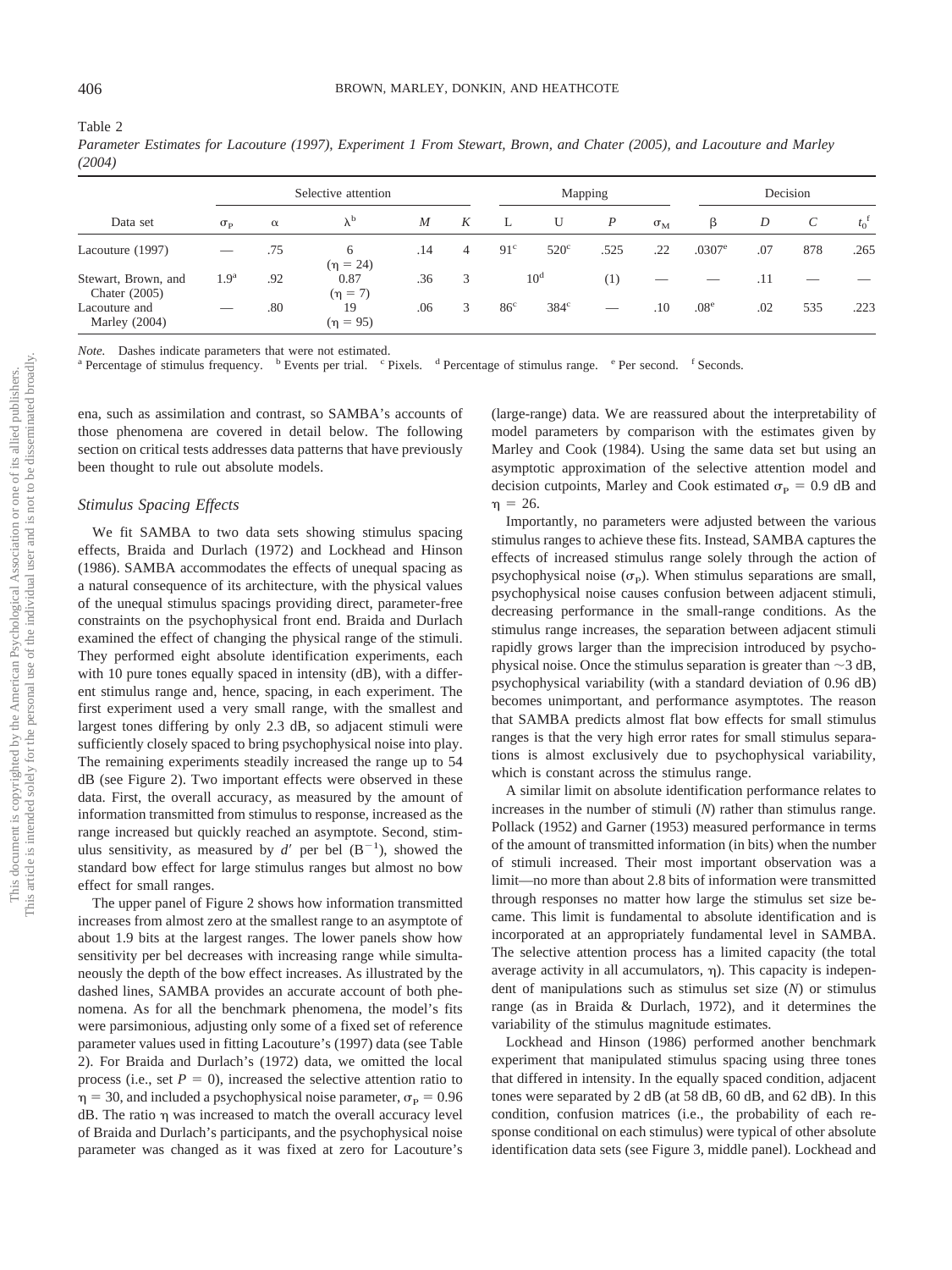

*Figure 2.* Data from Braida and Durlach's (1972) study (symbols) along with model fit (lines). Panel A shows how information transmitted increases to an asymptote as the stimulus range increases. Panel B shows how sensitivity per bel  $(B^{-1})$  decreases as range increases, with a corresponding increase in the depth of the bow effect.

Hinson created two other conditions by manipulating the spacing of the end stimuli. Compared with the equally spaced condition, in the low-spread condition, the lowest stimulus was made much lower (54 dB), and in the high-spread condition, the highest stimulus was made much higher (66 dB). The confusion matrices for these two conditions are shown in the left and right panels of Figure 3 (cf. Stewart et al., 2005, Figure 7). The important effect is that the unchanged stimuli (the upper two stimuli in the lowspread condition and the lower two stimuli in the high-spread condition) were more often confused in the low-spread and highspread conditions than in the equally spaced condition. This poses a theoretical challenge since the relevant pair of stimuli do not differ physically between pairs of conditions, yet they are more often confused when the third stimulus is far away than when it is near. The dashed lines in Figure 3 show that SAMBA can explain these data more parsimoniously than previous accounts—with no parameter changes between conditions. The different predictions in the three conditions arise solely from differences in the stimulus spacing, set directly by the experimental design.

Only one parameter was changed from our fits to Lacouture's (1997) data ( $\eta = 10.5$ ) to fit the overall accuracy of Lockhead and Hinson's (1986) participants—note that the local process was also omitted  $(P = 0)$ , although this makes little difference. SAMBA's differential predictions for the three conditions are a natural consequence of the geometry of the model's mapping solution. When the stimuli are equally spaced, the standard map applies, as described in Lacouture and Marley's (1995) original formulation. However, when the stimuli are unequally spaced, the section of the mapping around the relatively closely spaced stimuli becomes compressed as consequence of the mean activities in the selection attention stage being close, leading to poorer performance.

## *Sequential Effects on Errors*

The two most studied sequential effects in absolute identification are assimilation and contrast (see Holland & Lockhead, 1968; Lacouture, 1997; Mori & Ward, 1995; Ward & Lockhead, 1970). Assimilation and contrast are sequential effects concerned with the distribution of incorrect responses among the possible responses (as opposed to effects concerned with the overall number of incorrect responses, which we examine later). Figure 4A shows assimilation effects in detail for one benchmark data set, and Figures 4B and 4C show both assimilation and contrast for that data set and another benchmark data set.

Assimilation means that errors tend to be made toward rather than away from the previous stimulus. In Figure 4, this is shown using the average error, which is the average difference between the correct response and the actual response. For example, if the correct response is 3 and the subject responds 5, the error is 2. Assimilation is evident at Lag 1 (i.e.,  $X = 1$  in B and C)—that is, average errors are positive (respectively, negative) when the preceding stimulus is large (respectively, small). Contrast is evident in the opposite pattern for longer lags (i.e.,  $X = 2-8$  in B and C)—that is, the average errors are positive (respectively, negative) when the previous stimulus is small (respectively, large). In SAMBA assimilation is due to prior responses, through the starting point of the decision accumulators on the next trial, and contrast is due to prior stimuli, through attention allocated to the units selected by previous stimuli.

Creating a theory that simultaneously produces assimilation at short lags and contrast at longer lags is challenging: It must predict that responses are biased toward the previous response but away from responses prior to that one. SAMBA quantitatively describes assimilation and contrast quite well, as shown by the solid lines in Figure 4. Also, in agreement with data, SAMBA could never make the prediction that assimilation and contrast occur at the opposite time scales (i.e., lag = 1 for contrast, and lag  $> 1$  for assimilation). In general, models that set parameters separately for assimilation and contrast could make such a prediction, which is problematic (Roberts & Pashler, 2000).

SAMBA cannot make this counterfactual prediction because it is constrained by the nature of its processing architecture. Assim-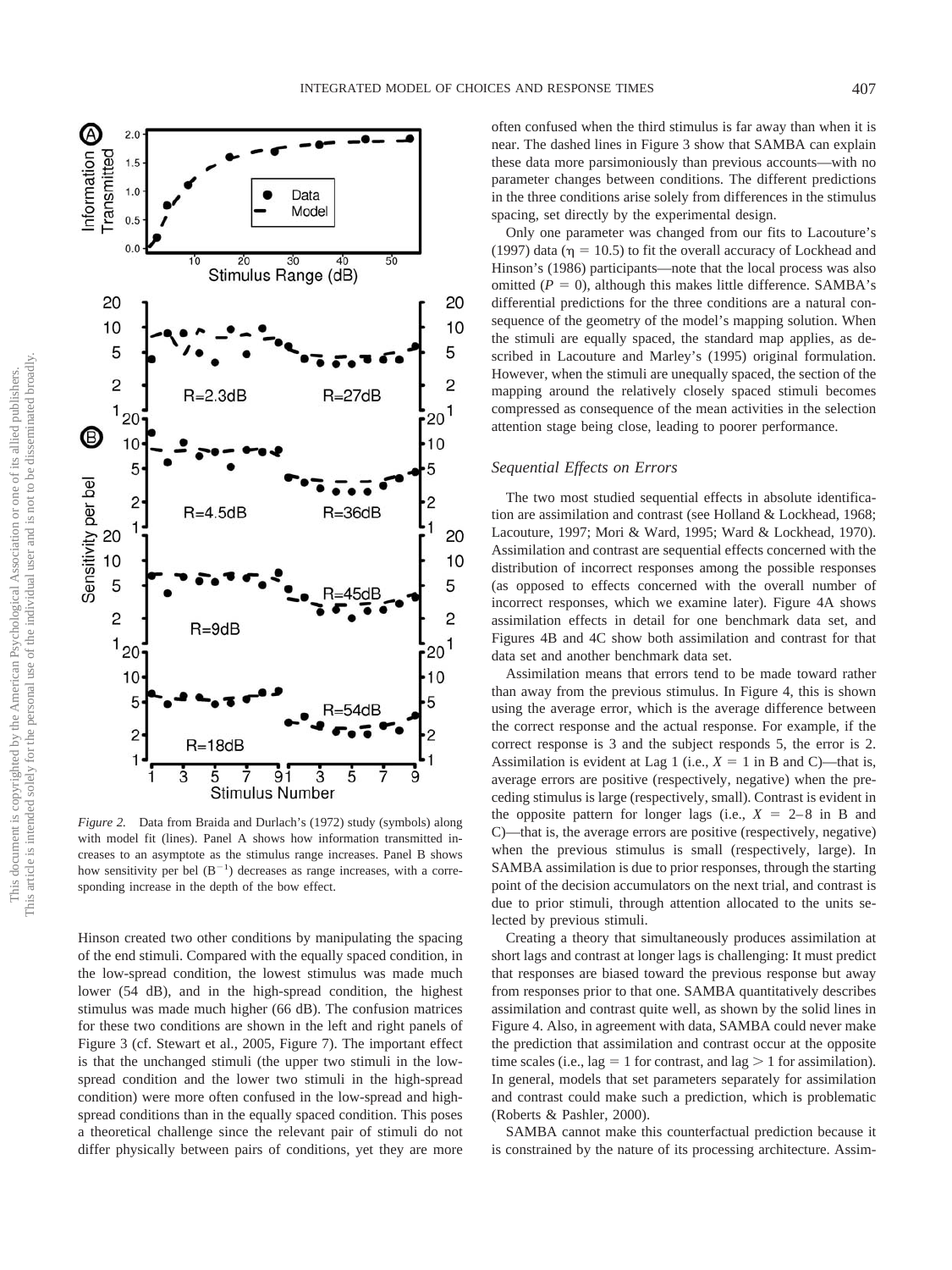

*Figure 3.* Data and fits for each of the three conditions in Lockhead and Hinson (1986). Each panel refers to a different experimental condition; from left to right, the lower stimulus is much lower (low spread), the stimuli are evenly spaced, and the upper stimulus is much higher (high spread). Each graph shows the probability of each response (abscissa) conditional on each stimulus (separate lines, see legend). Stim  $=$  stimulus.

ilation is naturally predicted by passive decay in the ballistic accumulators. Between each trial, the activation values of the accumulators decay smoothly back toward a baseline level. This means that the accumulator corresponding to the response made on the previous trial will begin the next trial with an advantage, and that advantage will also extend to nearby responses, as they typically have activations close to that of the winning response. The rate of decay in accumulator values during the ITI (Parameter *D*) governs the size of assimilation effects, but the effects must always be assimilative, never contrastive. The model's competitive response selection stage also restricts these effects to the previous trial only, never to earlier trials.

Similarly, SAMBA predicts both the direction and the time course of contrast due to preferential treatment for recent stimuli in the selective attention process. The Poisson process that activates accumulators is biased toward incrementing the accumulator selected by previous stimuli, normally the most recent. The magnitude of the bias is set by Parameter *M,* representing the proportion of activity redirected this way, and the duration of the bias is set by Parameter *K*. The contrast mechanism directs extra activity to accumulators selected by recently presented stimuli, and this activity causes the expansion of magnitude estimates that include those locations. For example, suppose the previous stimulus was number 2, and the current stimulus is larger, 3. The magnitude of the current stimulus is estimated by summing activity between Stimulus 3 and the upper and lower anchors (giving the values  $\Sigma$ <sub>L</sub> and  $\Sigma_{\text{U}}$ ). The value  $\Sigma_{\text{L}}$  includes extra activity in the accumulator selected by the previous stimulus (Stimulus 2), and so, the estimated magnitude of the current stimulus will be larger than it otherwise might be. A parallel argument shows that if the current stimulus is smaller than the previous stimulus, it is judged to be smaller than it otherwise might be. The resulting effect is contrast: Stimuli are judged to be further away from recently seen stimuli, and this is the case whatever the relative locations of the current and previous stimuli. Such context effects make adaptive sense for a participant tracking stimulus distributions that vary over time (Petrov & Anderson, 2005; Ward & Lockhead, 1970).

For the fits in Figures 4A, 4B, and 4C, we began with parameter values estimated from Lacouture's (1997) data and removed the local process (i.e., set  $P = 0$ ). To fit Ward and Lockhead's (1970) data in Figures 4A and 4B, we changed one parameter that affects assimilation (decay in the decision stage,  $D = .2$ ), one parameter



*Figure 4.* Panel A shows assimilation effects in data from Ward and Lockhead (1970): The average error on trial *N* was positive when the stimulus on the previous trial  $(N - 1)$  was large, and vice versa. Panels B and C show both assimilation (at  $X = 1$ ) and contrast (at  $X > 1$ ) in Ward and Lockhead's and Holland and Lockhead's (1968) data. When  $X = 1$ , assimilation is shown by negative average errors when the previous stimulus was small (filled symbols) and positive average errors when the previous stimulus was large (unfilled symbols). The opposite pattern at longer lags  $(X > 1)$  is the contrast effect. Solid lines are predictions from SAMBA.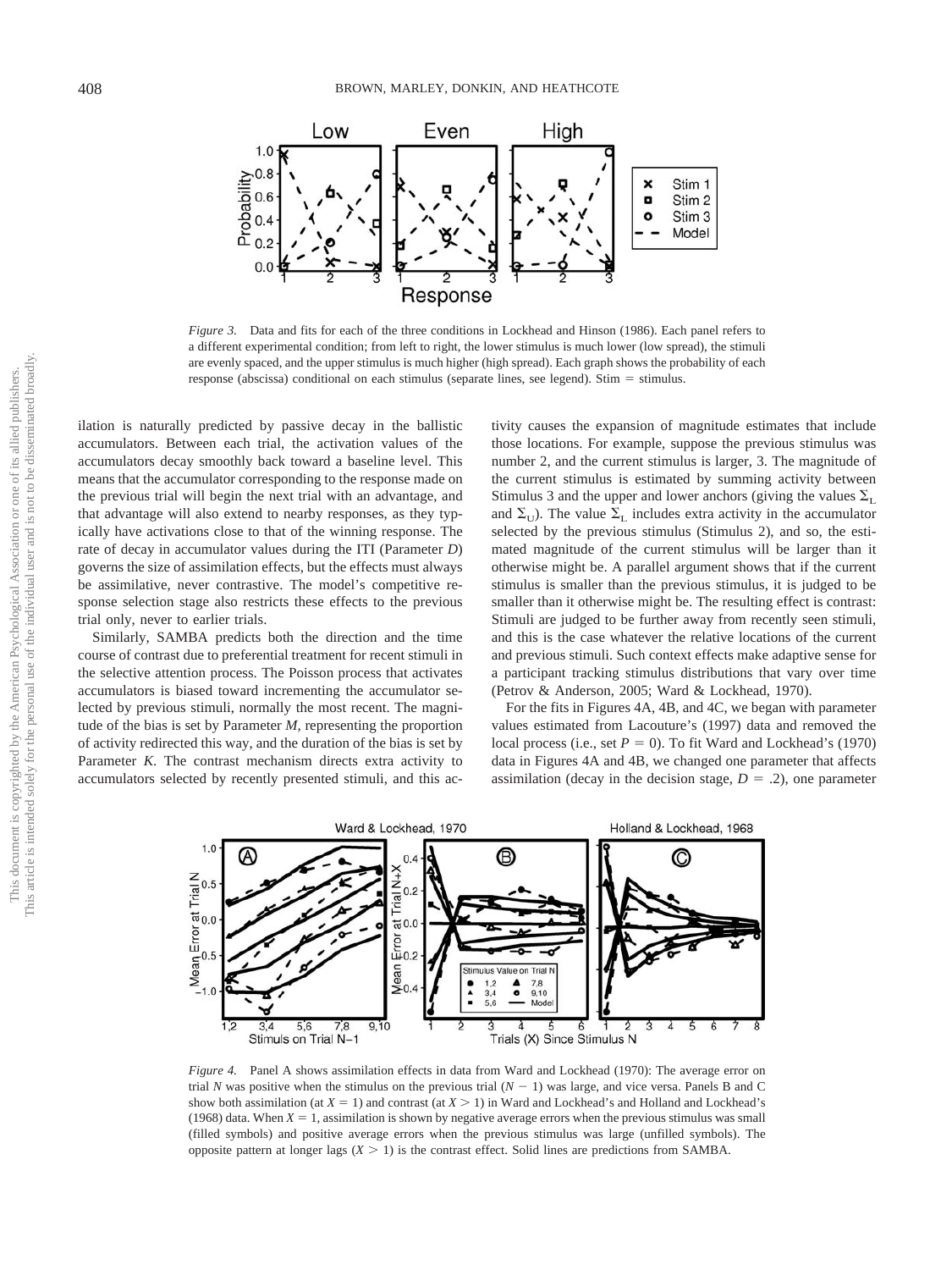that affects the magnitude of contrast effects  $(M = .75)$ , and two that govern its time course ( $\alpha = .9$ , and  $K = 2$ ). To fit Holland and Lockhead's (1968) data in Figure 4C, we changed just the one parameter that affects assimilation  $(D = .17)$ .

## *Response Time Distributions*

Even when RTs are collected in absolute identification experiments, they are rarely subjected to the detailed analysis given to response choices. Previous research has identified several effects in mean RTs analogous to effects in choice. These include bow effects, in which responses to extreme stimuli are faster than those to middle stimuli (e.g., Lacouture, 1997; Lacouture & Marley, 1995, 2004), and set size effects, where RTs slow down as set sizes increase (e.g., Kent & Lamberts, 2005; Lacouture & Marley, 1995, 2004). Sequential effects on mean RTs have also been observed due to response repetition (Petrov & Anderson, 2005) and assimilation (Lacouture, 1997). We illustrate SAMBA's ability to accommodate these phenomena in mean RT later, in our fits to Lacouture's (1997) data.

An even more stringent model test is provided by fitting full RT distributions. This has rarely been attempted in absolute identification, with a few exceptions, notably Kent and Lamberts (2005) and Lacouture and Marley (2004). We have taken data from both of those studies and fit them with SAMBA. We present the fits to Kent and Lamberts's data and Lacouture and Marley's data here and those to Lacouture's (1997) data in our fits to comprehensive data sets below. Our analyses of the data from Kent and Lamberts's Experiment 1 and Lacouture and Marley are particularly important, as we fit full RT distributions for individual subjects, without averaging. For Lacouture and Marley's data, we go one step further and separately analyze data and model predictions for

Accuracy

Mean<sub>RT</sub> (sec.)  $1.5$ 

Quantile RT

(sec.)  $\overline{\mathbf{c}}$ 

.5

3

 $2.5$ 

**RT** Quantile

90%

SAMB/

8 9

10%  $\begin{array}{c} 4 \\ 5 \end{array}$ 70%

30%

3  $\overline{4}$ 5 6 the RT distributions of both correct and incorrect responses (data for incorrect responses were not available for Kent & Lamberts, 2005).

In their Experiment 1, Kent and Lamberts (2005) analyzed full RT distributions for 3 individual subjects, which we summarize using quantiles. For each of the 30 distributions (3 subjects  $\times$  10 stimuli), we calculated the 10%, 30%, 50%, 70%, and 90% quantiles, that is, the RT below which 10%, 30%, 50% (i.e., the median), 70%, and 90% of the data fall. These quantiles are shown along the bottom row of Figure 5, using three panels, one for each participant. The *x*-axis measures stimulus magnitude (from 1–10), and the five solid lines on each plot show quantiles calculated from the data. The upper and middle rows of Figure 5 show response accuracy and mean RT, respectively, also as functions of stimulus magnitude. The data show several standard effects. First, there are clear bow effects, where responses to middle stimuli are slower and less accurate than those to edge stimuli. For the RT distributions, these bow effects are greatest in the slow tails (the 90% quantile). The RT distributions are also positively skewed, with greater distances between the 70% and 90% quantiles than between the 10% and 30% quantiles. SAMBA captures all of these effects very well and provides a good quantitative fit to the data. The parameters used to fit the model are shown in Table 3. The RT quantile and accuracy data allowed us to estimate the decision stage parameters, the overall accuracy parameter  $(\eta)$ , and the anchor parameters (L and U). The published data contained no information on sequential effects, so we kept those parameters fixed at values estimated from Lacouture's (1997) data (see Table 2) and removed the local process  $(P = 0)$ .

Kent and Lamberts (2005) were unable to fit their model (the extended generalized context model for RTs, called ECGM-RT)

*Figure 5.* Top panels show accuracy, middle panels show mean response time (RT), and bottom panels show RT quantiles for correct responses for each of 3 participants (columns) from Kent and Lamberts (2005, Experiment 1). Solid lines correspond to data and dashed lines to predictions from SAMBA. The five numbered lines in the lower panels correspond to the 10%, 30%, 50% (median), 70%, and 90% quantiles of the RT distributions for the 10 stimulus magnitudes. The reader may note that our mean RT scales are more compressed than those in Kent and Lamberts's figures. This compression was required to show the very longest RT quantiles in the figure—Kent and Lamberts did not plot the tails of the distributions in their bow effect plots. sec. = seconds.

2 3  $\overline{\mathbf{4}}$ 5 6 8 9

Stimulus Magnitude

 $\overline{c}$ 3 4 5 6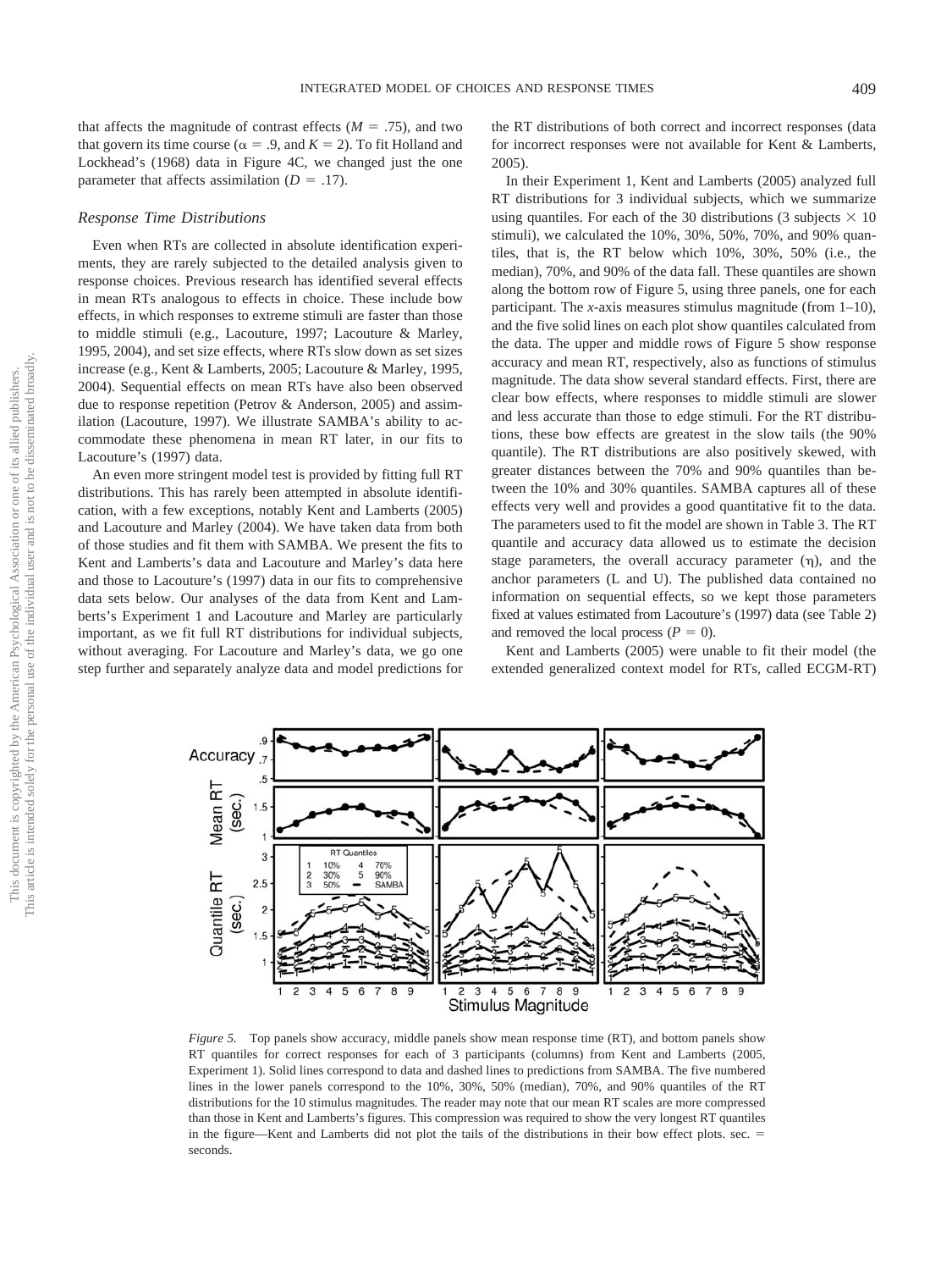Table 3 *Parameter Estimates for Kent and Lamberts (2005, Experiment 1)*

| Subject            | Selective<br>attention $(\eta)$ $L^a$ $U^a$ |          | Mapping    |                  |              | Decision     |            |              |  |  |
|--------------------|---------------------------------------------|----------|------------|------------------|--------------|--------------|------------|--------------|--|--|
|                    |                                             |          |            | $\sigma_{\rm M}$ | $\beta^b$    | D            |            |              |  |  |
|                    | 75.0                                        | 80       | 330        | .227             | .053         | .0044        | 806        | .076         |  |  |
| 2<br>$\mathcal{R}$ | 33.3<br>46.7                                | 80<br>80 | 372<br>330 | .298<br>.231     | .067<br>.094 | .021<br>.010 | 730<br>772 | .175<br>.051 |  |  |

<sup>a</sup> Pixels. <sup>b</sup> Per second. <sup>c</sup> Seconds.

directly to RT distribution data because "although it might be possible in principle to estimate the properties of the residual-time distribution, the number of simulated trials needed to produce consistent estimates proved prohibitively large." (p. 297). Instead they fit only mean RT and accuracy. Kent and Lamberts then used representative parameter values from these fits to generate illustrative RT distribution predictions. The predictions had qualitative trends that matched their RT data, although they were not intended to provide close quantitative fits of the sort we provide in Figure 5. Kent and Lamberts also did not report any data or model predictions for RT distributions associated with incorrect responses. Hence, a complete comparison of SAMBA and ECGM-RT will have to await the development of suitable estimation techniques for EGGM-RT. However, a comparison of the top two rows of Figure 5 with the corresponding data in Figure 1 of Kent and Lamberts shows that SAMBA's fits just to mean RT and accuracy are comparable to those of the ECGM-RT, even though we did not directly optimize on those quantities. For comparison against possible future models for Kent and Lamberts's data, we note that the chi-square values for SAMBA's fits, summed across the 10 stimuli

separately for each participant, are 291, 235, and 397 for the left, middle, and right panels of Figure 5, respectively. These are similar to those obtained by fits of other RT models to data from binary choice tasks (e.g., Ratcliff, Gomez, & McKoon, 2004; Ratcliff & Rouder, 1998). These chi-square values were calculated in the usual manner for RT fits, on the basis of quantiles estimated from the data, making them inappropriate for comparison with theoretical chi-square distributions.

We were able to access the complete sequence of raw data for the single participant in Lacouture and Marley's (2004) Experiment 2. We analyzed the data from the standard absolute identification section of that experiment, in which manual responses were used. We fit both the choice and RT data comprehensively with SAMBA, providing accurate fits of all benchmark phenomena, including bow effects and sequential effects. However, for brevity, we present only the analyses of RT distributions. There were 3,103 correct responses and 574 incorrect responses that were either 1 or  $-1$  response away from correct. Figure 6 shows the same five quantile estimates as used for Kent and Lamberts's (2005) data, graphed against stimulus magnitude: The left panel shows model predictions and data for the RTs of correct responses, the right panel for the RTs for the  $\pm 1$  errors. The parameters used to generate these fits are shown in Table 2.

SAMBA fits the shape of the RT distributions for both correct and incorrect responses, as shown by the relative spacing of the quantiles, and it accommodates changes in the shape and variance of the distribution with stimulus magnitude. The most serious misfit is to the slowest quantiles (90%), especially for incorrect responses to the largest (8, 9) and smallest (1, 2) stimuli; however, the data were quite noisy for the incorrect responses, especially in the slow tails of the distributions. The data reveal that the standard bow effect—longer RTs for middle than for end stimuli—is evi-



*Figure 6.* Response time (RT) quantiles for Lacouture and Marley (2004, Experiment 2). The five numbered lines correspond to the 10%, 30%, 50% (median), 70%, and 90% quantiles of the RT distributions for all 10 stimulus magnitudes. The solid lines, with numbers, show these quantile estimates for data, and the dotted lines show predictions from SAMBA. The left panel shows data and model predictions for correct responses, the right panel for errors where responses were either  $1$  or  $-1$  away from correct (the undershoot errors have been flipped along the *x*-axis before averaging with the overshoot errors, to preserve direction). The error bars beside each plot show average standard errors for each quantile, calculated by bootstrap, as in Ratcliff, Gomez, and McKoon  $(2004)$ . sec. = seconds.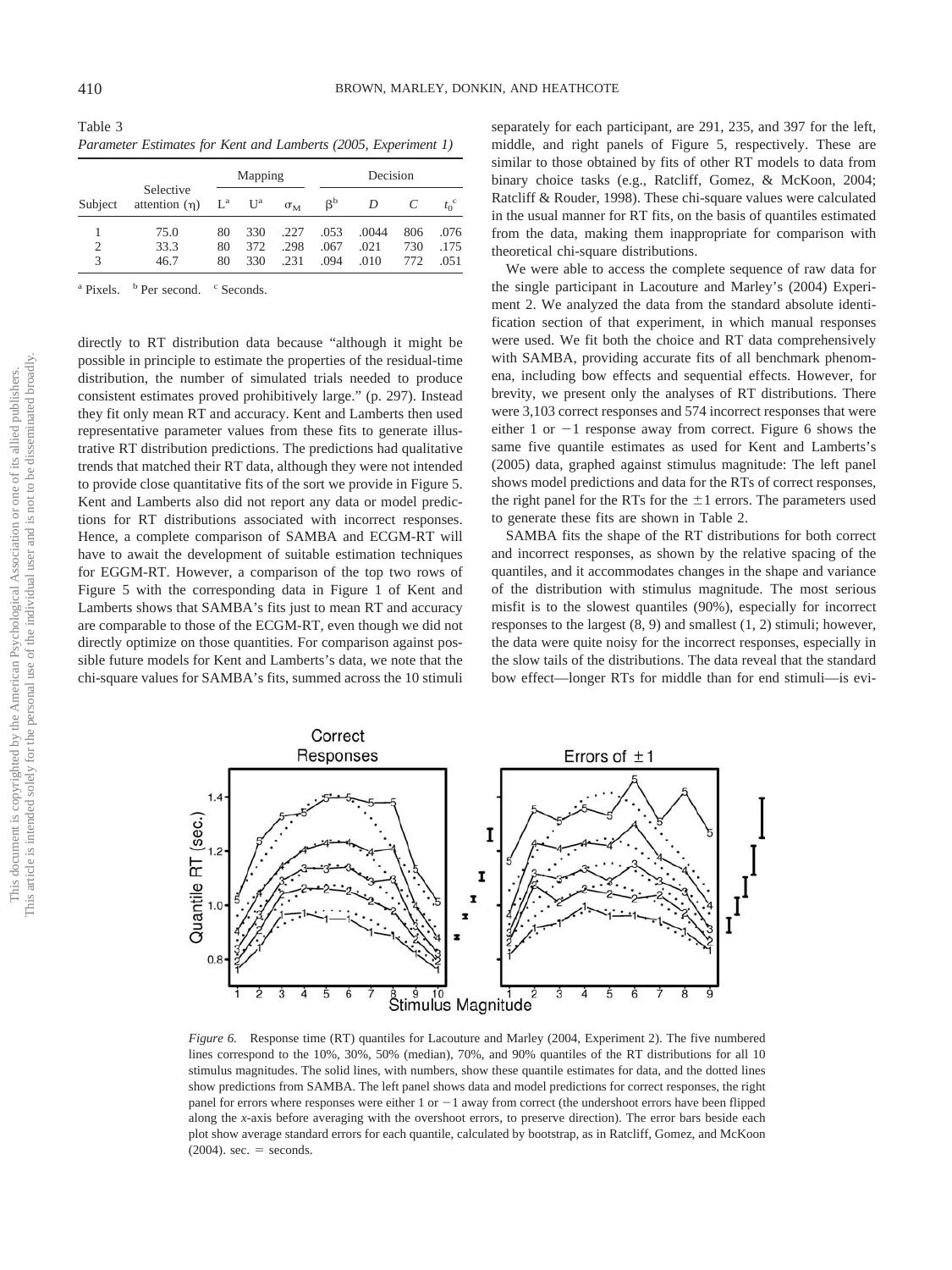dent in all quantiles, at least for correct responses. That is, both the fastest and the slowest parts of each RT distribution are slower for middle than for end stimuli. In binary choice RT modeling  $(N =$ 2), researchers have sometimes observed quite small effects in the 10% quantile, on the order of tens of milliseconds (e.g., Ratcliff et al., 2004), and even these have proven theoretically challenging when attributed only to changes in the input to the decision process. The data from Lacouture and Marley (2004) and Kent and Lamberts (2005) show vastly larger bows in the 10% quantile, over 200 ms in magnitude.

SAMBA is able to account for large effects on the 10% quantile only because of changes in inputs (response strengths) to the ballistic accumulator stage. The ballistic accumulator stage is very tightly constrained—it has only three parameters that are free to vary when fitting RTs  $(t_0, C, \text{ and } \beta)$  without constraint from other aspects of the data (e.g., *D* is fixed by assimilation). Even with this constraint, SAMBA accounts for the large bow in the 10% quantile, and importantly none of these parameters varies between different stimulus conditions. Furthermore, the bow effect is predicted not by arbitrarily estimating response strengths for each stimulus but by the way the response strengths are produced by the earlier stages of SAMBA. The original ballistic accumulator model (Brown & Heathcote, 2005) is unable to accommodate such bows in leading edge RT without making post hoc assumptions about input strength parameters, assumptions that are superceded by SAMBA's architectural constraints.

#### Critical Tests of Absolute Versus Relative Models

In this section, we review some empirical results that have been construed as critical tests—that is, as providing qualitative evidence against absolute theories of absolute identification or in favor of relative theories. Sequential effects on response accuracy have been claimed to provide critical evidence supporting relative accounts of absolute identification and refuting absolute accounts. We examine several of these effects and illustrate SAMBA's predictions. Each of the effects has a common theme, comparing responses made to stimuli that were preceded by very dissimilar stimuli with responses made to stimuli that were preceded by similar stimuli. The first effect we discuss was identified by Luce et al. (1982) and the second by Rouder et al. (2004). These findings suggested related effects, which we later examine further using data from Lacouture (1997) and Stewart et al.'s (2005) Experiment 1. First, however, we examine the effects of false feedback, which was claimed by Stewart et al. to provide a critical test between the class of relative judgment theories and the class of absolute judgment theories.

# *False Feedback*

We first describe the fit of the revised SAMBA, then the nature of the revision—namely, the addition of a referent-learning mechanism. Stewart et al.'s (2005) Experiment 2 involved a standard absolute identification task with equal-loudness tones of different frequencies. On just a few trials in each block, Stimulus 3 was presented but—after making a response—the participant was told that it was Stimulus 4. This misleading feedback caused the participants to overestimate the magnitude of the stimulus that followed, as shown in the left panel of Figure 7 by the large positive error for trials following misleading feedback. Note that Stewart et al. reported their data broken down by whether the response on the previous trial was incorrect or correct. However, both RJM and SAMBA predict the same effect whether the previous response is correct or incorrect, and the effect of that variable in that data was small—so Figure 7 presents the results only for trials following a correct response.

Stewart et al. (2005) considered this experiment to be a critical test of absolute versus relative theories. As explained in their Table 8, relative theories (including RJM) predict an average error of 1 following the misleading feedback in Stewart et al.'s experiment and zero average error following standard feedback. In contrast, Stewart et al. concluded that existing absolute (mapping) theories predict a very different pattern: an error of  $+1$  for correct feedback following an error response or for misleading feedback following



*Figure 7.* The left panel shows the effect of misleading feedback, with data taken from Stewart, Brown, and Chater's (2005) Experiment 2. Average error was close to zero when correct feedback was given on the previous trial—subjects performed the task properly. After misleading feedback, participants overestimated the magnitude of the current stimulus. Vertical bars show standard errors. The right panel illustrates the feedback mechanism in SAMBA. The three rows of dots show the positions of the long-term referents for each stimulus, for three trials.  $RJM$  = relative judgment model.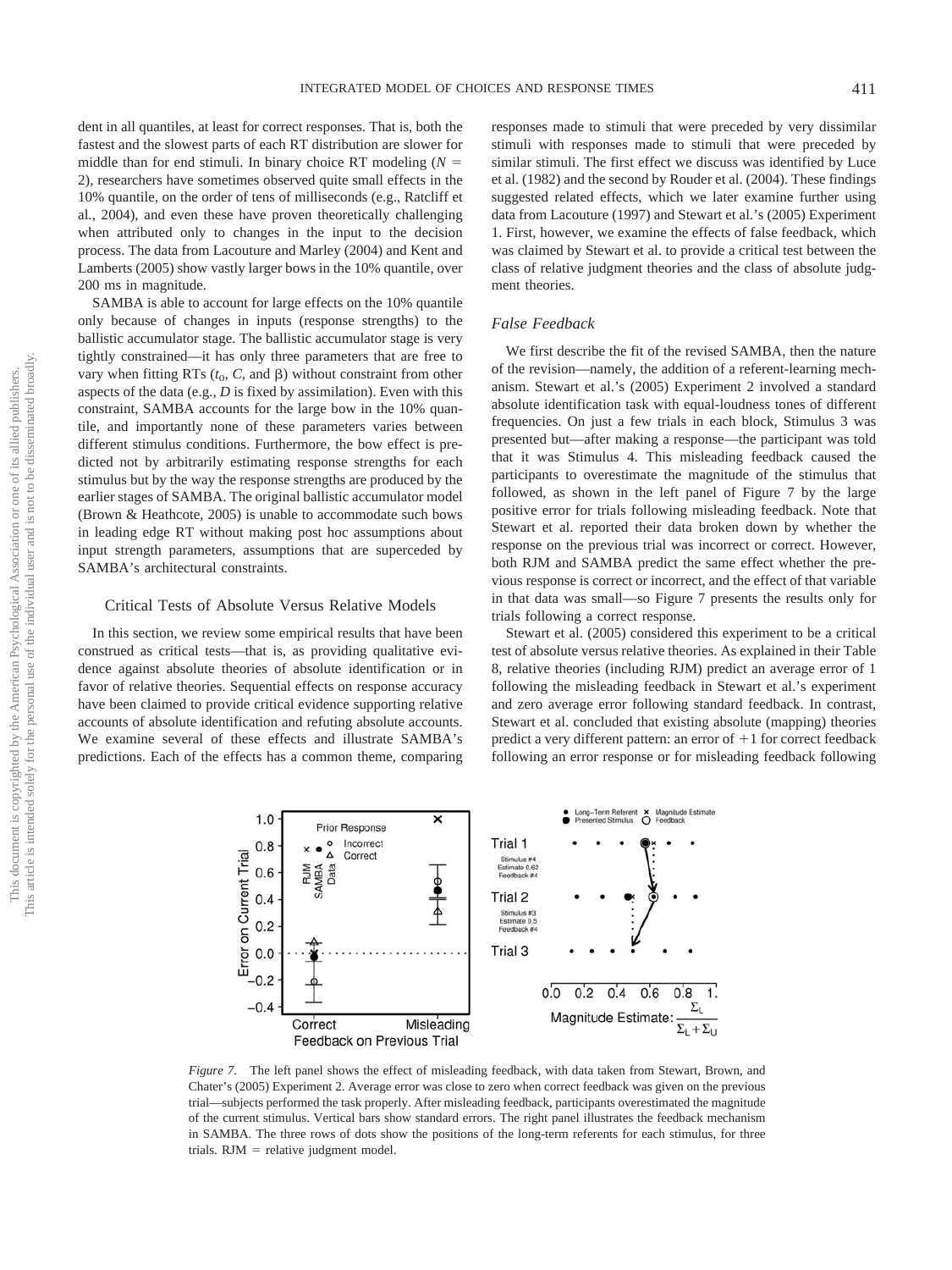a correct response, and zero error otherwise. These predictions clearly do not accord with the data. However, they also do not accord with the predictions from the SAMBA model, which fit the data quite well. Figure 7 shows the predictions from the RJM as cross symbols and the predictions of the SAMBA model as solid circles. SAMBA's predictions were obtained using the same parameter values we used in fitting the data of Stewart et al.'s Experiment 1 (see Table 2). RJM's predictions match the data in a qualitative sense, with zero average error following correct feedback and large positive errors following the misleading feedback, but they substantially overestimate the magnitude of the misleading feedback effect. SAMBA's predictions also match the data in the qualitative sense. Moreover, their quantitative agreement with the data is much better than that of RJM. Importantly, the predictions from SAMBA are unaffected by the inclusion or exclusion of the relative mapping process. These results indicate that a purely absolute model can account for the effects of misleading feedback at least as well as a relative model.

We incorporated the effects of feedback into SAMBA in a simple and constrained manner, by partially developing a referentlearning algorithm of the sort discussed in detail by Petrov and Anderson (2005). On each trial, the SAMBA model produces an estimate of the stimulus magnitude—the ratio  $\Sigma_{\text{L}}/(\Sigma_{\text{L}} + \Sigma_{\text{U}})$ . The mapping stage of the model operates using long-term memories for the mean values of these magnitude estimates for each stimulus, with a value of zero given to the lower anchor (L) and a value of one to the upper anchor (U). We assumed that feedback helps the observer maintain these long-term referents, as illustrated in the right-hand panel of Figure 7. We provide a simple physical analogy to a spring system as an intuitive description of the system; mathematically, the adjustment is made in a simple linear fash $ion.<sup>10</sup>$ 

The top row of dots in Figure 7 shows the long-term stimulus referents for a hypothetical experiment with  $N = 6$  stimuli. Suppose Stimulus 4 is presented, shown by the larger filled circle in the top row, and this presentation produces a magnitude estimate of .62, shown by the small cross. The observer is then provided with correct feedback, shown by the ring around Stimulus 4. Feedback allows the referents to be updated for the following trial (second row) so that the referent for Stimulus 4 is moved to match its observed magnitude estimate (.62). The long-term referents for the all the stimuli move as if they are locations on a linear spring, whose ends are fixed at zero and one. The point on the spring corresponding to the last magnitude estimate (.62) is deflected so that it aligns with the expected magnitude estimate corresponding to the feedback (Stimulus 4). As in a spring system, this deflection causes compression of locations on one side and expansion on the other, with the ends remaining fixed. On the second trial (second row), Stimulus 3 is presented, producing a magnitude estimate of .5. False feedback now suggests that this was actually Stimulus 4, so the long-term referents are adjusted to make the referent for Stimulus 4 match the observed estimate (.5), shown by the arrow. In this case, this causes significant compression on the left side and significant expansion on the right side, again with the ends remaining fixed.

The example from the right panel of Figure 7 makes clear the reason for SAMBA's good fit to the data from the left panel of Figure 7. First, adjustments to the long-term referents are, on average, smaller when they follow correct feedback than when they follow false feedback. This is because, when there are very few misleading feedback trials, the stimulus magnitude estimate is typically close to the correct value stored as the long-term referent, so only small adjustments are required when correct feedback is given. On average, when false feedback is given, much larger adjustments are required, causing greater subsequent errors (and corrections, once correct feedback is given again). A referee wondered whether the feedback mechanism makes SAMBA into a more relative (than absolute) model. It is true that the mechanism for updating long-term referents implies that information from recently presented stimuli is used in each judgment, but this does not make the model relative, once again illustrating the problems with separating absolute from relative models; all contemporary models include elements of both. Even with the referent-learning mechanism, judgments in SAMBA are fundamentally absolute, as each stimulus is judged against a set of long-term referents and anchors.

One assumption of the referent-learning mechanism that may require development concerns the magnitude of updates. We assumed that the long-term referent identified by feedback is moved all the way to the location of the stimulus magnitude estimate. A more realistic implementation may be softer, with the long-term referents moving only some fraction of the way. We did not adopt this approach here because it would have required estimation of a learning rate parameter that specifies the relative weights given to the value of the long-term referent and the magnitude estimate in the update rule. Such extra flexibility was not required by SAMBA to obtain a reasonable fit to the data.

Further experimental investigation of false-feedback effects would also be useful, as SAMBA and RJM make quite different detailed predictions. The RJM predicts the same effect of misleading feedback across the entire range—when false feedback of 4 is given to Stimulus 3, the RJM predicts an average error of 1 on the following trial, no matter whether, say, Stimulus 1 or 10, is presented (see, e.g., Stewart et al.'s, 2005, Table 8). Also, RJM predicts that misleading feedback has no effect on trials after the immediately following one. On the other hand, SAMBA predicts the effect of misleading feedback will decrease with the difference between the feedback and the magnitude of the next stimulus because adjustments to the long-term referents are smaller away from the feedback than near. SAMBA also predicts small effects of misleading feedback on trials after the trial that immediately follows misleading feedback because the long-term referents remain affected by feedback until completely corrected by further trials. However, at the level of analysis permitted by Stewart et al. (2005)'s Experiment 2, the effect of false feedback is clearly not a critical test of the class of relative versus absolute judgment theories, and quantitatively, it favors SAMBA over the RJM.

## *Sequential Effects*

Luce et al. (1982) manipulated the difference between stimuli presented on successive trials (step size) in four conditions (see

<sup>&</sup>lt;sup>10</sup> If we let  $Y_i$  be the long-term referent for stimulus *i*, then, given a magnitude estimate of *z* and feedback indicating that this was stimulus *s,* the referents for  $i \leq s$  are adjusted according to  $Y_i \rightarrow zY_i/Y_s$  and, for  $i > s$ , according to  $Y_i \to 1 - [(1 - z)(1 - Y_i)/(1 - Y_s)].$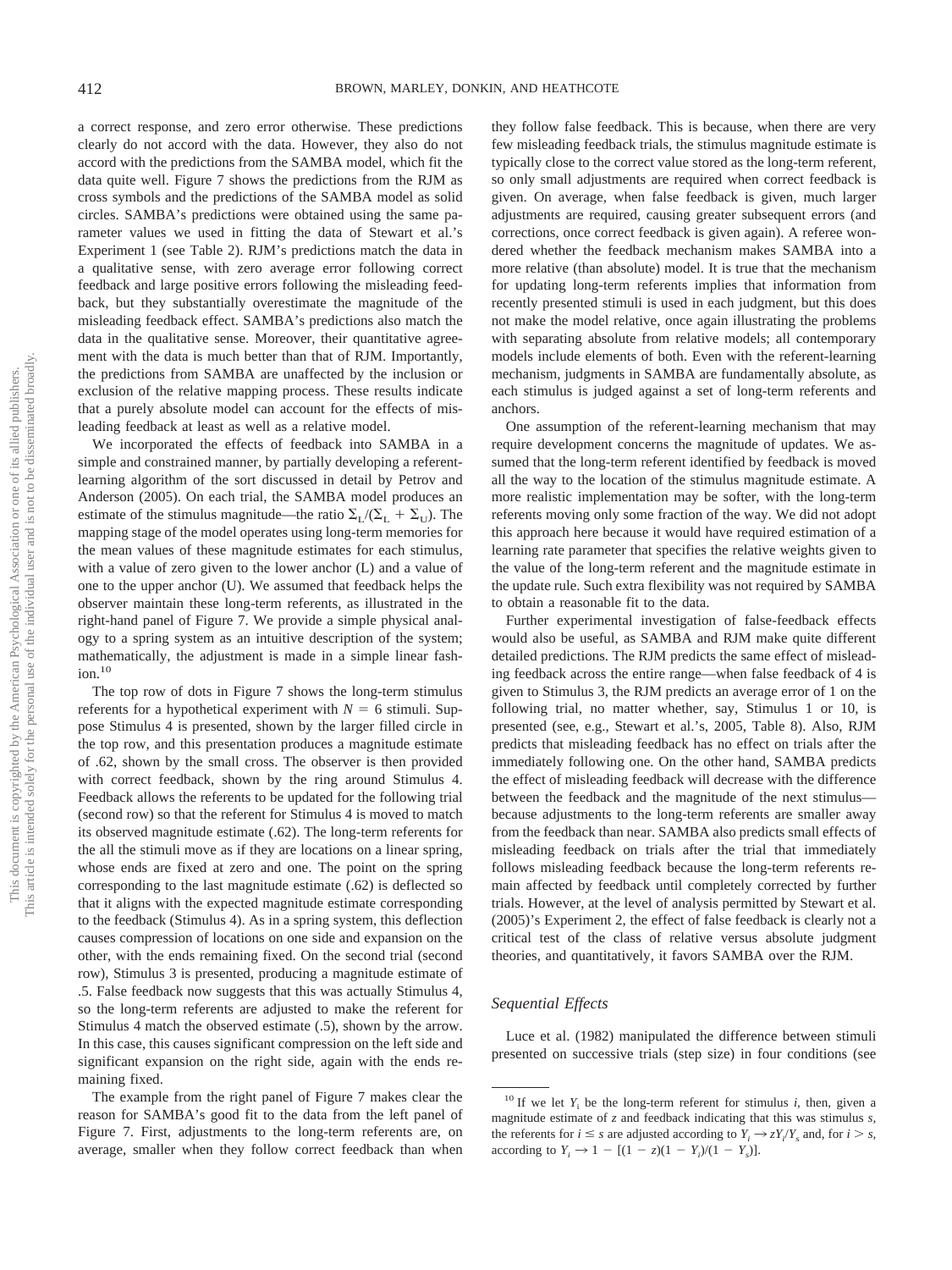

*Figure 8.* Response accuracy (top row) and sensitivity (bottom) from Luce, Nosofsky, Green, and Smith (1982), with fits of SAMBA (shown by dashed lines). The top-left columns show conditions constrained to have small differences between successive stimuli. The third column shows a standard condition (random differences). The right column has data from a condition where differences between successive stimuli were constrained to be large.

Figure 8). One condition was a conventional 11-stimulus absolute identification design where the stimulus sequence was random any stimulus could follow any other, with equal probability. This random step condition resulted in typical absolute identification data patterns, shown by the accuracy and *d'* graphs in the third column of Figure 8. Luce et al. also used two small step conditions, with constrained differences in the magnitude of successive stimuli. In the Small Step 3 condition, successive stimuli were always very similar: For example, when Stimulus 3 was presented, the next stimulus could only be Stimulus 2, 3, or 4. In the Small Step 5 condition, successive stimuli were moderately similar: For example, if Stimulus 3 was presented, the next stimulus was constrained to be one of Stimulus 1, 2, 3, 4, or 5. Data from the two small step conditions are shown in the left two columns of Figure 8. Finally, Luce et al. used a large step condition in which stimuli were always followed by very dissimilar stimuli. For example, when Stimulus 3 was presented, the next stimulus could only be one of Stimulus 7, 8, or 9. These data are shown on the right of Figure 8.

The manipulation of step size had large effects on response accuracy, shown in the top row of Figure 8. The random step (standard) experiment resulted in the poorest performance, while the Small Step 3 condition resulted in the best performance. The Small Step 5 condition gave better performance than did the large step condition. Some of these effects could be a result of manipulating the number of possible responses, which may have affected accuracy only via response biases. To check this, Luce et al. (1982) also examined their data using a sensitivity measure (*d*, bottom row of Figure 8) designed to take into account response bias effects. The *d'* analysis showed that the small step conditions produce greater sensitivity than the large step and random step conditions but also showed that sensitivity in the large step and random step conditions was quite similar, indicating that the accuracy difference between these conditions was mostly due to response bias.

These data may initially be imagined to refute absolute theories because they appear to implicate the previous stimulus in the decision process. Nevertheless, SAMBA accurately captures the patterns of Luce et al.'s (1982) data and does so without inclusion of the relative component. SAMBA correctly predicts the ordering of the conditions in both response accuracy and sensitivity  $(d')$  and also provides a good quantitative description of the data. To fit the data from Luce et al., we added two structural assumptions that reflect the nature of the experiment, and we varied three parameters. Importantly, however, we did not vary any parameters across the four experimental conditions, so different predictions for the different conditions represent purely structural effects. We began with parameters estimated from Lacouture's (1997) data, removed the local process  $(P = 0)$ , and changed the two anchor locations  $(L = 35.5$  dB, and  $U = 90.5$  dB) and the passive decay parameter  $(D = .01)$  to capture the asymmetry and shape of the observed bow effects. We also increased the rate of decay for accumulators ( $\alpha$  = .56) in the selective attention stage to match the sequential effects and overall accuracy ( $\eta = 12.8$ ) for Luce et al.'s data.

The two passive decay parameters ( $\alpha$  and *D*) were estimated to have much smaller values in Luce et al.'s (1982) data than in our fits to other comprehensive data sets, presented later. This difference raises an interesting speculation and illustrates the testable nature of SAMBA's architectural assumptions. We have specified the decay parameters in units of trials, rather than real time—each parameter describes how much activation remains after passive decay for the period of one trial. When adjusting parameters from the fits to Lacouture's (1997) data to fit Luce et al.'s data, each decay parameter was reduced by approximately squaring it: from  $\alpha$  = .75 for Lacouture and  $\alpha$  = .75<sup>2</sup> = .56 for Luce et al.'s data, and *D* = .07 for Lacouture and *D* = .07<sup>2</sup> = .005 for Luce et al.'s data. This large change can be parsimoniously interpreted as if the rate of passive decay is constant in real time, if the trial-to-trial interval were twice as long in Luce et al.'s study as in Lacouture's. This hypothesis receives some support from the methodological details of each study: the duration of Lacouture's trials was 1.1 s plus RT; the duration of Luce et al.'s trials was 1.5–2 s plus the slowest of the three subjects' RTs.

Two structural assumptions were made to accommodate the stimulus sequences in Luce et al.'s (1982) experiment. First, we assumed that participants limited their response set; ballistic ac-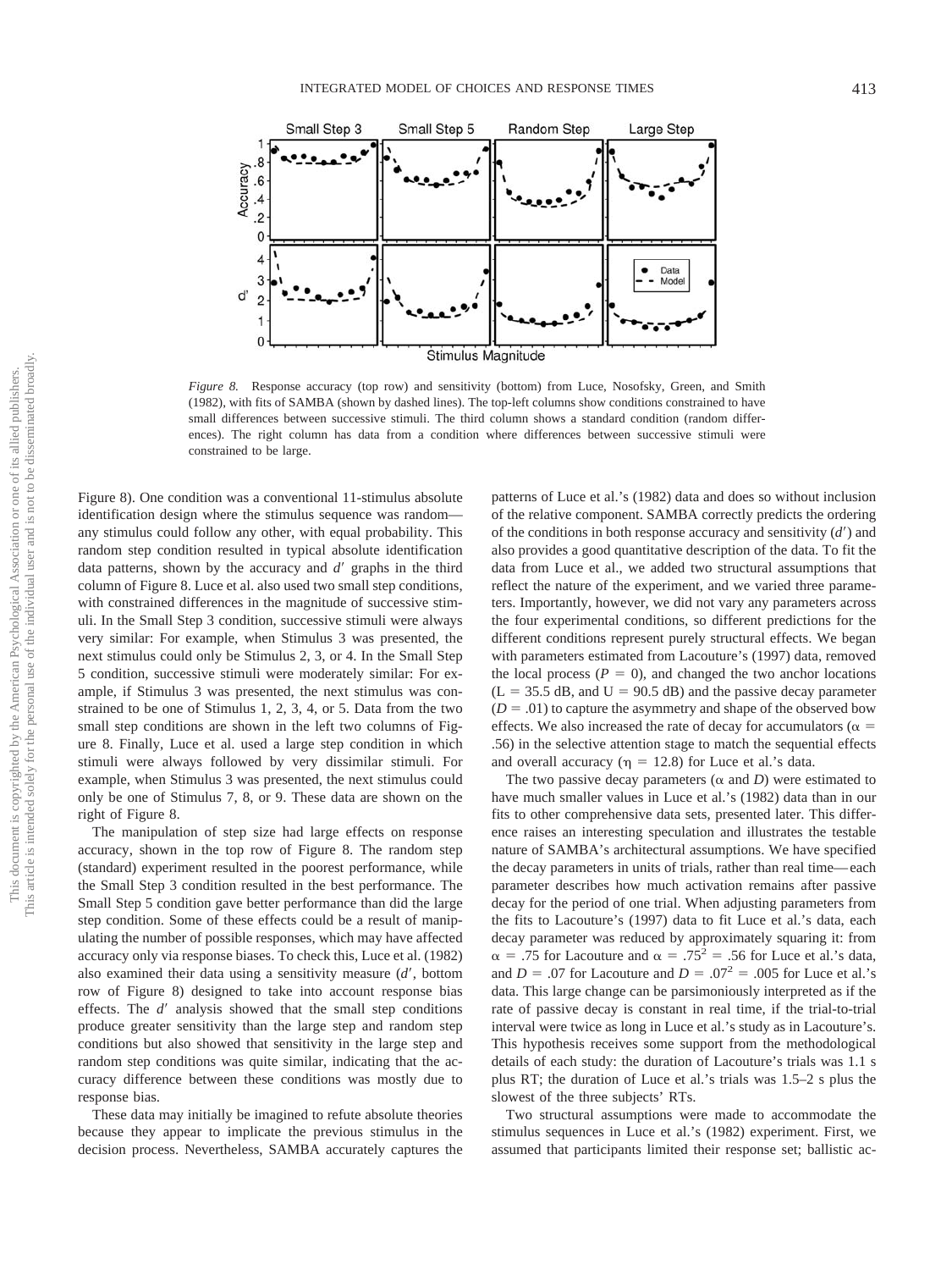cumulators corresponding to any responses other than the allowed responses received no input. For example, suppose Stimulus 4 was presented on the previous trial. In the Small Step 3 condition, the only allowed responses are 3, 4, and 5, so all other response accumulators were given zero input. The second structural modification instantiated a change in the frame of reference for absolute judgments via a change in the distribution of activation in the Poisson process. In the Small Step 3 and Small Step 5 conditions, we assumed that attention was only directed at that range of the accumulators corresponding to allowed responses on the next trial. That is, we assumed that participants were able to focus their attention on the appropriate subrange of stimuli on the next trial.

The second structural assumption parallels suggestions made by Weber et al. (1977), Luce et al. (1982), and Nosofsky (1983) that a roving attention band is moved to focus on appropriate ranges but that this movement is sluggish. The sluggishness of the attention band is manifested in participants' inability to refocus their attention on units corresponding to possible stimuli, particularly in the large step condition. This can be interpreted in SAMBA as due to the relatively slow decay of activity in the selective attention stage, which has a half-life of one trial (around 5 s) in these fits. Our explanation of these data also fits with data from Nosofsky's Experiment 1. Nosofsky ran a similar experiment to Luce et al. but included a discrimination condition in which all 11 stimuli were presented in random order, as in the random condition of Luce et al., but the participants' task was simplified. They were only required to judge whether the current stimulus was the same as, smaller than, or larger than the prior stimulus. Nosofsky observed similar performance in both the discrimination condition and the standard (random) condition for the subset of trials that met the Small Step 3 constraints, with that performance poorer than in the actual Small Step 3 condition. These results support the idea that improved performance in the small step conditions is due to more than just the constrained response set in those condition.

A second sequential effect that appears to support relative accounts over absolute accounts was reported by Rouder et al. (2004; see also Brown et al., 2007; Stewart, 2007). Rouder et al. graphed the probability of a correct response conditional on the signed rank difference between the current and previous stimulus. The filled circles in the left panel of Figure 9 show the results of Rouder et al.'s analysis applied to data from Lacouture (1997). The data show high accuracy for repeated stimuli at the center of the plot, corresponding to zero difference between successive stimuli. The accuracy bonus falls away as the difference between successive stimuli increases, then rises again at the edges of the plot. The rise at the edge of the plot corresponds to improved accuracy for an extremely small stimulus that was preceded by an extremely large stimulus, or vice versa.

The dashed line in the left panel of Figure 9 shows that SAMBA provides a reasonable fit to the data. The model captures the accuracy advantage for repeat and near-repeat stimuli (graph center) as well as the increased accuracy for very large stimulus changes (graph ends). The extreme ends of the figure are influenced only by responses for the very smallest and very largest stimuli, which are accurate in SAMBA because they are near the ends of the selective attention range. Increased accuracy for repeated stimuli (center of the graph) is caused by two mechanisms in SAMBA. First, the assimilation mechanism causes repeated responses to have a slight advantage, as the ballistic accumulator associated with the previous response begins the next trial with a higher activation. Second, when fitting Lacouture's (1997) data, we made partial use of the relative mapping process, which operated on  $P = 62.5\%$  of decisions. The relative mapping process operates by judging the presented stimulus relative to the magnitude estimate of the previous stimulus and the relevant one of the two long-term anchors. The result is increased accuracy for repeat and near-repeat stimuli, as they become effectively judged against a very nearby anchor associated with the prior stimulus. Our model



*Figure 9.* The filled symbols show response accuracy (left panel) and mean response time (RT; right panel) for data from Lacouture (1997) as a function of the difference between stimuli. The graph for probability correct has a local peak at and near the center, signifying an advantage when successive stimuli are similar. The extremes of each graph also show advantages. The graph for mean RT has a parallel dip. Error bars show normal standard errors based on the standard deviation of each point over participants, and dashed lines show predictions from SAMBA.  $sec. = seconds$ .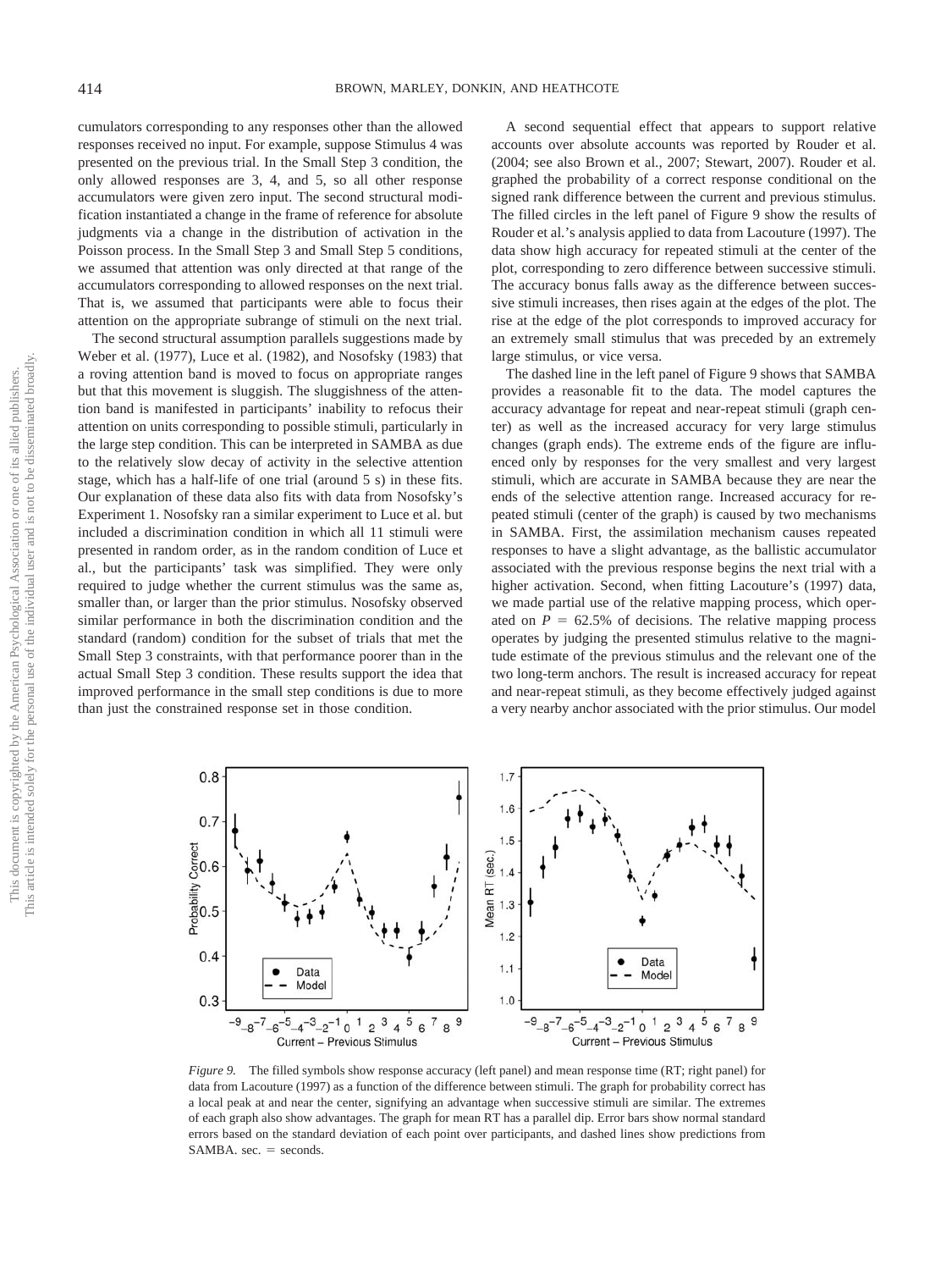fits to Lacouture's data set do not distinguish whether individual participants used the relative process for 62.5% of their decisions, or 30 out of 48 of participants always used the relative process and 18 out of 48 never used it, or some combination of the two. Individual data sets were too small for us to carry out individual fits that would reliably differentiate these possibilities.

The right panel of Figure 9 shows that SAMBA captures a similar, but inverted, effect in mean RT. SAMBA's predictions (dashed lines) capture the M-shaped quantitative trend and match the direction of the asymmetry in the data (faster responses on the right than on the left). However, this fit fails to predict sufficiently fast RTs near the extreme ends of the graph. The failure is mostly due to unusually fast responses at the ends of the range, especially to the largest stimulus in the set (Stimulus 10). These data points are discussed in detail later.

Figure 9 shows that repeated stimuli enjoy large advantages and that near repeats (such as  $\pm 1$  rank-order differences) enjoy smaller advantages. A related question concerns the duration of the advantage for repeated stimuli. Figure 10 shows mean accuracy and RT as functions of how many trials have elapsed since the current stimulus was last presented. A stimulus repeat corresponds to no intervening stimuli (i.e.,  $x = 0$ ). As before, repeated stimuli generate more accurate and faster responses. Figure 10 shows that these advantages do not extend further than immediate repeats. With just one intervening stimulus (e.g., the stimulus sequence ...  $3, 4, 3, \ldots$ ), response accuracy and latency are at baseline levels. The dashed lines in Figure 10 show that SAMBA provides a quantitatively accurate account of both the advantage for repeated stimuli (Lag 0) and the lack of advantage for other lags. The locus of this account in the model is as described for Figure 9—a combination of passive decay in the ballistic accumulator stage and partial use of the relative mapping process. Note that SAMBA overestimates total RT in the left panel of Figure 10—once again, this was caused by unusually fast responses in the data to just one stimulus (Stimulus 10), discussed later.

An effect similar to those described by Luce et al. (1982) and Rouder et al. (2004) was also observed by Stewart et al. (2005).



*Figure 11.* Accuracy graphed separately for stimuli (S) that were preceded by near stimuli (either repeats or  $\pm 1$  rank-order difference) versus stimuli that were preceded by far stimuli (more than one rank different). The solid lines with filled circles are data from Stewart, Brown, and Chater's (2005) Experiment 1. The dashed lines are predictions from **SAMBA** 

Stewart et al.'s Experiment 1 was a standard absolute identification task using approximately equal-loudness tones of different frequencies, while also manipulating set size and stimulus spacing (we analyze these data in detail below). Performance was much better for stimuli that were close to the stimulus presented on the previous trial. Figure 11 reproduces Stewart et al.'s Figure 26, and graphs accuracy against stimulus magnitude. The graph has separate lines for those stimuli that were preceded by a close stimulus (either an identical stimulus or  $\pm 1$  rank-order difference) and by a far stimulus (all others). This analysis is similar to Luce et al.'s Small Step 3 condition and also is equivalent to taking the central three points in Rouder et al.'s analyses or in our Figure 9.



*Figure 10.* The symbols show response accuracy (left panel) and mean response time (RT; right panel) for data from Lacouture (1997). The *x*-axis shows the number of trials that have intervened since the current stimulus was last presented. Error bars show normal standard errors based on the standard deviation of each point over participants. The dashed lines show predictions from SAMBA. sec.  $=$  seconds.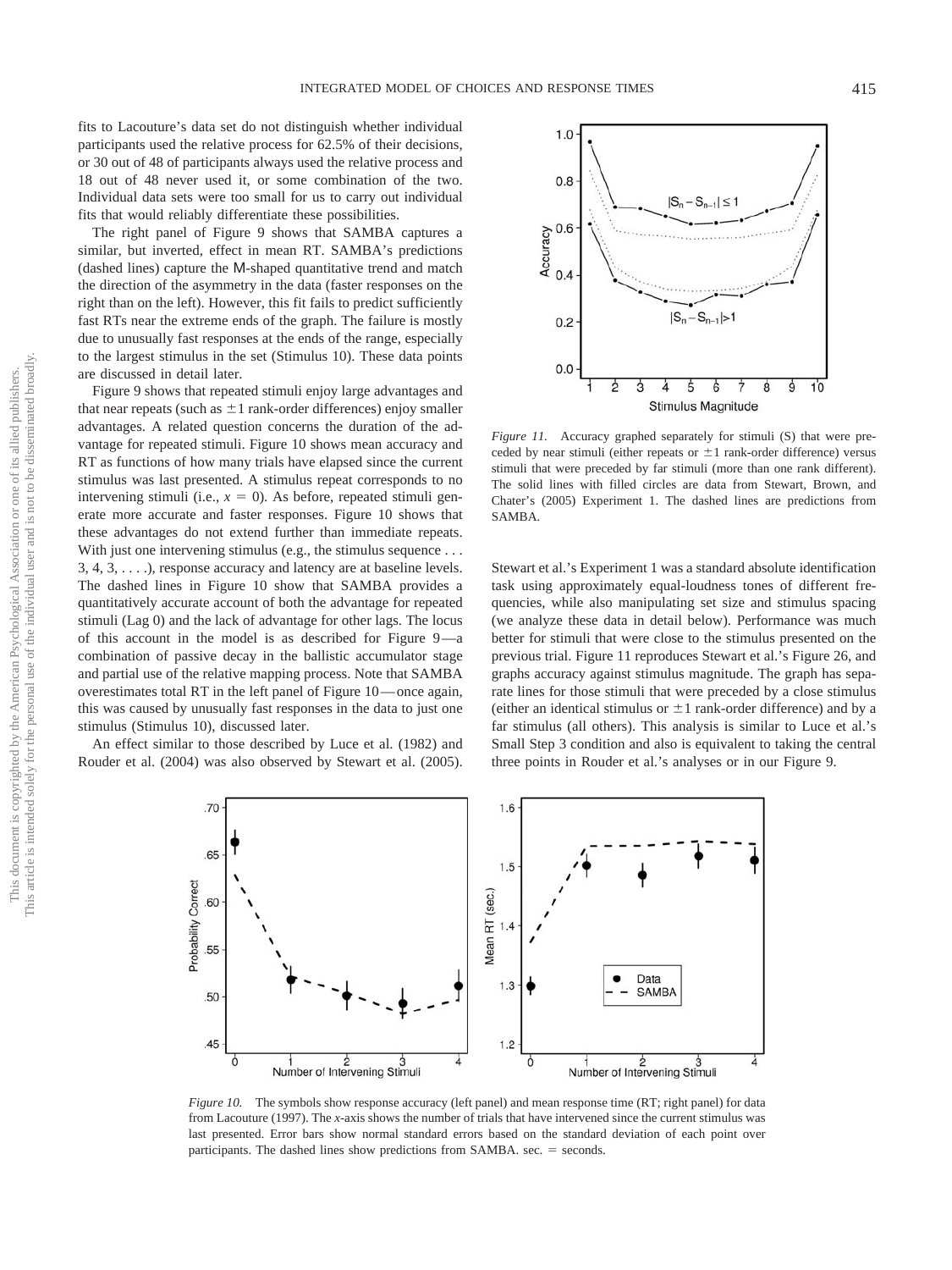In contrast to the results of Rouder et al. (2004), Luce et al. (1982), and Lacouture (1997), Stewart et al. (2005) observed a very large performance bonus for stimuli that were close to the preceding stimulus—accuracy nearly doubled, from 39% to 72%, and response sensitivity (d', not shown) more than tripled, from 0.78 to 2.7. By contrast, Luce et al. found a d' advantage of about 1.1 units, Lacouture found a d' advantage of only 0.25 units, and Rouder et al. observed an increase in accuracy of only about 12% after their participants were well practiced. Furthermore, in an analysis almost identical to Stewart et al.'s, Purks, Callahan, Braida, and Durlach (1980) found no significant difference in *d*. The predictions from SAMBA are shown in Figure 11 by dotted lines. SAMBA provides a reasonable account of the advantage for repeat and near-repeat stimuli but cannot quite predict the very large bonus observed in the data: SAMBA predicts that response to repeated and near-repeated stimuli are about 1.5 times as accurate as other stimuli, whereas the data show an effect of nearly double accuracy. It seems that SAMBA is sufficiently constrained that it cannot quite predict the extraordinarily large bonus for repeated stimuli observed in Stewart et al.'s Experiment 1. In particular, SAMBA does not include a process specific to the identification of repeated stimuli, which RJM does.

Our preceding analyses suggest that the effects of stimulus repetitions require further investigation, both theoretically and empirically. On the empirical side, previous research has observed a very wide range of effect sizes, from no significant difference (e.g., Purks et al., 1980) to extremely large effects on response accuracy and *d'* (Stewart et al., 2005). Numerous data sets seem to show small but reliable effects, for example, Kent and Lamberts (2005), Luce et al. (1982), Rouder et al. (2004), Petrov and Anderson (2005), and our analyses of Lacouture's (1997) data in Figures 9 and 10. Two data sets show large effects: Neath and Brown (2006) and Stewart et al. (2005). The causes of such wide variability in effect size observations are unclear but may be due to the stimuli chosen in each experiment. The experiments that demonstrated very large effects of stimulus repetition were the only ones to use equal-loudness tones of differing frequency. The identification and discrimination of tone frequency may be rather different than for other stimuli because of the existence of critical bands (Green & Swets, 1966, Table 10.1, p. 280). These critical bands may allow participants to perform very accurately on stimulus repetitions, effectively using a more powerful than usual sensory memory. Green and Swets (1966) further indicated that the width of the critical bands for frequencies around those used by Stewart et al. are in the same range as some of the frequency separations in Stewart et al.'s experiment.

Our review of the critical tests of absolute versus relative theories of absolute identification has shown that almost all of the data can be accommodated by a purely absolute version of SAMBA. The only phenomenon that implicates a relative judgment mechanism relates to improved accuracy for repeat and near-repeat stimuli observed in analyses of Lacouture's (1997) data and Stewart et al.'s (2005) Experiment 1. These analyses suggest that the detection of repeated stimuli requires further study, both empirical and theoretical. On the empirical side, it appears that the detection of repeated stimuli is particularly privileged when stimuli are defined by frequency, as opposed to loudness or line length, for example. As for theory, SAMBA's account of stimulus repetition is clearly incomplete and deserves

further development. Preliminary work suggests that expanding SAMBA to include a more detailed account of learning, by continual adjustment of the long-term referents held in memory, helps to accommodate the effects of stimulus repetition without assuming that judgments are relative. We return to this point in the General Discussion.

#### Comprehensive Data Sets

In this section, we fit two data sets—from Lacouture (1997) and Stewart et al. (2005)—in great detail. Together, these two data sets exhibit almost all of the benchmark findings in absolute identification. Hence, our analyses of these data sets test whether SAMBA is able to simultaneously accommodate the various patterns in absolute identification data with fixed parameter values. We use two data sets because they provide complimentary coverage of the domain. Lacouture's data (Session 1 from his Experiments 2–5) were collected using  $N = 10$  lines as stimuli and include accurate measurements of RT for each decision. Stewart et al.'s data, taken from their Experiment 1, were collected using equally loud tones of differing frequencies as stimuli. This experiment did not include measurement of RTs, but did have two important stimulus manipulations: The number of tones in the stimulus set was varied  $(N =$ 6, 8, or 10), and the spacing of the tones was either wide (each tone was 12% higher in frequency than the one below) or narrow (6% spacing).

In both Lacouture's (1997) and Stewart et al.'s (2005) experiments, there were many participants, each of whom contributed around 800 data points. Our modeling of each data set stressed parsimony, with each fit using a fixed set of parameters (different for the two data sets) to generate all model predictions for data averaged across participants. This approach provides stringent model tests. For example, in Stewart et al.'s data, set size and stimulus spacing effects must be generated by the model's architecture, rather than by different parameter settings. Our fits to these data sets include the effects of stimulus magnitude, set size, and stimulus spacing on response measures including choice probabilities, sensitivity (d'), and full RT distributions. We also examine sequential effects on both choices and RT. This is the first time that an absolute identification model has had the explanatory range to be tested so comprehensively.

Parameter estimates for the two data sets are shown in Table 2. For Stewart et al.'s (2005) experiment, no parameters were changed to model the different set size conditions or the different stimulus spacings. Instead, the predictions of SAMBA change with set size and stimulus spacing simply because the stimulus representations reflect the physical elements of the experimental design. Since Stewart et al.'s data did not contain RT measurements, the parameters of the ballistic accumulator stage of SAMBA were not estimated (except for the assimilation parameter, *D,* which can be estimated from choice data). As a result, there were seven model parameters for Stewart et al.'s data and 11 for Lacouture's (1997) data. We do not claim that these parameter estimates are optimal. No formal optimization was performed, and only a relatively coarse grid of parameter estimates was tried. Better fitting solutions likely exist, but the values displayed in Table 2 provide a sufficiently good account.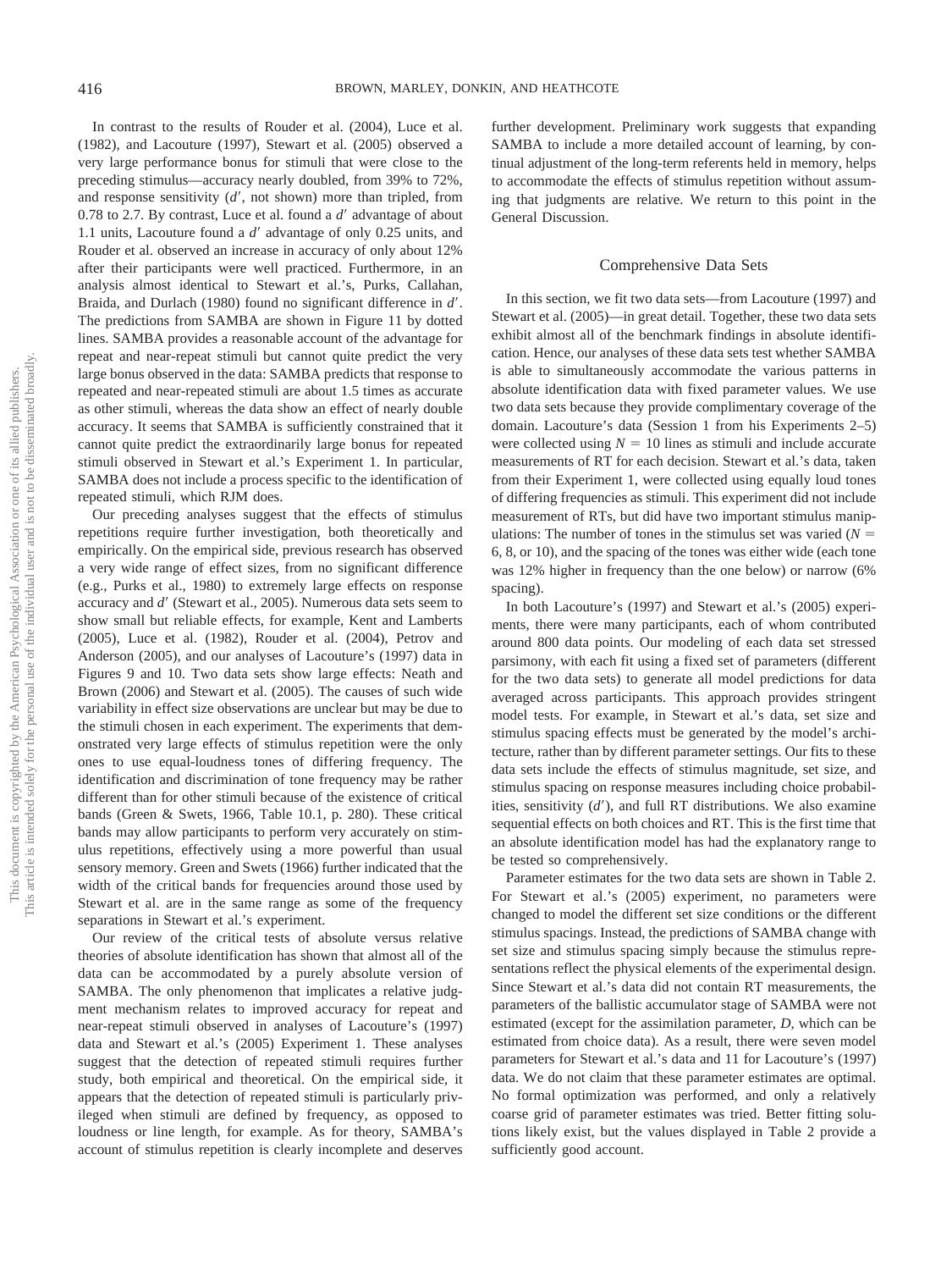## *Data From Lacouture (1997)*

Several phenomena observed in Lacouture's (1997) data have already been discussed in the earlier section on critical tests because they featured in our attempts to distinguish absolute from relative models of absolute identification. These phenomena included sequential effects on response accuracy, decision sensitivity, and mean RT, as well as the effect of response repetition on accuracy and mean RT. Five more phenomena are discussed in this section, including the effects of stimulus magnitude on response accuracy, mean RT and RT distributions, and assimilation and contrast. For all graphs, we display both data (using symbols) and model fits (using dashed lines).

Figure 12 shows response accuracy as a function of stimulus magnitude. This is the standard bow effect plot, and SAMBA accounts for the bow shape and the asymmetry evident in the data, except for the largest stimulus. SAMBA posits that asymmetry is due to unequal placing of the stimulus anchors, with the lower anchor (L) placed much closer to the smallest stimulus than the upper anchor (U) is to the largest stimulus. When fitting Lacouture's (1997) data, we estimated the lower anchor for the selective attention process at 91 pixels—just one pixel smaller than the smallest stimulus—and the upper anchor at 520 pixels—100 pixels larger than the largest stimulus. The asymmetry in the anchor placements (in both pixel and log units) accounts for the strong asymmetry in the data: Responses to smaller lines were faster and more accurate than responses to larger lines. SAMBA is the first absolute identification model that accounts for asymmetry in choice and RT, which are often observed in data but have been almost uniformly ignored. However, SAMBA's account is still quite constrained and cannot accommodate one unusual aspect of the asymmetry in Lacouture's data—namely, responses to Line 10 are both very accurate and extremely fast relative to other responses.

Figure 12 shows that SAMBA provides a good account of differences in mean RT for the different stimulus magnitudes in Lacouture's (1997) data. Figure 13 extends this analysis in two waysusing full RT distributions, rather than just means, and showing both correct and incorrect responses. Figure 13 uses a similar format to Figure 5 (for Kent & Lamberts's, 2005, data). The left panel shows correct responses (7,324 data points), and the right panel shows data for errors of 1 response (2,072 data points) and  $-1$  response (3,407 data points). Data for 1 and  $-1$  errors were too noisy to present separately, so we have averaged them together, after flipping response magnitudes  $1-10$  for the  $-1$  errors.

SAMBA accurately predicts RT distributions for the correct responses apart from overestimating RT for the largest stimulus (as discussed regarding mean RT). The model captures the shape of these RT distributions, as illustrated by the relative spacing of the quantiles, and the variance of the distributions, as illustrated by the absolute spacing of the quantiles. SAMBA also captures the changes in shape and variability across the range of stimulus magnitudes. For the incorrect responses, SAMBA provides a qualitatively reasonable account but shows systematic quantitative errors. For example, SAMBA accurately matches the entire RT distributions for errors on the smallest and largest stimuli and for all stimuli for the middle quantiles. However, it predicts too large a spread in the tails (i.e., 10% and 90 % quantiles) of incorrect RT distributions for the middle range of stimuli.

Figure 14 shows assimilation and contrast effects in Lacouture's (1997) data, along with model fits. For this figure, we use the same layout as Figure 4 (see also Ward & Lockhead, 1970; Stewart et al., 2005) and show SAMBA's predictions using solid lines, rather than the usual dashes. The plot shows response biases, measured as average errors. For example, if Stimulus 5 is presented, the error will be zero if the participant responds correctly with Response 5 but will be 2 if the participant gives Response 7 and  $-1$  if the participant gives Response 4. The graph shows average errors on Trial  $N + X$ , for  $X = 1, 2, ..., 8$ , conditional on the magnitude of the stimulus presented on Trial *N*. Filled symbols show average error when the preceding stimulus was small; open symbols show the error when the preceding stimulus was large.



*Figure 12.* Accuracy and mean response time (RT) as functions of the ordinal stimulus magnitude (*x*-axis) for data from Lacouture (1997) and SAMBA model fits. The vertical lines on each data symbol show normal standard errors based on the standard deviation of each point over participants.  $sec = seconds$ .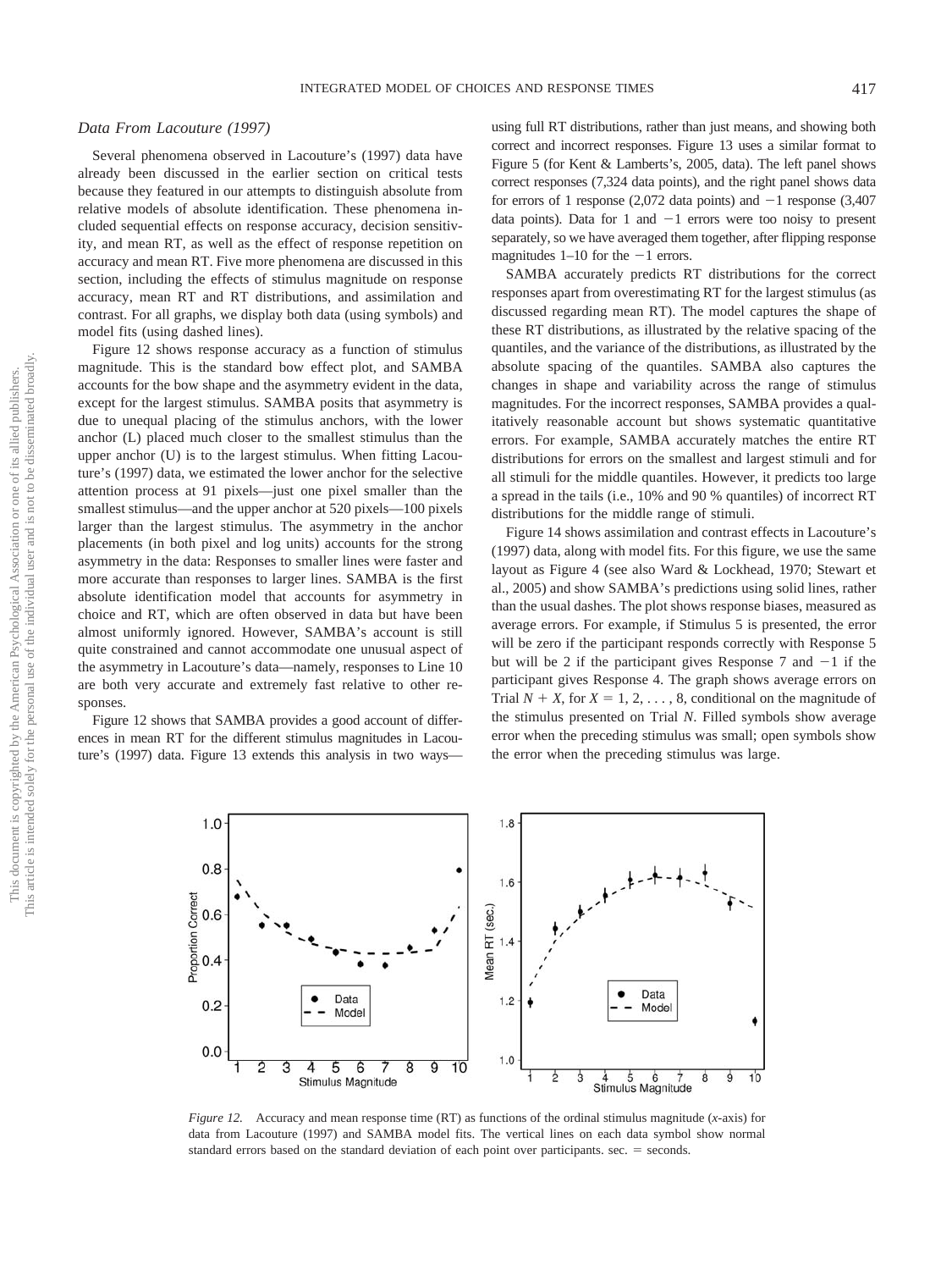

*Figure 13.* Response time (RT) distributions from Lacouture (1997) for correct responses (left panel) and for errors of 1 or  $-1$  response category (right panel). The lines numbered 1–5 in each panel show 10%, 30%, 50%, 70%, and 90% quantiles estimated from the data for each of the 10 stimulus magnitudes (*x*-axis). Dashed lines show predicted quantiles from SAMBA. Bars to the left of each plot show average standard errors for each quantile, calculated by bootstrap from the raw data (see, e.g., Ratcliff, Gomez, & McKoon, 2004). Note that standard errors are larger for the longer quantiles and for the incorrect response data. sec.  $=$  seconds.

The characteristic pattern of assimilation at lag  $= 1$  and contrast at  $\log$  > 1 was observed in these data. That is, when a large stimulus was presented just one trial previously, errors were positive, and vice versa for small stimuli. When a large stimulus was presented several trials previously  $(X = 2-8)$ , average error was negative, and vice versa for small stimuli. SAMBA successfully fits the qualitative pattern of assimilation at short lags and contrast at longer lags. In Lacouture's (1997) data, contrast is strongest at  $\log = 3$ , while, in many other data



*Figure 14.* Average error as a function of preceding stimulus (different symbols—see legend) and number of trials since that stimulus (*x*-axis), from Lacouture (1997). Assimilation occurs to stimuli presented one trial previously: Errors are positive at  $x = 1$  for large previous stimuli (filled symbols) and negative for small previous stimuli (open symbols). At longer lags  $(x = 2-5)$ , contrast, that is, the opposite pattern, is observed.

sets (including Ward & Lockhead, 1970, and Holland & Lockhead, 1968), contrast is strongest at lag  $= 2$  and decays monotonically thereafter. To fit the peak at lag  $=$  3 observed in Lacouture's data, we chose  $K = 4$ , so the redirection of attention in the selective attention stage lasts for four trials.

#### *Data From Stewart et al.'s (2005) Experiment 1*

Stewart et al.'s (2005) Experiment 1 provides a valuable resource as it allows a direct comparison between the goodnessof-fit to choices of two competing models. Stewart et al. provided graphs of many observed data patterns and simultaneously provided predictions from their RJM. By fitting SAMBA to the same data patterns, we can compare the two models, although we are unable to compare them on aspects of absolute identification that the RJM does not cover (such as RT). Comparing goodness of fit is complicated by the varied nature of the phenomena we examine, including response probabilities, average biases, and sensitivity measures.

In the absence of an agreed statistical model, we can do no better than compare how closely the predicted values from each model (RJM and SAMBA) match the observed values. To do this, we use root-mean-square error (RMSE). The magnitude of RMSE is, of course, without statistical meaning. Nevertheless, the relative size of RMSE for the two models is informative. The most intractable problem with this approach is model complexity—it is possible for a false model to more accurately fit observed data than a true model if the false model is the more complex of the two. Stewart et al. used eight free parameters to fit the RJM to the data from their Experiment 1, whereas the fits of SAMBA have only seven, suggesting that RJM is more complex. Although the number of parameters does not give a complete measure of model complexity, this difference indicates that complexity is unlikely to explain cases where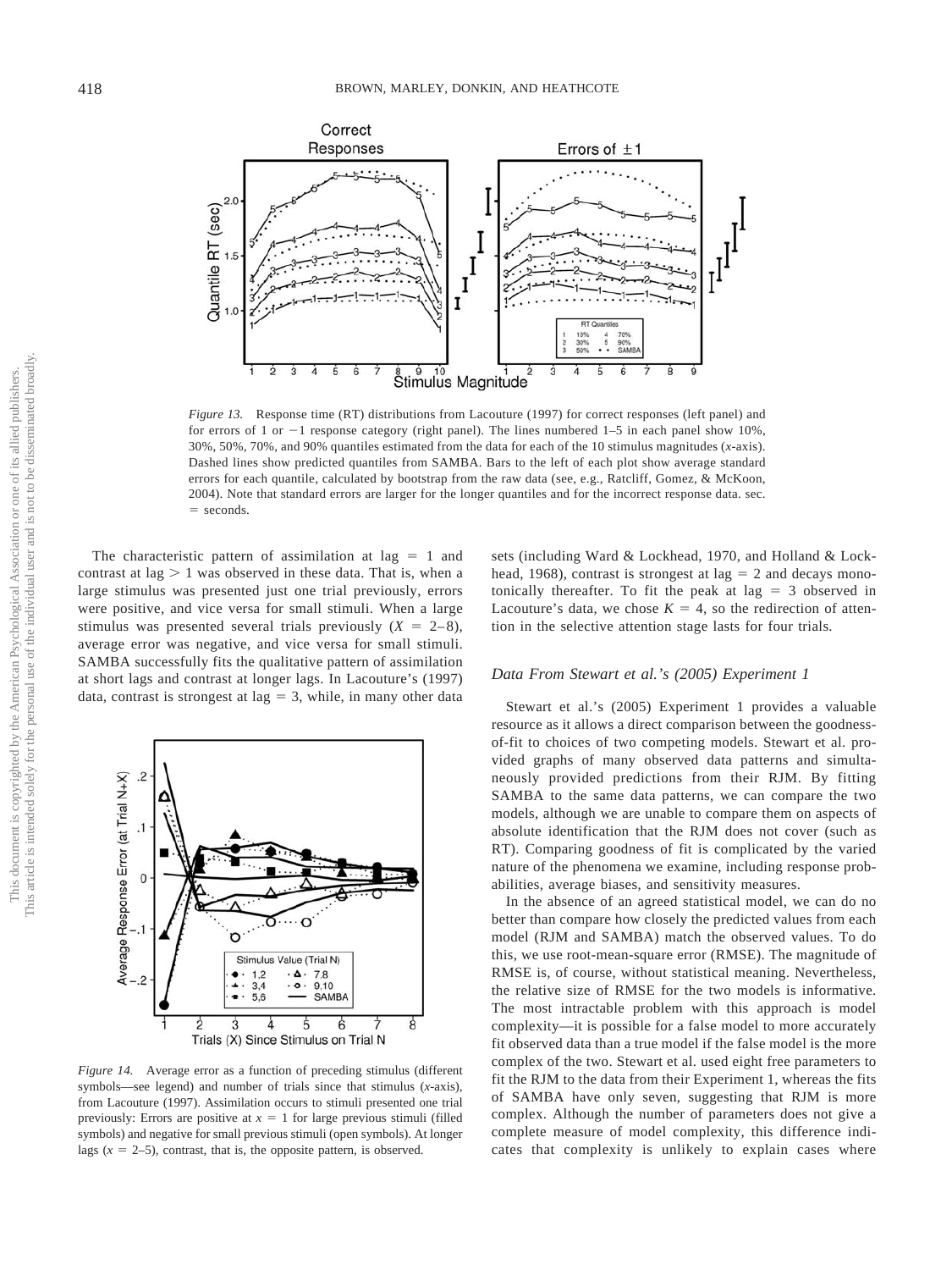

*Figure 15.* The probability of using each response, for narrow and wide conditions and set size  $N = 6, 8$ , and 10 (top to bottom, respectively). Central responses were used more frequently than extreme responses. The dotted lines show the predictions of SAMBA; lines with filled circles are data from Stewart, Brown, and Chater (2005).

SAMBA provides an equal or better fit than RJM.<sup>11</sup> To foreshadow our results, we found that both SAMBA and the RJM provide quite good fits to the data, which do not include RTs.

The stimuli for Stewart et al.'s (2005) Experiment 1 were equal-loudness tones of different frequencies. In the narrow condition, the tones were separated by 6% (e.g., the lowest tone was 768.7 Hz, the next tone was 6% higher at 814.8 Hz, and so on), while, in the wide condition, tones were separated by 12%. Set size was manipulated independently of stimulus spacing, by using either all  $N = 10$  tones, or just the central  $N = 8$  or  $N = 6$ . Both set size and stimulus spacing were manipulated between subjects. The data do not include RTs, so several of SAMBA's parameters can be omitted. Below, we compare SAMBA's predictions with predictions from Stewart et al.'s RJM. As presented in Stewart et al., the RJM does not accommodate asymmetry in the data (i.e., more accurate responses to very small than very large stimuli, or vice versa), although SAMBA handles such data naturally, as in our fits to Lacouture's (1997) experiment. However, to keep the flexibility of SAMBA similar to that of the RJM, we constrained our fits to be symmetric (i.e., we used  $L = U$ ).

Stewart et al. (2005) also did not model the effects of the wide and narrow stimulus conditions separately, even though the RJM has a perceptual noise parameter that might be able to account for this manipulation. Certainly, SAMBA's perceptual noise process  $(\sigma_{\rm p})$  can account for differences between the narrow and wide conditions, and so, we estimated it in our fits to this data. We could have ignored the differences in the data from the wide and narrow spacing conditions and therefore dropped the perceptual noise parameter from our fits. This would have had the advantage of allowing SAMBA and RJM's predictions to be compared more easily but the disadvantage of forcing a greater disparity in model complexity: Without the stimulus noise parameter, SAMBA would use just six parameters compared with RJM's eight.

We assumed that frequency is represented on a simple logarithmic scale and that the magnitude of psychophysical noise was  $\sigma_{\rm P}$  = 1.9% of stimulus magnitude. The psychophysical noise was more influential in the narrow than in the wide condition because the stimuli were only 6% apart in the narrow condition, so the 1.9% standard deviation more often resulted in confusion between adjacent stimuli. For parsimony, we also treated the narrow and wide conditions equally: The lower anchor was always 10% of the total stimulus range lower than the smallest stimulus, and the upper anchor was always 10% of the stimulus range above the largest stimulus. To provide even greater model constraint, we assumed that this anchor placement was constant across set sizes ( $N = 6, 8$ , and 10) as well as the stimulus spacing conditions. For example, in physical terms for the narrow stimulus spacing condition with set size  $N = 10$ , the lower anchor was set at  $L = 773$  Hz and the upper anchor at  $U = 1,369$  Hz. Finally, we also assumed that participants in Stewart et al.'s (2005) experiment always used the locally relative judgment mechanism in SAMBA. This assumption follows from the extraordinarily large accuracy bonus previously observed for repeat and near-repeat stimuli in these data.

In what follows, we illustrate the effects of set size and stimulus spacing on response frequency, accuracy, sensitivity (d'), and average bias (contrast and assimilation). Note that we have already discussed the effects of stimulus repetition and near repetition on accuracy in the critical tests section. All of the following different data fits, as well as the fits to repetition effects already reported, were modeled in SAMBA using a single set of parameters (shown in Table 2).

The first new analysis examines response frequency. Figure 15 shows how often each response was given, separately for the wide and narrow conditions and for the set sizes  $N = 6$ , 8, and 10. There is little difference in the shape of the response probability curves

<sup>&</sup>lt;sup>11</sup> We calculated RMSE values by reading data from the published graphs in Stewart et al. (2005) and separately comparing the predictions of the RJM to the data from the wide and narrow stimulus spacing conditions. We took the same approach for calculating RMSE values from SAMBA's predictions. Slight differences in the RMSE values might arise if a different approach were used (e.g., if one compared with the average of the wide and narrow data conditions or if one differentially weighted the different set sizes).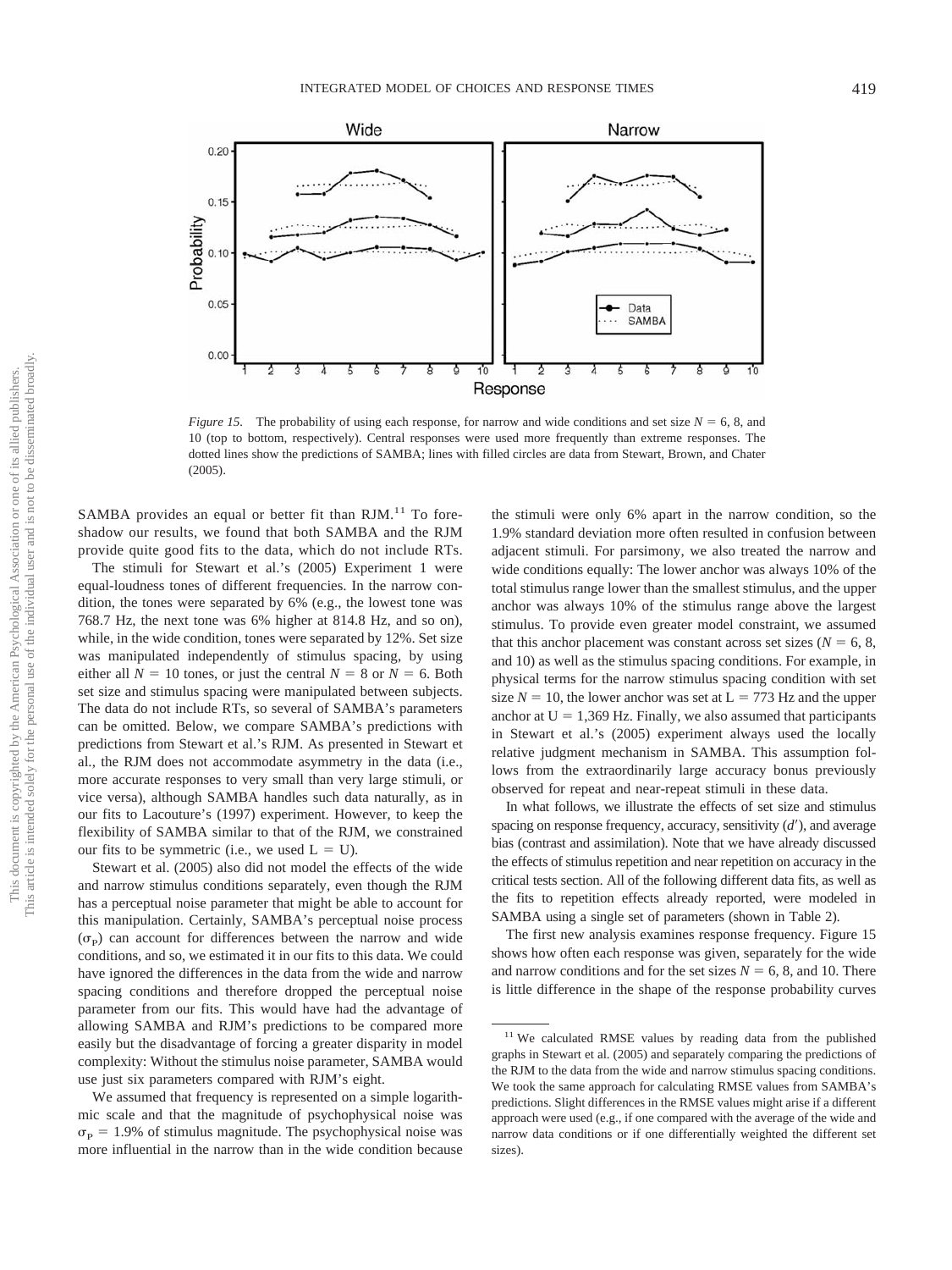

*Figure 16.* Response accuracy as a function of set size and stimulus spacing and set sizes  $N = 6, 8$ , and 10 (top to bottom, respectively). The dotted lines show the predictions of SAMBA; lines with filled circles are data from Stewart, Brown, and Chater (2005).

between the wide and narrow conditions. SAMBA captures the changes in response probability with set size and the lack of change with stimulus spacing. Both SAMBA and RJM (see Stewart et al.'s, 2005, Figure 20) fit these data very well, and RJM performs slightly better, with an RMSE of 0.0062 compared with 0.0079 for SAMBA.

Figure 16 shows response accuracy for wide and narrow conditions separately for set sizes  $N = 6$ , 8, and 10. Note that the bow effect is apparent at every set size and increases in depth with increasing set size. Performance was also worse for narrow than widely spaced stimuli. SAMBA accommodates the bow effect, the changes in accuracy with set size, and even the improved accuracy for wide over narrow spaced stimuli. The only apparent misfit is to the central four stimuli from the set size  $N = 6$  data under the wide spacing condition, where SAMBA underestimates performance.

Quantitatively, SAMBA fits the data better than the RJM (RMSEs of .035 and .05, respectively).

Figure 17 shows the accuracy data transformed to response sensitivity (*d'*). As for accuracy, SAMBA underpredicted performance on the smallest set size, and this effect is greatly exaggerated in the  $d'$  data because of the nonlinear stretching effect of the inverse normal transformation for probabilities close to one. Indeed, the depth of the *d'* bow for the data for set size  $N = 6$  (and, to a lesser extent,  $N = 8$ ) is remarkably large in Figure 17 and not well fit by our model. The better account of stimulus spacing effects and the *d'* bow result in SAMBA fitting the data somewhat better than RJM (RMSEs  $= 0.39$  and 0.43, respectively).

The response accuracy data (see Figure 16) describe only correct responses, while the sensitivity data (see Figure 17) use all responses but collapse them into a single summary statistic. Figure



*Figure 17.* Response sensitivity (*d'*) as a function of set size and stimulus spacing and set sizes  $N = 6$ , 8, and 10 (top to bottom, respectively). The dotted lines show the predictions of SAMBA; lines with filled circles are data from Stewart, Brown, and Chater (2005).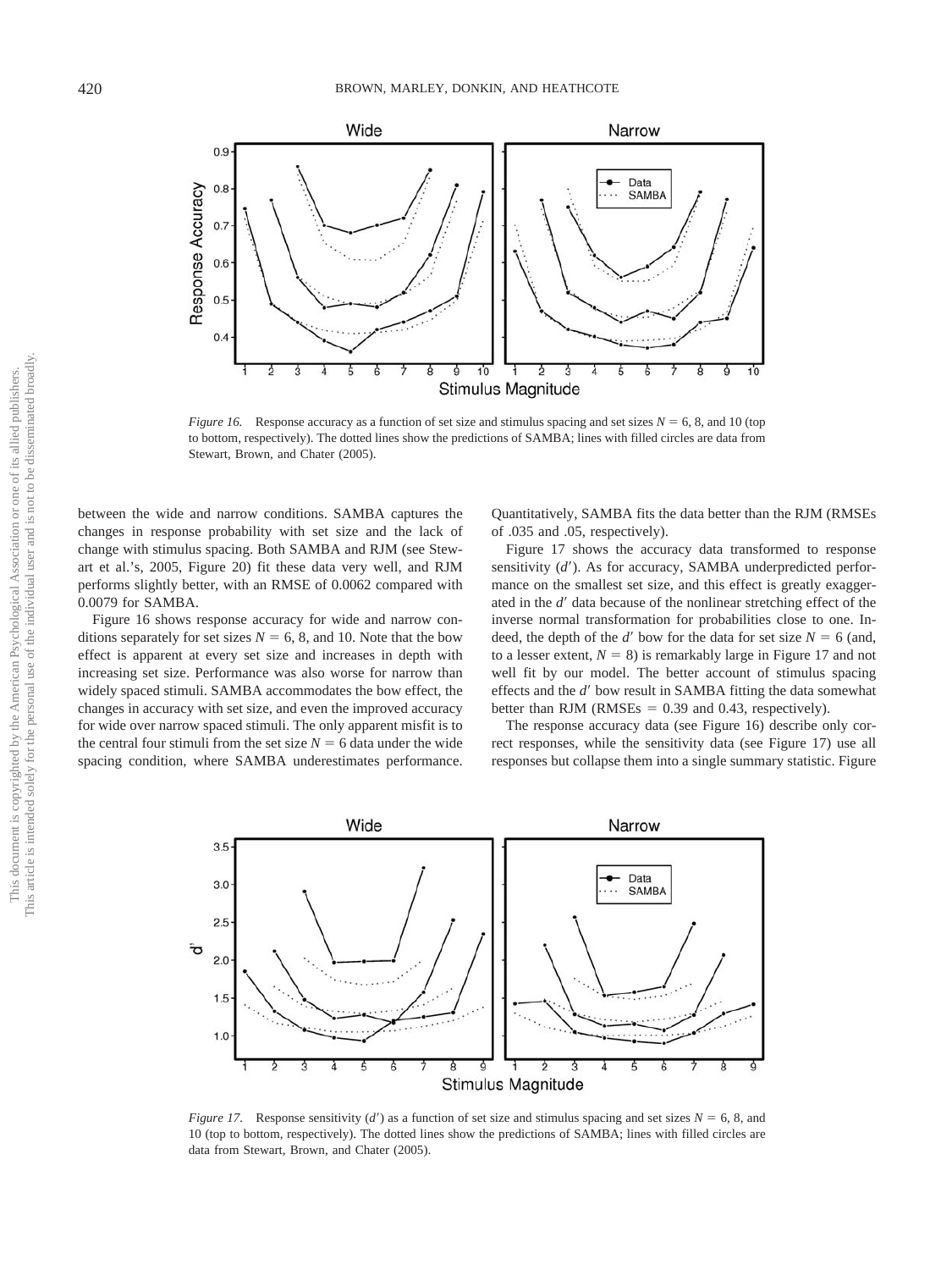

*Figure 18.* Response matrices for the three different set sizes and the wide–narrow stimulus spacing conditions from Stewart, Brown, and Chater (2005). Each line represents the probability of a particular response, conditioned on the various stimuli.

18 shows the probability of all responses to all stimuli—that is, full confusion matrices—along with SAMBA's predicted values. As observed in Figures 15 and 16, the probability of a correct response (the highest peak for each line in each graph) decreases with increasing set size and in the narrow compared with the wide stimulus spacing conditions. SAMBA captures the complete distribution of error and correct responses, including the effects of stimulus magnitude and narrow versus wide stimulus spacing. However, for set size  $N = 10$ , the model overpredicts the proportion of  $\pm 1$  responses to Stimuli 2–5, and for set size  $N = 6$ , it underpredicts overall accuracy in the wide spacing condition. These same effects are apparent in the accuracy graph (see Figure 16). RMSE for the confusion matrices favors RJM very slightly over SAMBA (0.038 vs. 0.041).

Finally, we turn to the sequential effects of assimilation and contrast. Figure 19 shows assimilation and contrast effects in Stewart et al.'s (2005) data, using the format introduced for Figures 4 and 14. Each graph plots the average error on the current trial as a function of the size of a preceding stimulus (separate lines). The *x*-axis shows the number of trials that have elapsed since that preceding stimulus was presented (lag). As usual, there is an assimilation effect at  $\log = 1$ , with responses being biased toward the previous stimulus: if the previous stimulus was large, average error is positive, and vice versa. At longer lags  $(2+)$ , contrast is observed, with responses biased away from the previously seen stimuli. Most trends in the sequential data are captured well. SAMBA predicts assimilation at lag  $= 1$  followed by contrast at the longer lags. It also predicts larger effects in the narrow



*Figure 19.* Assimilation and contrast effects in data from Stewart, Brown, and Chater (2005) separately for the three set sizes  $N = 6$ , 8, and 10 and for wide and narrow stimulus spacing conditions. The lines in each plot show different magnitudes for preceding stimuli (see legends).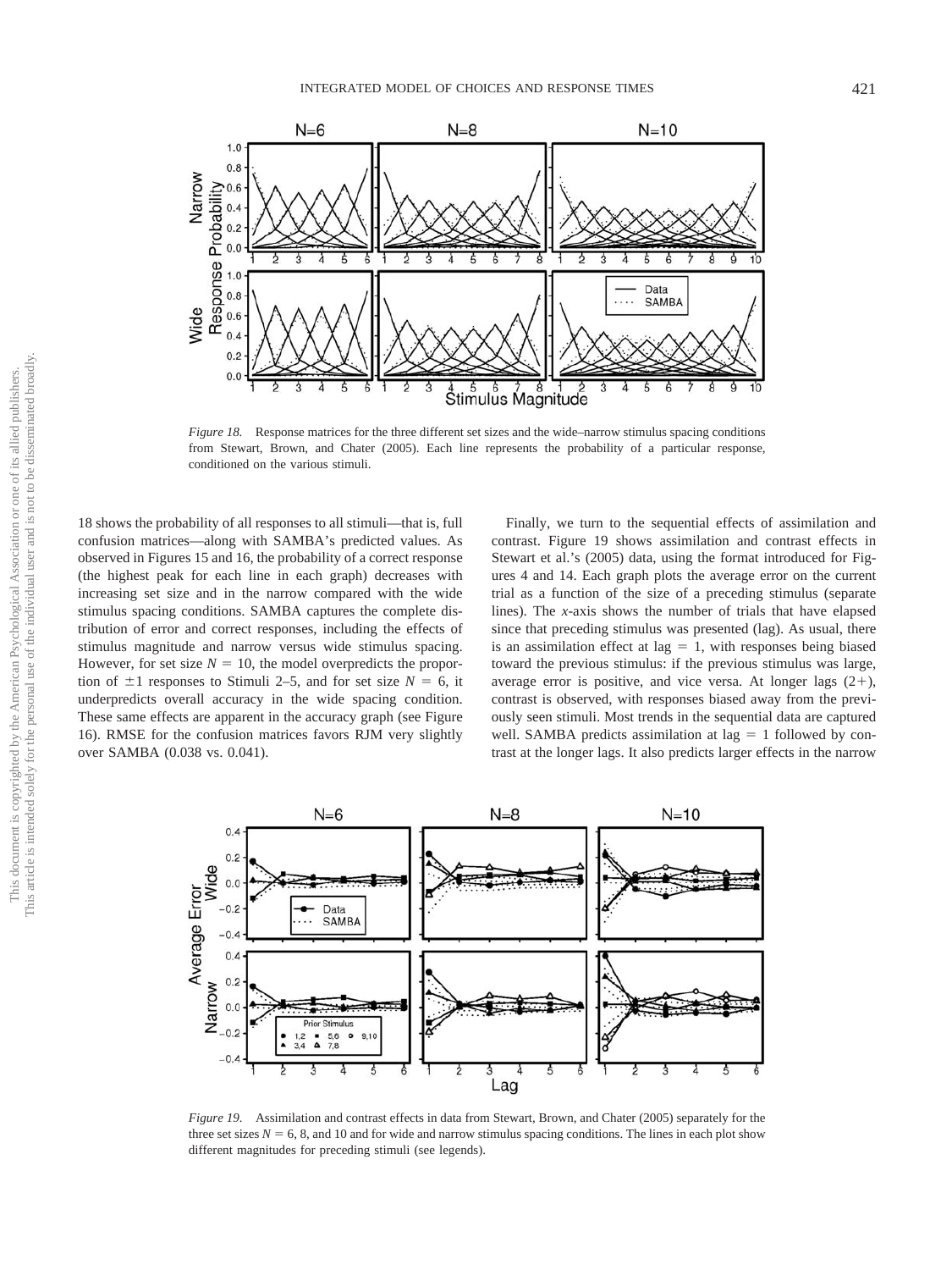than in the wide stimulus spacing and larger effects with increasing set size. SAMBA's predictions match the data just as well as the RJM's (both RMSEs  $= 0.044$ ).

## General Discussion

In interpreting data from absolute identification, a distinction has been proposed between local and global phenomena. Local phenomena are those with short temporal duration, particularly effects of recent stimuli and responses on current decisions. Global phenomena are relatively stable over time, such as the effects of stimulus ranges and set sizes. Some theoretical accounts have focused on local processes (Holland & Lockhead, 1968; Laming, 1968, 1984; Lockhead & King, 1983), while others have focused on global processes (e.g., Braida et al., 1984; Lacouture & Marley, 1991, 1995, 2004; Marley & Cook, 1984). Several more recent models have incorporated both local and global processes (e.g., Nosofsky, 1997; Nosofsky & Palmeri, 1997; Petrov & Anderson, 2005). Recently, Stewart et al. (2005) took a more extreme position against global processing, affirming that absolute identification is based only on local processes of a particular type, namely, relative judgment, with no absolute or global processing whatsoever (see also Laming, 1984; Lockhead, 2004).

We have described an extension of global, restricted-capacity models, developed in various studies by Cook, Karpiuk, Lacouture and Marley, to include local processes. SAMBA provides a comprehensive account of absolute identification because it predicts not only choices but also the time taken to make them. Also, SAMBA includes an account of multiple sources of variability affecting decision processes, including sequential effects, and its predictions for RT are not restricted to just mean RT bow effects. Our analyses of data from Kent and Lamberts (2005), Lacouture (1997), and Lacouture and Marley (2004) show that SAMBA provides an accurate account of the entire distribution of RTs as a function of stimulus magnitude. The model also provides an accurate account of asymmetries and sequential effects on RT distributions and response choices. The choice and RT effects are predicted by the same set of parameters, providing a more stringent test than fitting choice or RT data alone.

Although SAMBA provides a close quantitative fit to dozens of phenomena in absolute identification, there are some places where it fails to fit the data, underlining the point that SAMBA is sufficiently constrained in its predictions to be falsifiable. One of the failures, overprediction of Stewart et al.'s (2005) false-feedback effect, was relatively small, and SAMBA still performed better than the only other model tested against this effect. Given that a natural extension of SAMBA's learning mechanism (partial correction for feedback) predicts an appropriately smaller effect, this failure is not troubling. Two other small failures were associated with underprediction of bow effects involving the very largest stimulus for some conditions in Luce et al.'s (1982) and Lacouture's (1997) data. The cause of such failures is unclear, although the limitation to one stimulus in each case suggests some idiosyncratic factor may be in play, with increased performance perhaps related to external referents that were most salient for the largest stimuli.

Two larger and more systematic failures concern responses to repeated stimuli in Stewart et al.'s (2005) Experiment 1 (see Figure 11) and the distribution of RTs for incorrect responses in Lacouture's (1997) data (see Figure 13). The latter failure is striking because our RT distribution fits for correct responses are of almost the same

quality as achieved by the leading accounts of two-choice RT (e.g., Ratcliff & Smith, 2004). One explanation for our poorer fit to incorrect responses is that two-choice RT models are typically not constrained to fit as wide a range of phenomena as were our fits to Lacouture's data (e.g., sequential effects). A second explanation concerns our use of quantiles averaged over participants, necessitated by small sample sizes per participant. Averaging can spread quantiles when individual differences are present, which might particularly be a factor for incorrect responses, as participants can vary markedly in their speed–accuracy tradeoff setting (see, e.g., Brown & Heathcote, 2003). Different settings are associated with systematic changes in the speed of error responses. In support of this explanation, we note that our fits to the error RT distributions for the individual participant in Lacouture and Marley's (2004) Experiment 2 were quite good.

SAMBA performs well in fitting the accuracy and RT advantages for repeated stimuli in many data sets (e.g., Lacouture, 1997; Luce et al., 1982). In Stewart et al.'s (2005) data, however, repetitions have a much larger advantage than SAMBA can predict. We noted earlier that SAMBA has no special mechanism for repeated stimuli. Given the difference between Stewart et al.'s results and others in the literature, this failure may not indicate a direct falsification. A possible explanation is that the stimuli in Stewart et al.'s experiment differed in tone frequency, whereas Lacouture (1997) used line lengths and Luce et al. (1982) used tone intensity (loudness). It is possible that stimulus repetitions are more easily detected in frequency than in other continua; this suggestion is compatible with the existence of critical bands in the perception of frequency (Green & Swets, 1966). Further experimentation is required to investigate the effects of response repetitions on accuracy in a range of different stimulus modalities.

SAMBA accounts for all standard sequence effects, global effects, and the effect of misleading feedback without any relative judgment process. Short-term memory in the decision stage predicts repetition and assimilation effects, whereas short-term memory in the selective attention stage predicts contrast effects. A combination of these processes, along with restrictions on the available responses, explains the effects of manipulating the stimulus sequences found by Luce et al. (1982). Hence, SAMBA demonstrates that none of these effects necessarily implicates relative judgment. There is just one data pattern that does implicate relative judgment in SAMBA: the accuracy bonus sometimes observed for repeat and near-repeat stimuli. Although just a small part of the data, this effect has proven theoretically important, and not just for SAMBA. The same analyses proved critical for the RJM, prompting Stewart (2007) to modify the RJM to allow the stimulus two trials back to be used as the basis for relative judgment on some trials instead of the memory for the stimulus one trial back. This modification is one step toward an extension where "any previous stimulus could be used [that would] introduce long-term representation of magnitudes into the model" (Stewart, 2007, p. 536).

#### *Future Developments*

There are several aspects of SAMBA that warrant further development. That development will be aided by the clear and testable predictions that arise from several of SAMBA's assumptions about the cause and locus of certain phenomena. We do not provide an exhaustive discussion on these topics here but instead restrict ourselves to three aspects requiring further development and to three novel predictions.

1. *The selective attention mechanism.* Like its precursors,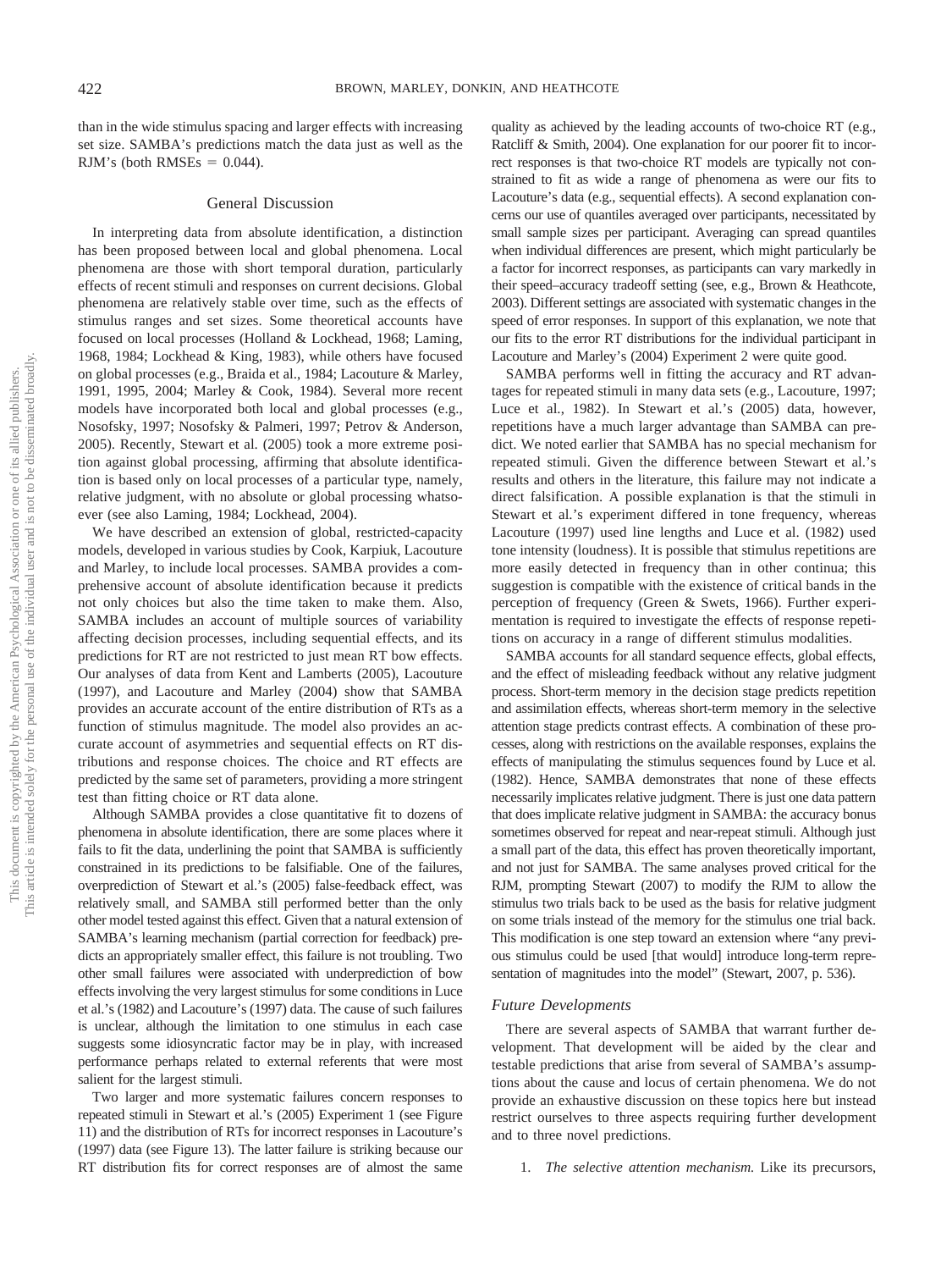SAMBA is based on the notion of global processing—the central tenet of the model is that stimuli are judged relative to a context that changes slowly over time. The precise nature of this selective attention context requires further study. For example, more experiments are required to determine which experimental factors cause participants to change their anchor positions and how quickly these changes occur. Other experiments are required to investigate what factors affect the size, duration, and peak timing of contrast effects; these results will illuminate what factors affect the Poisson process. For example, it is an open question whether the dynamic aspects of that process operate in units of real time or trial time. If contrast effects operate on a time (rather than trial) basis, the peak magnitude for contrast effects could be manipulated by changing the response-to-stimulus delay interval (RSI). If the RSI is made very short, the number of trials before peak contrast is reached will increase, shifting the location of peak contrast further to the right (i.e., lag = 3 or lag = 4). We cannot tell from the published details the precise RSI values used in previous data sets, so we are currently pursuing new experiments in which the intertrial interval is manipulated either within or across experiments.

2. *Learning the stimulus representations.* The mechanics of the mapping stage are completely determined by longterm representations of average stimulus magnitude estimates. For example, if there are three evenly spaced stimuli, with anchors fixed at the lower and upper magnitudes, the average magnitude estimates are  $\{0, \frac{1}{2}, 1\}$ . Throughout this article, except when addressing misleading feedback, we have assumed that these values are unvarying and accurate estimates of the true expected values. This assumption is clearly too strong, suggesting the need to develop a model of how the magnitude estimates are learned and maintained. We developed the beginnings of this model when addressing the falsefeedback data from Stewart et al.'s (2005) Experiment 2. For those data, we suggested a mechanism that adjusts magnitude estimates to align with feedback. This mechanism is similar to one of two mechanisms proposed by Treisman and Williams (1984). In future work, we will examine the addition of Treisman and Williams's second mechanism (an assimilative process) into SAMBA. Together, these two processes provide a testable system for accommodating the effects of correct feedback, false feedback, and the absence of feedback (see also Mori & Ward's, 1995, discussion of a similar use of Treisman & Williams's,1984, mechanisms). Our preliminary investigations have offered the intriguing prospect that the use of Treisman and Williams's adjustment (learning) mechanisms may eliminate altogether the need for the relative judgment process in SAMBA. This suggests that those effects previously considered indicative of local relative judgment (particularly the accuracy advantage for repeat and near-repeat stimuli) may be alternatively considered as evidence of a learning process that maintains and adjusts long-term referents for magnitude estimates.

3. *The causes of incorrect responses.* We assume that the mapping stage is error free. The decision stage can produce errors because of the influence of responses on previous trials on the starting points of the ballistic accumulators, but our estimated parameters suggest that this effect is smaller than that of the selective attention stage. For example, in fits to Lacouture's (1997) data, only 23% of incipient choices were changed by the action of the decision phase (i.e., in 23% of cases, the final response generated by the decision stage was different from the response corresponding to the maximum output of the selective attention and mapping stages). These assumptions stand in contrast to several prior models, which have attributed errors more directly to processing after a magnitude estimate is produced, such as in a decision mechanism (e.g., Kent & Lamberts, 2005; Lacouture & Marley, 1995, 2004; Nosofsky & Palmeri, 1997; Treisman & Williams, 1984).

# *Predictions*

The current version of SAMBA leads to some novel empirical predictions, of which we present three.

- 1. *Unequal stimulus presentation frequency (a test of the selective attention stage).* The contrast mechanism associated with the selective attention stage makes the perhaps surprising prediction that if stimuli within a subinterval of the range are presented more frequently, then those stimuli will eventually be identified more accurately at the expense of the remaining stimuli outside the subinterval. We are aware of two experiments that tested the above prediction, one of which found changes in response bias but not in *d* (Chase, Bugnacki, Braida, & Durlach, 1983), whereas the other found a small but significant effect on *d'* (Nosofsky, 1983). We are currently working on sharper experimental tests of this prediction.
- 2. *Nonuniform stimulus spacing (a test of the mapping stage).* The mapping stage of SAMBA predicts that stimuli that are spaced closer together, relative to other stimuli, will be more poorly identified. This prediction sounds trivial but is not because it holds even when the closely spaced stimuli are still well above threshold in comparative judgment tasks. We have interpreted Lockhead and Hinson's (1986) data as supporting this prediction, although other interpretations have been advanced, for example, the use of appropriately selected cutpoints on a suitably constructed response variable (Stewart et al., 2005). Data from Lacouture (1997) illustrate that stimuli that are more widely spaced, relative to other stimuli, are more accurately identified.
- 3. *The effect of ITI on assimilation (a test of the decision stage).* Our assumption that assimilation is caused by passive decay in the ballistic accumulators leads to the prediction that assimilation effects will be smaller when the ITI is larger. To our knowledge, relevant absolute identification experiments have not been performed (but see DeCarlo, 1992, for related supporting theoretical and empirical work in magnitude estimation). Many absolute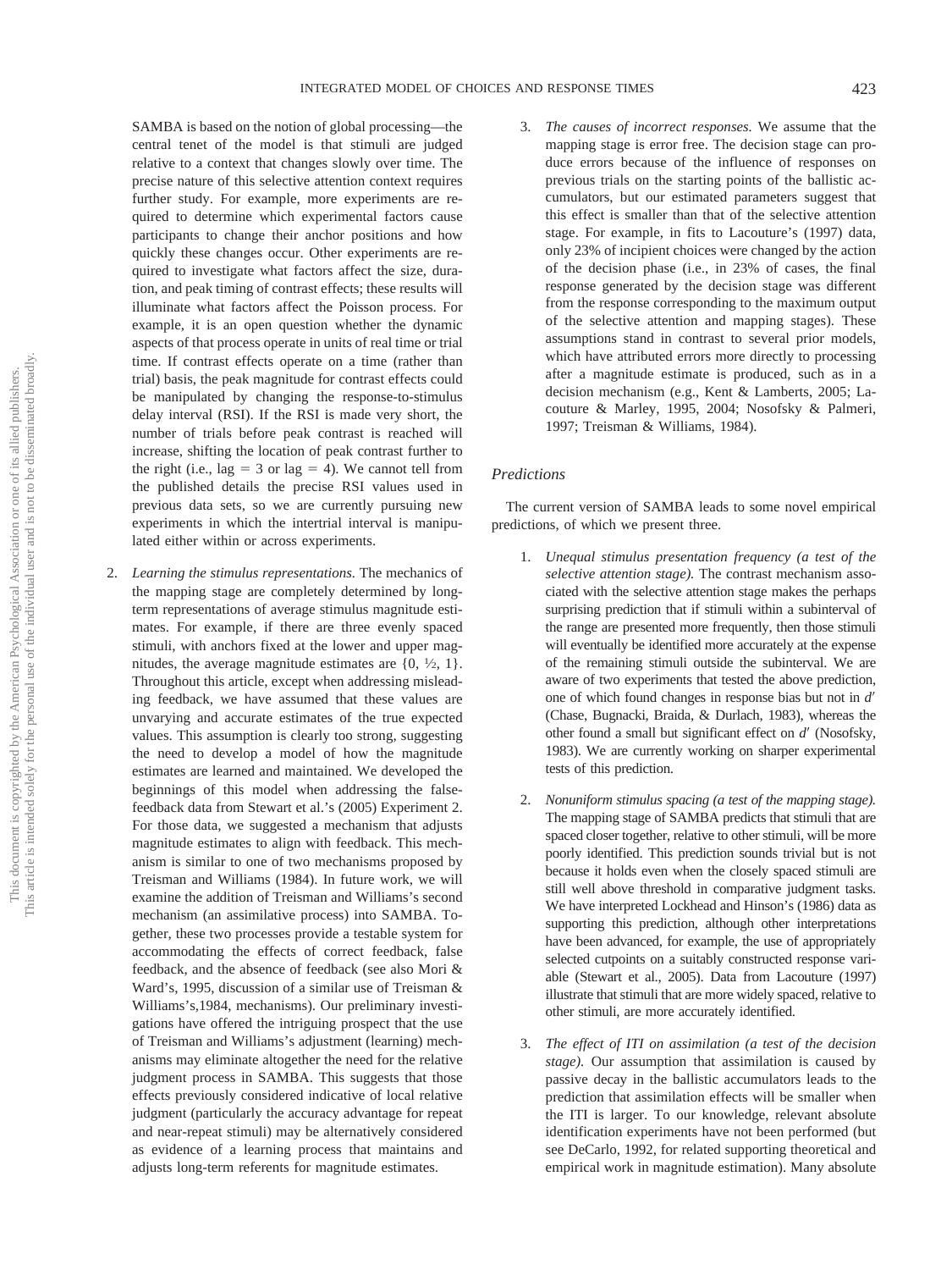identification models would be able to accommodate this prediction, for example, by simply adjusting parameter values associated with assimilation. However, SAMBA is currently the only model of absolute identification that makes a quantitative prediction for this effect as an a priori consequence its architecture.

These three predictions follow from the current version of the SAMBA model, in which we have assumed that the distribution of selective attention is mostly uncontrolled by the participant. Instead, accumulators are incremented randomly, except for the redirection that results in contrast. With these assumptions, SAMBA makes starkly different predictions for the effect of unequal stimulus presentations, in Prediction 1 above, and for nonuniform stimulus spacing, in Prediction 2. That is, unequal stimulus presentations can improve discrimination for the more frequently presented stimuli, whereas nonuniform spacing is likely to decrease discrimination for the stimuli that have a decreased relative spacing in the nonuniform case. However, if attention were under sufficient strategic control, this differential prediction for the two tasks would be reduced or eliminated. Therefore, stronger tests of the degree to which selective attention is under strategic control are required and are being pursued.

# *Concluding Remarks*

In closing, we note that our results have implications beyond absolute identification. Although strong sequential effects are present in choice and RT data from other paradigms (e.g., Gilden, 1997, 2001; Gilden, Thorton, & Mallon, 1995; Kelly, Heathcote, Heath, & Longstaff, 2001; Laming, 1968; Wagenmakers, Farrell, & Ratcliff, 2004, 2005), these sequential effects are not accommodated by existing choice RT models (but see Wagenmakers et al., 2004, for some possible directions). We have suggested a mechanism for assimilation effects that could be as easily implemented in any number of sequential sampling models of choice RT (such as those in Ratcliff & Smith, 2004) as it can be in Brown and Heathcote's (2005) ballistic accumulation model—namely, by making the starting points of accumulation dependent on the response made on the previous trial. This mechanism moves choice RT models toward an explanation, rather than an assumption, of variability (i.e., start points are usually assumed to be variable, with no testable explanation of the source of that variability).

We have also suggested that longer term sequential effects (e.g., contrast) can arise as a consequence of changes over trials in the inputs to the decision stage and have provided a mechanism that predicts the magnitudes and variability of these inputs, at least in the context of absolute identification. At present, most choice RT models (see Smith, 1995; Smith, Ratcliff, & Wolfgang, 2004, for exceptions) simply assume the appropriate magnitudes and variability of inputs to fit data, with little motivation for how these inputs arise. The latter approach, although perhaps viable for two-choice data and a limited number of stimulus conditions, breaks down as the number of stimuli and responses increases because of parameter proliferation. The SAMBA absolute identification model, in contrast, requires no extra parameters to accommodate an increase in the number of stimuli and responses. Similar approaches to modeling inputs to decision processes in other paradigms would greatly simplify and expand the power of models of choice RT.

# References

- Berliner, J. E. (1973). *Intensity perception in audition.* Unpublished doctoral dissertation, Massachusetts Institute of Technology.
- Berliner, J. E., Durlach, N. I., & Braida, L. D. (1977). Intensity perception: VII. Further data on roving-level discrimination and the resolution and bias edge effects. *Journal of the Acoustical Society of America, 61,* 1577–1585.
- Braida, L. D., & Durlach, N. I. (1972). Intensity perception: II. Resolution in one-interval paradigms. *Journal of the Acoustical Society of America, 51,* 483–502.
- Braida, L. D., Lim, J. S., Berliner, J. E., Durlach, N. I., Rabinowitz, W. M., & Purks, S. R. (1984). Intensity perception: XIII. Perceptual anchor model of context-coding. *Journal of the Acoustical Society of America, 76,* 722–731.
- Brown, S., & Heathcote, A. (2003). Averaging learning curves across and within participants. *Behavior Research Methods, Instruments, and Computers, 35,* 11–21.
- Brown, S., & Heathcote, A. (2005). A ballistic model of choice response time. *Psychological Review, 112,* 117–128.
- Brown, S., & Heathcote, A. (2007). *The ballistic accumulator: Efficient computation for any number of choices.* Manuscript submitted for publication.
- Brown, S., & Heathcote, A. (in press). The simplest complete model of choice reaction time: Linear ballistic accumulation. *Cognitive Psychology.*
- Brown, S., Marley, A. A. J., & Lacouture, Y. (2007). Is absolute identification always relative? Comment on Stewart, Brown, and Chater (2005). *Psychological Review, 114,* 528–532.
- Busemeyer, J. R., & Townsend, J. T. (1992). Fundamental derivations for decision field theory. *Mathematical Social Sciences, 23,* 255–282.
- Busemeyer, J. R., & Townsend, J. T. (1993). Decision field theory: A dynamic cognition approach to decision theory. *Psychological Review, 100,* 432–459.
- Chase, S., Bugnacki, P., Braida, L. D., & Durlach, N. I. (1983). Intensity perception: XII. Effect of presentation probability on absolute identification. *Journal of the Acoustical Society of America, 73,* 279–284.
- DeCarlo, L. T. (1992). Intertrial interval and sequential effects in magnitude scaling. *Journal of Experimental Psychology: Human Perception and Performance, 18,* 1080–1088.
- DeCarlo, L. T. (1994). A dynamic theory of proportional judgment: Context and judgment of length, heaviness, and roughness. *Journal of Experimental Psychology: Human Perception and Performance, 20,* 372–381.
- DeCarlo, L. T., & Cross, D. V. (1990). Sequential effects in magnitude scaling: Models and theory. *Journal of Experimental Psychology: General, 119,* 375–396.
- Durlach, N. I., & Braida, L. D. (1969). Intensity perception: I. Preliminary theory of intensity resolution. *Journal of the Acoustical Society of America, 46,* 372–383.
- Garner, W. R. (1953). An informational analysis of absolute judgments of loudness. *Journal of Experimental Psychology, 46,* 373–380.
- Gilden, D. L. (1997). Fluctuations in the time required for elementary decision making. *Psychological Science, 8,* 296–301.
- Gilden, D. L. (2001). Cognitive emissions of 1/f noise. *Psychological Review, 108,* 33–56.
- Gilden, D. L., Thornton, T., & Mallon, M. W. (1995, March 24). 1/f noise in human cognition. *Science, 267,* 1837–1839.
- Green, D. M., & Swets, J. A. (1966). *Signal detection theory and psychophysics.* New York: Wiley.
- Holland, M. K., & Lockhead, G. R. (1968). Sequential effects in absolute judgments of loudness. *Perception & Psychophysics, 3,* 409–414.
- Karpiuk, P., Jr., Lacouture, Y., & Marley, A. A. J. (1997). A limited capacity, wave equality, random walk model of absolute identification. In A. A. J. Marley (Ed.), *Choice, decision and measurement: Essays in honor of R. Duncan Luce* (pp. 279–299). Mahwah, NJ: Erlbaum.
- Kelly, A., Heathcote, A., Heath, R. A., & Longstaff, M. (2001). Response time dynamics: Evidence for linear and low-dimensional nonlinear